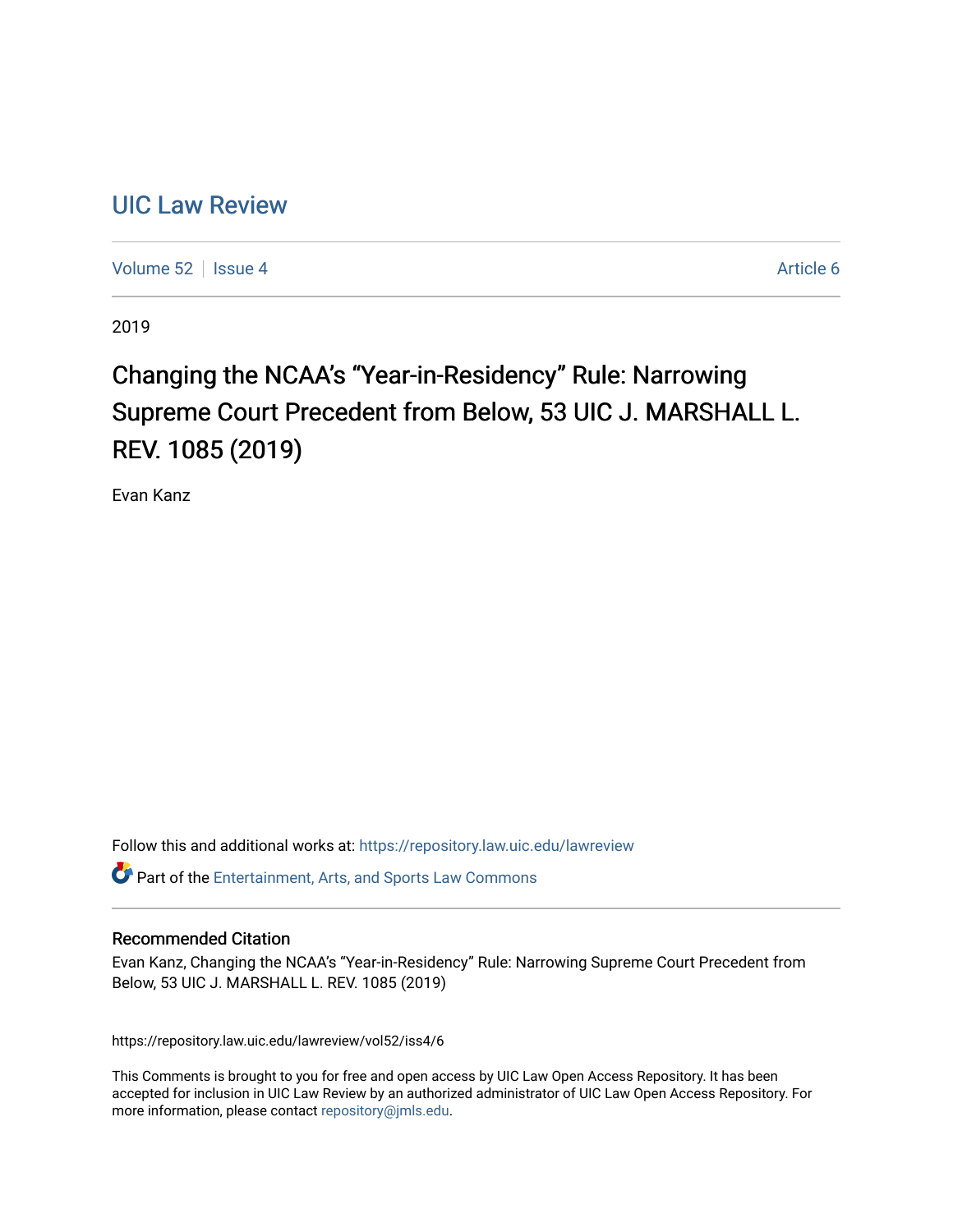## CHANGING THE NCAA'S "YEAR-IN-RESIDENCY" RULE: NARROWING SUPREME COURT PRECEDENT FROM BELOW

#### EVAN KANZ\*

| Ι.  |              |                                                                  |
|-----|--------------|------------------------------------------------------------------|
| H.  |              |                                                                  |
|     | $A_{\cdot}$  |                                                                  |
|     | B.           | The History of NCAA Antitrust Challenges1090                     |
|     |              | Establishment of NCAA Antitrust Precedent 1093<br>$\mathbf{1}$ . |
|     |              | Affirmance of Bd. of Regents' Precedent1093<br>2.                |
|     |              | 3.<br>Courts Wavering from NCAA Antitrust Precedent              |
|     |              |                                                                  |
|     |              | 4. Deppe's Year-in-Residency Challenge1099                       |
|     |              |                                                                  |
|     | A.           | Origin of the Procompetitive Presumption1100                     |
|     | $\mathbf{B}$ | The "Year-in-Residency" Regulation is Not an                     |
|     |              |                                                                  |
|     |              | C. "Year-in-Residency" Regulation is Not the Least               |
|     |              |                                                                  |
|     | D.           | Narrowing NCAA Antitrust Precedent from Below                    |
|     |              |                                                                  |
|     | Е.           | Lower Federal Courts' Power to Narrow Precedent                  |
|     |              |                                                                  |
| IV. |              |                                                                  |
|     | A.           | NCAA Action - Impose an Academic Transfer                        |
|     |              |                                                                  |
|     |              | B. What the Lower Federal Courts Should Do 1115                  |
|     |              | Narrow the Procompetitive Presumption<br>$1_{-}$                 |
|     |              |                                                                  |
|     |              | a. Dicta Are Not Binding 1116                                    |
|     |              | Antitrust Precedent is Easiest to<br>b.                          |
|     |              |                                                                  |
|     |              | Ninth Circuit Narrowed the Procompetitive<br>$\mathbf{c}$ .      |
|     |              | Presumption in O'Bannon 1117                                     |
|     |              | 2. The Plan of Attack Going Forward1118                          |
| V.  |              |                                                                  |

#### *Abstract*

The NCAA's year-in-residency requirement dictates that any student-athlete who plays a revenue-generating sport and transfers to another Division I institution must complete one full academic year before regaining eligibility for competition. While NCAA regulations like the year-in-residency requirement restrict output, the "pro-competitive presumption" precedent established by the Supreme Court mandates that NCAA regulations like the year-inresidency requirement are deemed inherently pro-competitive, and automatically not in violation of the Sherman Act. Importantly, the "pro-competitive presumption" was established in dictum and the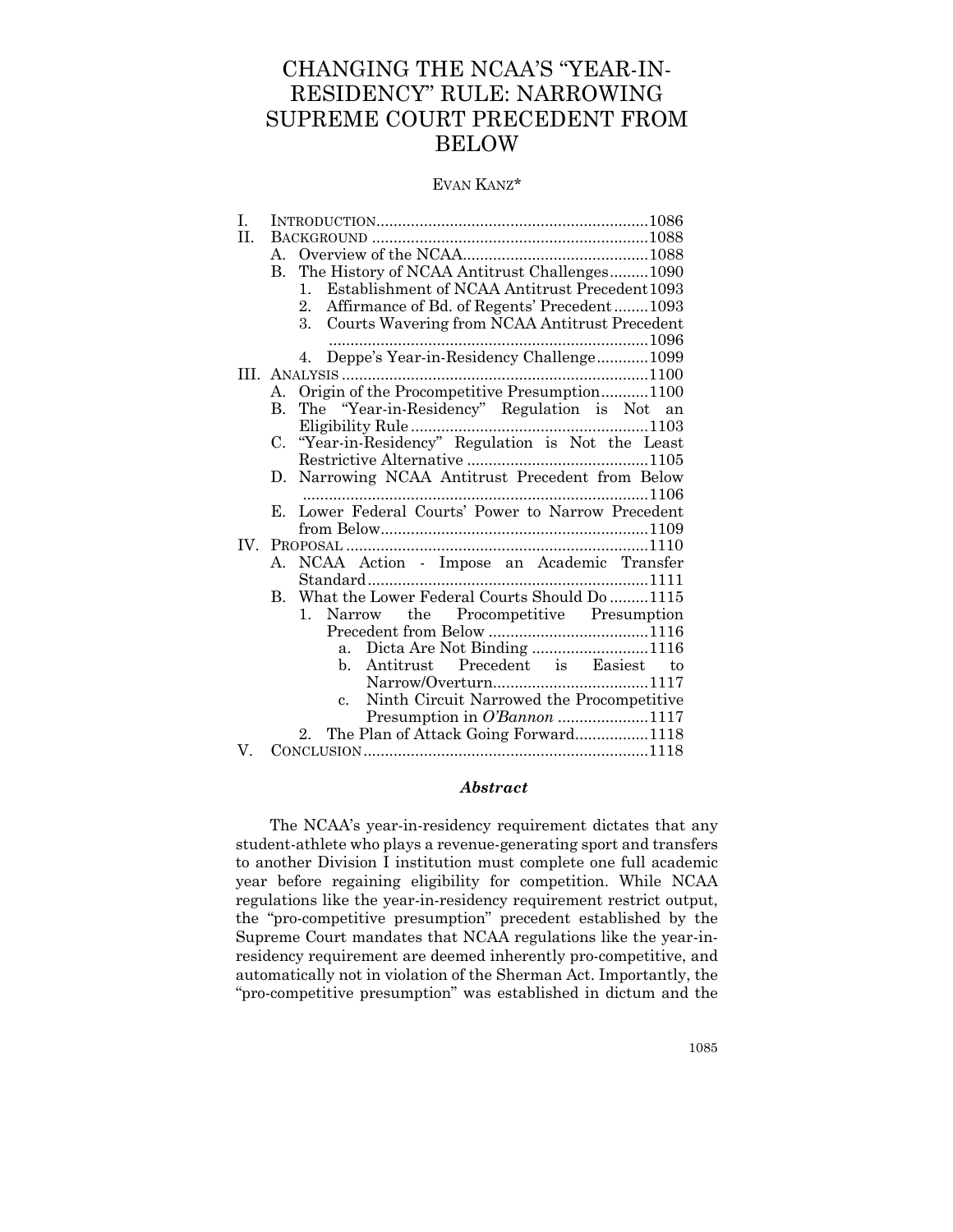concept of stare decisis has a limited application in the field of antitrust law. For these reasons, among others, lower federal courts should follow the lead of the Ninth Circuit in *O'Bannon v. NCAA* and narrow the "pro-competitive presumption" precedent from below. Although precedent may not be on the lower federal courts side, the lower federal courts have the power and opportunity to narrow NCAA antitrust from below and force the NCAA to fully defend its anti-competitive regulations in a court of law.

### I. INTRODUCTION

The National Collegiate Athletic Association ("NCAA") reported more than \$1 billion in annual revenue for the 2017 fiscal year, a number that only continues to grow as the number of collegiate students and student-athletes increase.1 Although the NCAA is an enormous economic market, federal courts generally grant the NCAA an antitrust exemption because of the "amateur" designation given to college athletes.2 In other words, the amateur designation allows the NCAA to profit immensely off the backs of student-athletes, while student-athletes are left with few options, especially when wishing to transfer schools.3

Student-athletes are considered amateurs and therefore the NCAA regulations that aim to promote amateurism are generally deemed to be presumptively procompetitive.4 Because the regulations are considered procompetitive, federal courts generally refuse to apply the antitrust framework when evaluating challenges to NCAA regulations.5 While the NCAA faced antitrust claims before, it has prevailed on nearly all regulations with any connection to amateurism and eligibility.6 By declaring NCAA

<sup>\*</sup> J.D. Candidate, UIC John Marshall Law School, 2020; M.A., Eastern Illinois University, 2017; B.S., Eastern Illinois University, 2016.

<sup>1.</sup> Steve Berkowitz, *NCAA Reports Revenue of More Than \$1 Billion in 2017*, USA TODAY (Mar. 7, 2018), www.usatoday.com/story/sports/college/2018/03/07 /ncaa-reports-revenues-more-than-1-billion-2017/402486002/.

<sup>2.</sup> *See* John Niemayer, *The End of an Era: The Mounting Challenges to the NCAA's Model of Amateurism*, 42 PEPP. L. REV. 883, 899 (2015) (analyzing how dicta in the Court's decision in *NCAA v. Bd. of Regents* has formed binding precedent rejecting suits challenging NCAA amateurism rules); *see also* Nat'l Collegiate Athletic Ass'n v. Bd. of Regents of Univ. of Okla., 468 U.S. 85, 102 (1984) (stating "[i]n order to preserve the character and quality of the [NCAA's] 'product,' athletes must not be paid, must be required to attend class, and the like").

<sup>3.</sup> *See* Kendall K. Johnson, *Enforceable Fair and Square: The Right of Publicity, Unconscionability, and NCAA Student-Athlete Contracts*, 19 SPORTS L. J. 1, 12 (2012) (examining the NCAA's lucrative television and advertising contracts and the increased dissatisfaction of student-athletes).

<sup>4.</sup> *Bd. of Regents*, 468 U.S. at 117.

<sup>5.</sup> Deppe v. NCAA, 893 F.3d 498, 503-04 (7th Cir. 2018).

<sup>6.</sup> *See* Agnew v. NCAA, 683 F.3d 328, 347-48 (7th Cir. 2012) (holding the NCAA scholarship limit and prohibition on multi-year scholarships are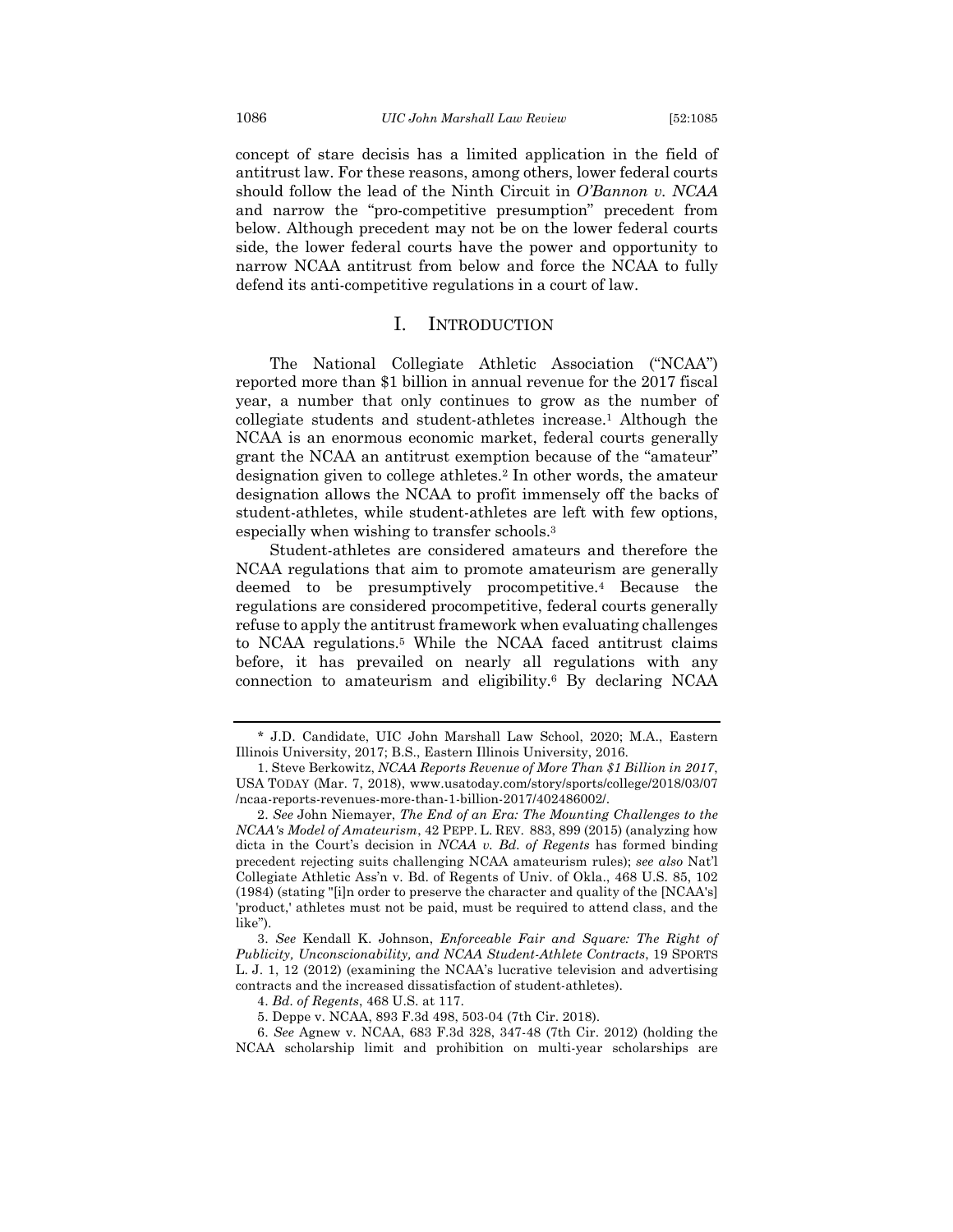regulations presumptively procompetitive, federal courts continue to allow the giant market of NCAA athletics to operate in a noncompetitive and monopolistic manner.

In a recent challenge to the NCAA antitrust exemption, *Deppe v. NCAA*, the Seventh Circuit dismissed a student-athlete's claim challenging the NCAA's transfer regulations.7 Specifically, *Deppe* challenged the anti-competitiveness of the year-in-residency requirement, which requires student-athletes transferring schools to complete one full year of residence at his or her new school before being eligible for athletic competition.8 The Seventh Circuit dismissed the year-in-residency challenge because it considered the regulation to be an eligibility rule, and therefore presumptively procompetitive pursuant to the precedent set in *National Collegiate Athletic Ass'n* v. *Bd. of Regents*.9

Part II of this Comment will provide a background of the NCAA, antitrust laws, and the history of NCAA antitrust challenges. Then, Part III will analyze the Seventh Circuit's decision to dismiss Deppe's antitrust challenge to the NCAA's yearin-residency regulation and further will show why the procompetitive designation applied to the year-in-residency regulation is inappropriate. Part III will also discuss the lower federal courts' power to narrow precedent from below, as well as the arguments for and against it. Part IV of this Comment will propose a practical solution. Ideally, the NCAA should take independent action and amend the year-in-residency regulation to allow for a uniform one-time transfer exception tied to academic performance. While the NCAA has the perfect opportunity to make independent change and adopt a uniform one-time transfer exception, that change is unlikely. Therefore, as the NCAA continues to evade real and necessary change, it is vital that lower federal courts take matters into their own hands and narrow the *Bd. of Regents* precedent from below.

The procompetitive presumption refers to the notion that NCAA regulations that aim to preserve the tradition of *amateurism* in college sports would be deemed inherently procompetitive, and not in violation of the Sherman Act.10 In other words, if the challenged regulation relates to the preservation of amateurism it is automatically not in violation of the Sherman Act. Other scholars

eligibility rules and therefore procompetitive); *see also* Pugh v. NCAA, 2016 WL 5394408, at \*6 (S.D. Ind. Sept. 27, 2016) (dismissing the challenge of NCAA year-in-residency requirement because it is an eligibility rule and therefore not subject to antitrust laws).

<sup>7.</sup> *Deppe,* 893 F.3d at 503.

<sup>8.</sup> *Id.* at 499. The Seventh Circuit determined otherwise and held that rule of reason antitrust framework need not be applied because the NCAA year-inresidency requirement is an eligibility rule and therefore procompetitive. *Id.* at 503.

<sup>9.</sup> *Id.* at 503.

<sup>10.</sup> *Bd. of Regents*, 468 U.S. at 117.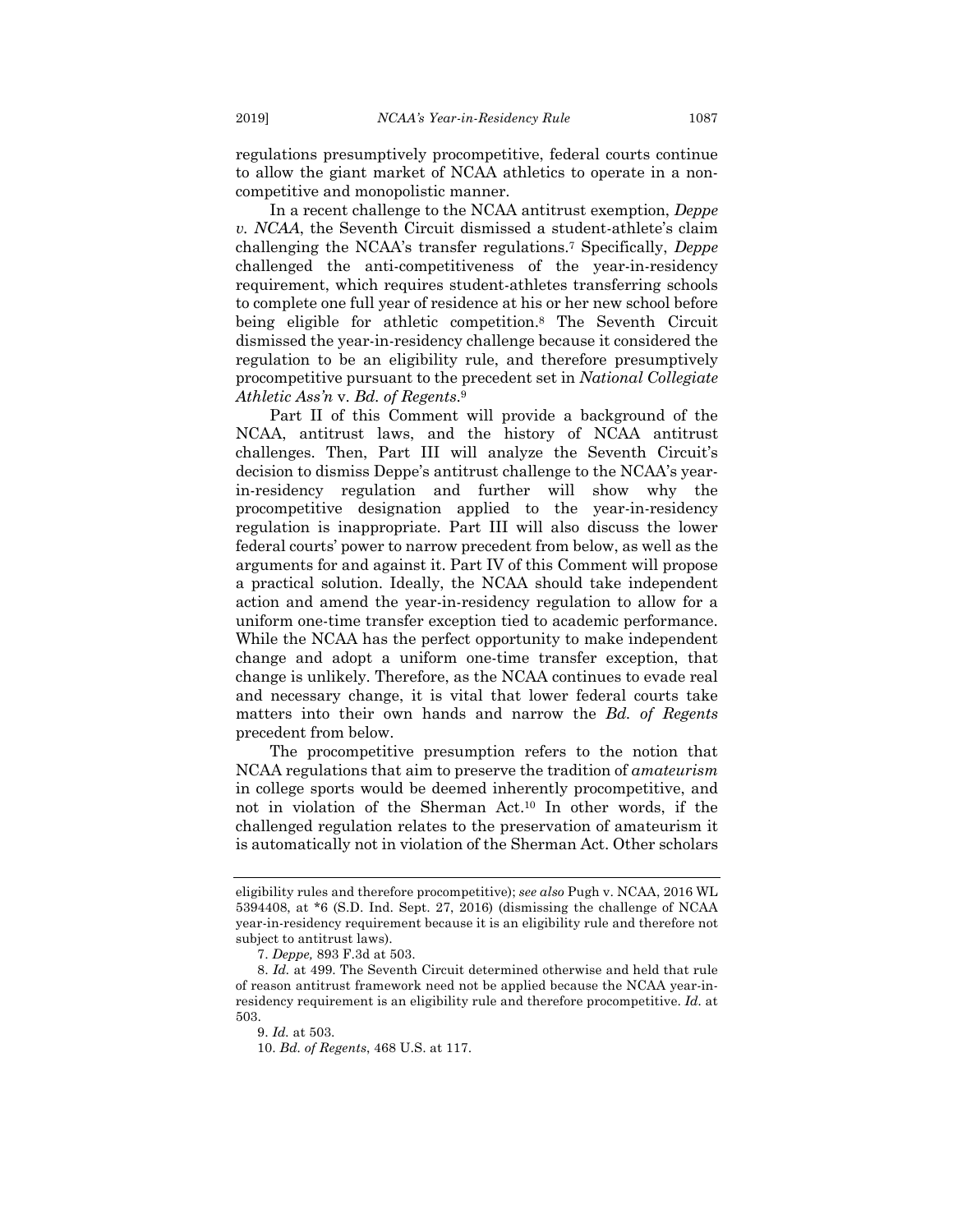have previously advocated for federal courts to forego the procompetitive presumption in NCAA antitrust cases, however, none have truly analyzed why the federal courts have the inherent power to narrow NCAA antitrust precedent from below.11 In addition, recent increases in NCAA student-athlete transfers, as well as the NCAA's increasingly inconsistent enforcement of the year-in-residency regulation, provides federal courts the perfect opportunity to narrow NCAA antitrust precedent from below.12

In short, the procompetitive presumption should not apply to the year-in-residency requirement. Rather, the rule of reason framework must be applied to minimize the impact of the immense power given to the NCAA by way of the anticompetitive regulations and actions of its member institutions. Although precedent may not be on the lower federal courts side, the lower federal courts have the power and opportunity to narrow NCAA antitrust from below, finally forcing the NCAA to fully defend its anticompetitive regulations in a court of law.13

#### II. BACKGROUND

## *A. Overview of the NCAA*

The NCAA, an organization comprised of four-year institutions and athletic conferences, imposes certain regulations regarding student-athlete eligibility of which its member institutions must comply.14 The NCAA is built on the principle of amateurism and must retain "a clear line of demarcation between college athletics and professional sports."15 Because of the NCAA's commitment to amateurism, the organization enacted bylaws with which studentathletes must comply in order to be eligible for competition, as well as the process by which bylaws are enforced.16 Although the NCAA and student-athletes do not have an ordinary contractual

<sup>11.</sup> *See* Joseph W. Shafer, *NCAA Division I Transfers "Are Now Basically Screwed": The Battle Against the NCAA's Year in Residence Rule in the Seventh Circuit*, 66 BUFF. L. REV. 481 (2018) (advocating for the court to forego the procompetitive presumption and apply a rule of reason analysis to NCAA regulations).

<sup>12.</sup> Berkowitz, *supra* note 1.

<sup>13.</sup> Richard M. Re, *Narrowing Supreme Court Precedent From Below*, 104 GEO. L. J. 921, 923 (2016).

<sup>14.</sup> *See* J. Winston Busby, *Playing For Love: Why The NCAA Rules Must Require A Knowledge-Intent Element To Affect The Eligibility Of Student-Athletes*, 42 CUMB. L. REV. 135, 141 (2011/2012) (providing an overview of NCAA membership and regulatory enforcement guidelines).

<sup>15.</sup> NCAA, DIVISION I MANUAL: AUGUST 2018-19, § 12.01.1 (2018), www.ncaapublications.com/productdownloads/D119.pdf [hereinafter NCAA MANUAL].

<sup>16.</sup> *See id.* at § 14.1.1 (requiring institutions to ensure their staff and student-athletes are compliant with NCAA rules).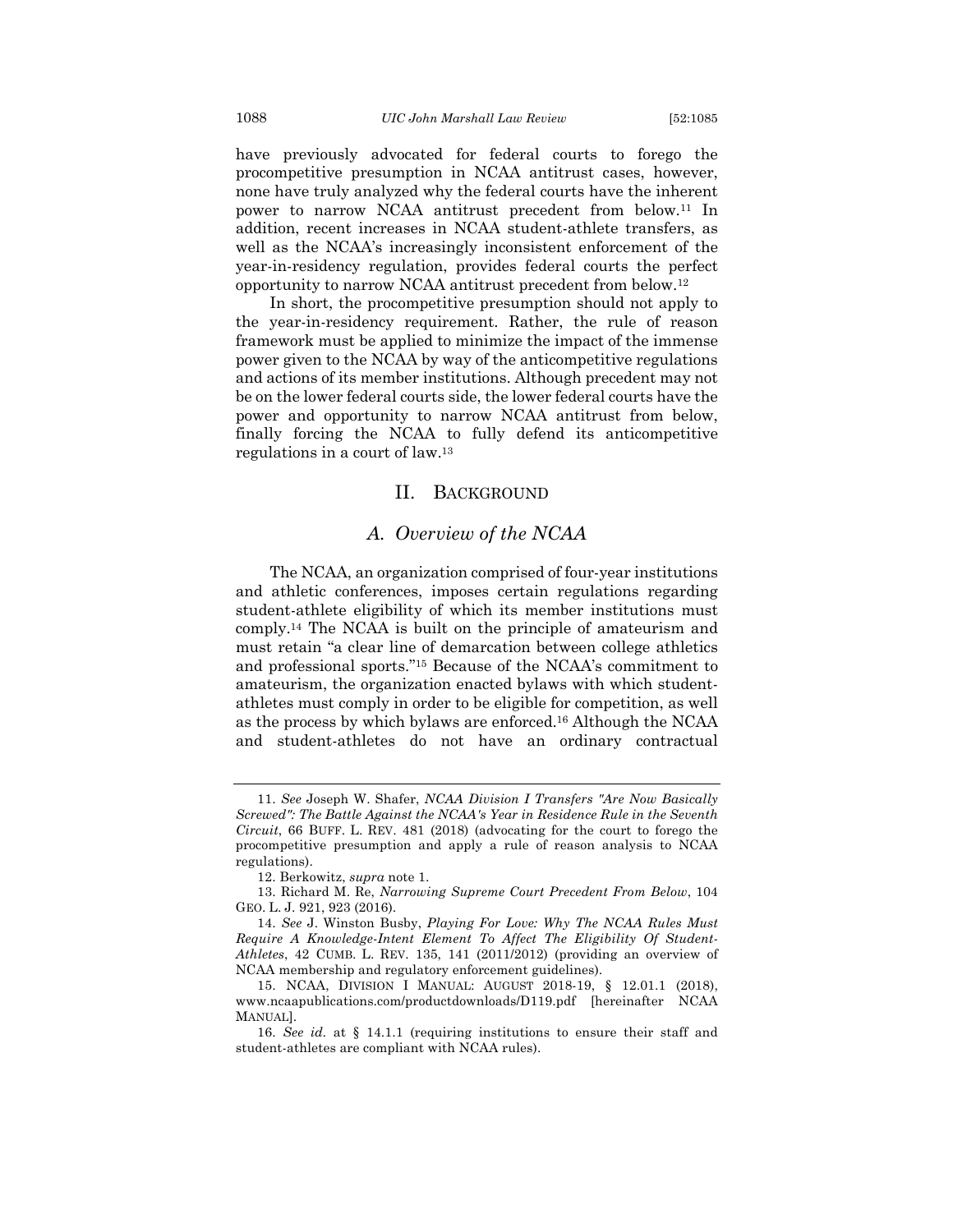relationship, the relationship is implied by way of scholarship agreements which student-athletes and their respective collegiate institutions enter into annually.17

As previously mentioned, the NCAA enacts a number of regulations and bylaws to foster its goal of amateur interscholastic competition.18 The specific bylaw at issue in this Comment is NCAA Bylaw 14.5.5.1, otherwise known as the "year-in-residency" requirement. The text of Bylaw 14.5.5.1 states, "[a] transfer student from a four-year institution shall not be eligible for intercollegiate competition at a member institution until the student has fulfilled a residence requirement of one full academic year (two full semesters or three full quarters) at the certifying institution."19

In 1973, the NCAA established three separate divisions: Division I; Division II; and Division III.20 These divisions were established to "align like-minded campuses in the areas of philosophy, competition, and opportunity."21 Division I, the focus of this Comment, encompasses most of the country's largest universities and is seen by many as the first step to a professional sports career.<sup>22</sup>

The year-in-residency requirement mandates that any student-athlete who plays a revenue-generating sport and transfers to another Division I institution must complete one full academic year before regaining eligibility for competition.23 The year-inresidency regulation aims to ensure that student-athletes are comfortable at their new institution before adding increased pressures of athletic competition, and also seeks to curtail free agency among the member institutions.24 While on its face, the yearin-residency requirement promotes the NCAA's objective of interscholastic athletics, its practical effects are problematic.25 On

18. *See* Busby, *supra* note 14 (providing an overview of NCAA membership and regulatory enforcement guidelines).

19. NCAA MANUAL, *supra* note 15, at § 14.5.5.1.

20. *Our Three Divisions*, NCAA, www.ncaa.org/about/resources/mediacenter/ncaa-101/our-three-divisions (last visited Sept. 29, 2019).

21. *Id.*

22. *Athletic Divisions of the NCAA*, C. SPORTS SCHOLARSHIPS, www.collegesportsscholarships.com/ncaa-divisions-differences.htm (last visited Sept. 29, 2019).

23. NCAA MANUAL*, supra* note 15, at § 14.5.5.1.

25. *See id.* (reasoning that the current state of collegiate athletics has left

<sup>17.</sup> *See* Josephine R. Potuto & Matthew J. Mitten, *Comparing NCAA And Olympic Athlete Eligibility Dispute Resolution Systems in Light of Procedural Fairness and Substantive Justice*, 7 HARV. J. SPORTS & ENT. L. 1, 13 (2016) (detailing the process of student-athletes annually agreeing in writing to abide by certain NCAA bylaws, and before signing are directed to review a summary of pertinent NCAA bylaws and receive regular education on the scope and meaning of the bylaws that affect them).

<sup>24.</sup> *See* Shafer, *supra* note 11, at 483 (reiterating that the year-in-residency regulation "seeks to ensure student-athletes are adequately situated at their new institution before balancing the pressures of competing in Division I intercollegiate competition").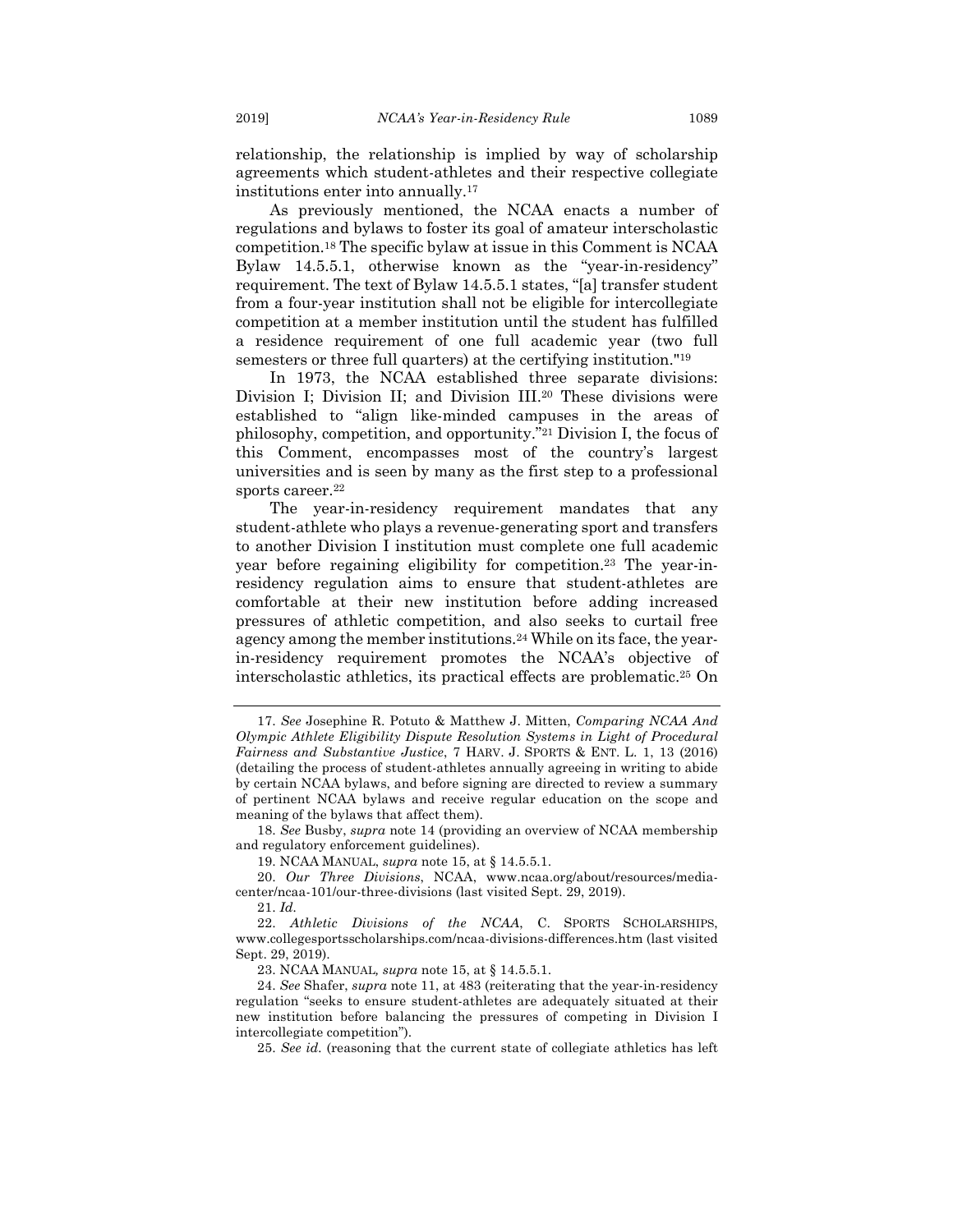one hand, coaches often leave athletic programs in search of lucrative contracts and face no penalties for doing so.26 However, when a student-athlete seeks to leave a school for a better opportunity, they must fulfill an entire academic year-of-residency before being eligible to compete.27

What makes the year-in-residency requirement even more problematic is that it only applies to Division I institutions, and only applies to revenue-generating sports (football, basketball, baseball, and men's hockey).28 The NCAA made this distinction due to the increased danger of free agency in NCAA Division I revenuegenerating sports.29 However, this distinction shows that the yearin-residency requirement's real objective may in fact be to promote and protect the NCAA's revenue, not student-athlete eligibility and amateurism.30

## *B. The History of NCAA Antitrust Challenges*

While the NCAA is classified as a tax-exempt, non-profit organization, it reported \$1.1 billion in revenue during 2017, none of which was received by the student-athletes.31 Like nearly any trade association, athletic associations can raise extremely complex issues for an antitrust analysis.32 In the case of the NCAA, some amount of collaboration among member institutions is required to achieve its intended outcomes.33 For instance, the NCAA enacts rules that inherently restrict output and competition, such as the year-in-residency requirement.34 Horizontal agreements amongst competitors, such as the year-in-residency regulation, are generally considered per se unlawful and a violation of Section I of the Sherman Act.35 However, the Seventh Circuit in *Deppe* determined

33. Herbert J. Hovenkamp, *The NCAA and The Rule of Reason*, 52 REV. INDUS. ORG., 323, 324 (2018).

student-athletes expendable).

<sup>26.</sup> *Id.*

<sup>27.</sup> *Id.*

<sup>28.</sup> *Id.*

<sup>29.</sup> *Id.*

<sup>30.</sup> *See* Ray Yassar & Clay Fees, *Attacking the NCAA's Anti-Transfer Rules as Covenants Not to Compete*, 15 SETON HALL J. SPORT L. 221, 225-26 (2005) (reasoning that the NCAA enforces the year-in-residency regulation on specific sports because those sports generate the bulk of the NCAA's interest and revenue).

<sup>31.</sup> Scooby Axson, *NCAA Reports \$1.1 Billion in Revenue*, SPORTS ILLUSTRATED (Mar. 7, 2018), www.si.com/college-basketball/2018/03/07/ncaa-1 billion-revenue.

<sup>32.</sup> *See* Wendy T. Kirby & T. Clark Weymouth, *Antritrust and Amateur Sports: The Role of Noneconomic Values*, 61 IND. L. J. 31, 32-33 (1985) (discussing the different factors and approaches used to analyze NCAA antitrust challenges).

<sup>34.</sup> *Bd. of Regents*, 468 U.S. at 120.

<sup>35.</sup> *Id.* at 100.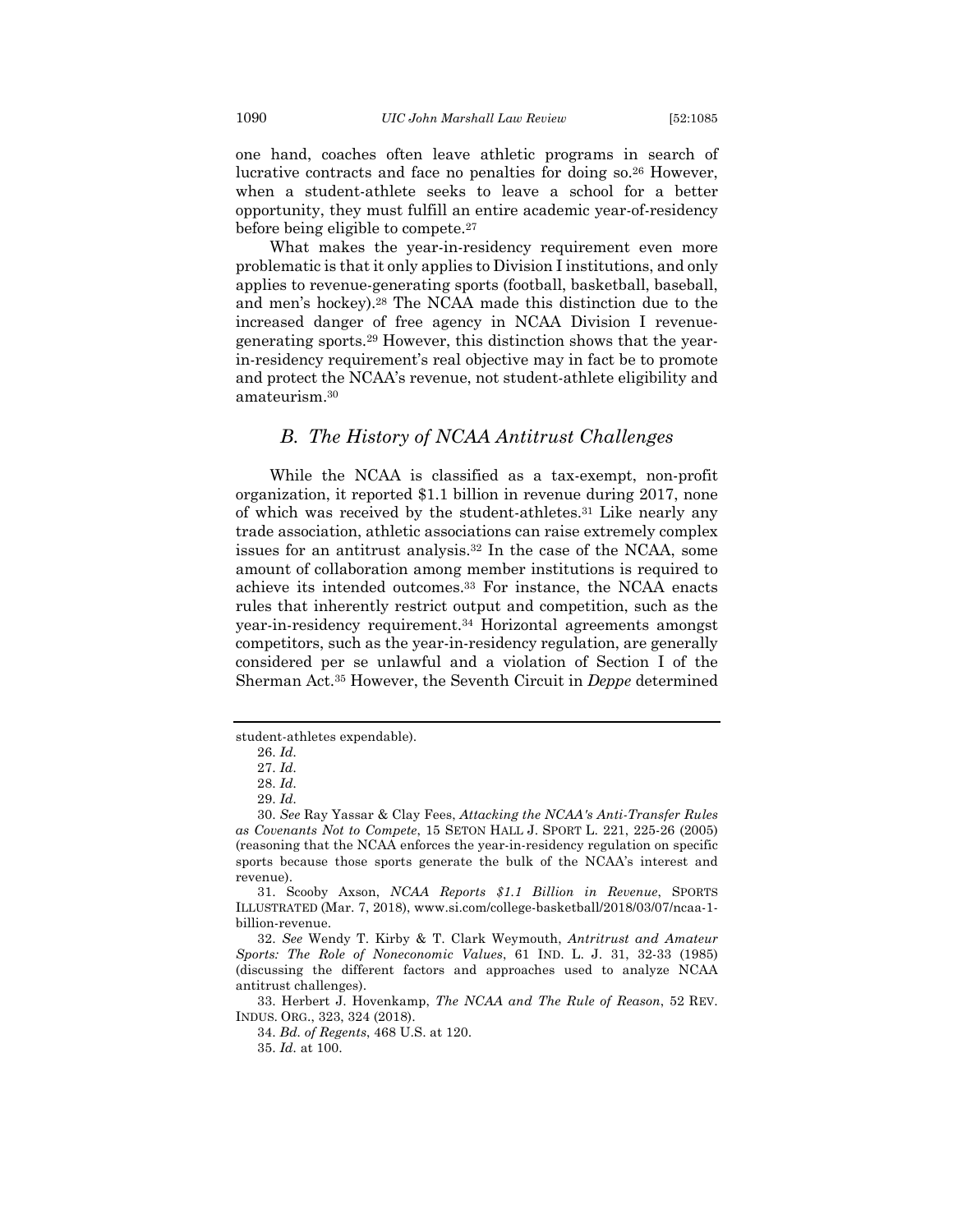otherwise.36

Antitrust challenges, such as *Deppe's* year-in-residency challenge, are governed by federal antitrust laws, widely known as the Sherman Act.37 The Sherman Act promotes and protects competition within markets.38 Further, it broadly prohibits anticompetitive agreements and unilateral conduct that monopolizes or attempts to monopolize the relevant market.39 The Sherman Act is designed to protect consumers from injury that results from diminished competition.40 Antitrust concerns are established when regulations produce outcomes that leave customers worse off than having no regulations at all.<sup>41</sup> In other words, for an NCAA regulation to violate antitrust law, the regulation's beneficial purpose must be insufficient to offset the restraint on the market.42

To succeed on an antitrust challenge, a plaintiff must allege an injury to not only himself, but to the market as well.<sup>43</sup> Accordingly, a plaintiff must prove three elements to succeed under § 1 of the Sherman Act: "(1) a contract, combination, or conspiracy; (2) a resultant unreasonable restraint of trade in [a] relevant market; and (3) an accompanying injury."44 Federal courts analyze antitrust challenges through three separate frameworks: rule of reason, per se, and quick-look analysis.45

The per se rule is employed when a law or regulation facially appears to be one that will "almost always tend to restrict competition or decrease output."46 Under the per se framework, a

39. Sherman Act, 15 U.S.C. § 1 (2018).

42. *Id.*

<sup>36.</sup> *Deppe*, 893 F.3d at 503-04.

<sup>37.</sup> *See* The Sherman Antitrust Act of 1890, 15 U.S.C. § 1 (2018) (establishing the federal antitrust law known as the "Sherman Act" which prohibits anti-competitive agreements and conduct).

<sup>38.</sup> *See* Thomas Baker, *Why The Latest NCAA Lawsuit Is Unlikely To Change Its Amateurism Rules - But Should*, FORBES (Sept. 11, 2018), www.forbes.com/sites/thomasbaker/2018/09/11/the-economics-of-amateurismbreaking-down-the-latest-lawsuit-against-the-ncaa/ (arguing a recent challenge to NCAA anti violation "represents an opportunity for the court to put an end to the manipulated market for student-athlete services, even if doing so means disrupting the way the NCAA currently does business").

<sup>40.</sup> *See* Banks v. NCAA, 977 F.2d 1081, 1087 (7th Cir. 1992) (establishing the relationship between antitrust laws and NCAA regulations).

<sup>41.</sup> Kirby & Weymouth, *supra* note 32.

<sup>43.</sup> *See* Car Carriers, Inc. v. Ford Motor Co*.*, 745 F.2d 1101, 1107 (7th Cir. 1993) (determining a plaintiff must also allege an injury to the market as a whole).

<sup>44.</sup> *See* Denny's Marina, Inc. v. Renfro Prods., Inc*.*, 8 F.3d 1217, 1220 (7th Cir. 1993) (creating the required elements a plaintiff must prove in an antitrust challenge).

<sup>45.</sup> *Agnew,* 683 F.3d at 335.

<sup>46.</sup> *See* Broad. Music, Inc. v. Columbia Broad. Sys., Inc*.*, 441 U.S. 1, 19-20 (1979) (employing a per se framework when the "practice facially appears to be one that would always or almost always tend to restrict competition and decrease output").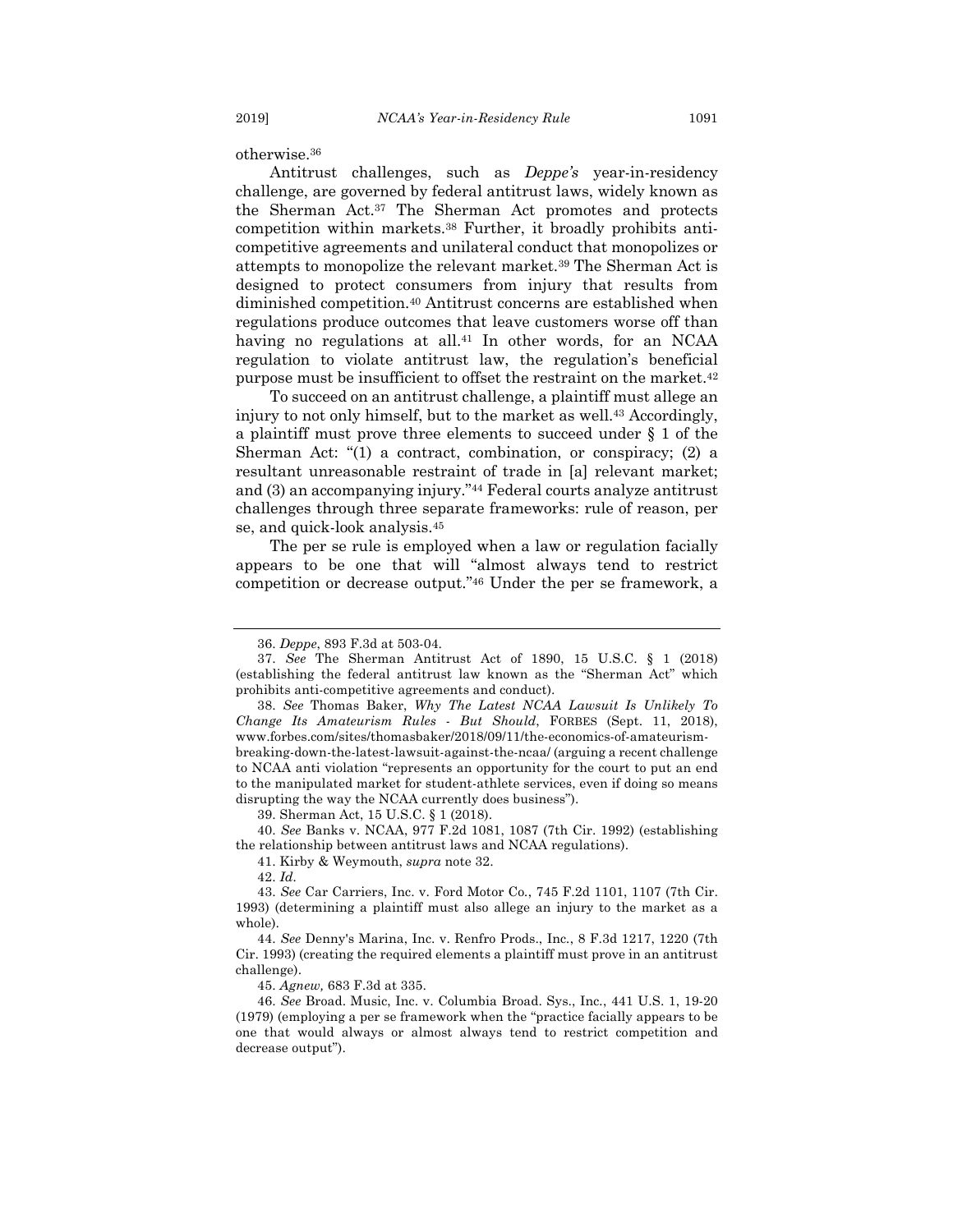restraint is deemed unreasonable without considering the market context in which the restraint operates.47 The second framework, the quick-look analysis, is used when the per se framework is inappropriate.48 Specifically, the quick-look approach is used when an ordinary observer could determine that the practice would have an anti-competitive effect on the market.49 Neither the per se nor quick-look framework is generally applicable to NCAA antitrust challenges.50 This is because a certain level of cooperation is necessary for the NCAA and its member institutions to preserve its market.51

Rule of reason is the framework most frequently applied in cases involving the NCAA.52 The rule of reason framework requires a plaintiff to show the defendant has "market power," and the defendant would not be able to cause anti-competitive effects on market pricing without that power.53 Further, the rule of reason analysis requires the court to determine "the circumstances of the alleged restraint and balance the anticompetitive and procompetitive effects of the alleged restraint."54 If the plaintiff meets his burden, then the defendant can show the restraint actually has a procompetitive effect, while the plaintiff can dispute this claim or show the restraint is not reasonably necessary to achieve the procompetitive balance.55

Not surprisingly, the NCAA has faced countless lawsuits over the years, challenging whether NCAA regulations violate federal antitrust laws by restricting competition.56 These lawsuits have ranged from challenges to NCAA transfer rules, television restrictions, and student-athlete compensation.57 However, success

50. *See Bd. of Regents*, 468 U.S. at 103 (determining that the restrictions should be analyzed under a rule of reason analysis).

51. *Id.* at 117.

52. *See id.* at 103 (determining Rule of Reason framework should be applied to the NCAA's television restrictions).

<sup>47.</sup> *See Bd. of Regents*, 468 U.S. at 104 (holding restrictions on NCAA television rights violate antitrust laws because they substantially decrease market output).

<sup>48.</sup> *Id.* at 100.

<sup>49.</sup> *E.g*., Cal. Dental Ass'n v. FTC, 526 U.S. 756, 770 (1999) (determining the quick-look analysis is used when "an observer with even a rudimentary understanding of economics could conclude that the arrangements in question would have an anti-competitive effect on customers and markets").

<sup>53.</sup> *See* Valley Liquors, Inc. v. Renfield Importers, Ltd*.*, 822 F.2d 656, 666 (7th Cir. 1987) (defining market power as the "power to raise prices significantly above the competitive level without losing all of one's business").

<sup>54.</sup> Sarah M. Konsky, *An Antitrust Challenge to The NCAA Transfer Rules,* 70 U. CHI. L. REV. 1581, 1588 (2003).

<sup>55.</sup> *Banks*, 977 F.2d at 1087.

<sup>56.</sup> *See generally* Richard E. Kaye, *Application of Federal Antitrust Laws to Collegiate Sports*, 87 A.L.R. Fed. 2d 43 (2014) (detailing the successes and failures of antitrust challenges to NCAA regulations).

<sup>57.</sup> *Deppe*, 893 F.3d 498; *Bd. of Regents*, 468 U.S. 85; O'Bannon v. NCAA, 802 F.3d 1049 (9th Cir. 2015).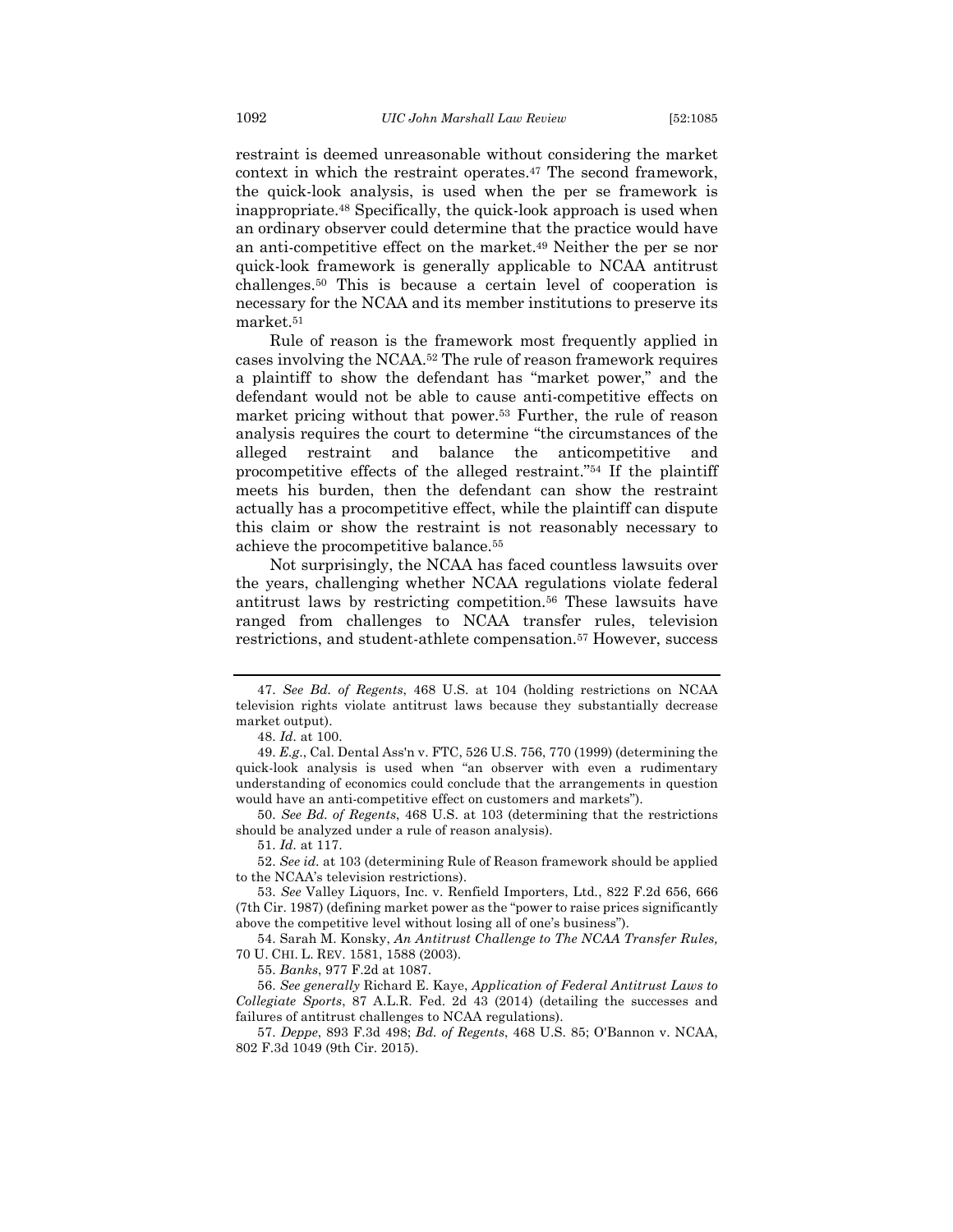on those claims has been minimal as the NCAA continues to be exempt from antitrust laws in almost every situation.<sup>58</sup> The seminal case in NCAA antitrust precedent is *National Collegiate Athletic Ass'n v. Bd. of Regents*.

#### *1. Establishment of NCAA Antitrust Precedent*

In *Bd. of Regents*, the NCAA developed television restrictions on college football games which allowed only a certain number of games to be televised each week, and forbade teams from appearing in televised games more than twice a year.59 When two universities challenged the television restrictions under § 1 of the Sherman Act, the Supreme Court determined the television restrictions violated the Sherman Act because they substantially restricted output.<sup>60</sup>

Although the Court sided with the plaintiffs in *Bd. of Regents*  and determined the television restrictions violated the Sherman Act, the Court also established crucial precedent that NCAA regulations aimed at preserving the tradition of *amateurism* in college sports would be deemed inherently procompetitive, and not in violation of the Sherman Act.61 Since the Court's decision in *Bd. of Regents*, NCAA regulations have continuously been challenged as violating antitrust laws.62 However, because of the procompetitive designation given to regulations by the Court in *Bd. of Regents*, the lower federal courts generally adhere to the *Bd. of Regents* precedent and allow the NCAA to prevail in nearly every antitrust challenge.63

#### *2. Affirmance of Bd. of Regents' Precedent*

The precedent set in *Bd. of Regents* carried over to the Seventh Circuit's decision in *Agnew v. NCAA*.64 In *Agnew*, the Seventh

<sup>58.</sup> Gregory M. Krakau, *Monopoly and Other Children's Games: NCAA's Antitrust Suit Woes Threaten Its Existence*, 61 OHIO ST. L. J. 399, 400 (2000). 59. *Bd. of Regents*, 468 U.S. at 92-94.

<sup>60.</sup> *See id.* at 120 (holding "rules that restrict output are hardly consistent" with preserving the tradition of the NCAA and amateurism).

<sup>61.</sup> *See id.* at 117 (declaring that any NCAA regulation aimed at promoting amateurism will be deemed procompetitive and not subject to antitrust laws).

<sup>62.</sup> *Id.* at 120.

<sup>63.</sup> *See Agnew*, 683 F.3d at 347-48 (holding that the plaintiffs failed to establish the existence of a market in challenging NCAA scholarship cap regulations); *see also* Bassett v. NCAA, 528 F.3d 426, 433 (6th Cir. 2008) (holding recruiting and academic regulations are non-commercial in nature and cannot be subject to antitrust laws); *see also* Pocono Invitational Sports Camp, Inc. v. NCAA, 317 F. Supp. 2d 569, 584 (E.D. Pa. 2004) (holding that recruiting regulations are non-commercial and therefore not subject to antitrust laws).

<sup>64.</sup> *Agnew*, 683 F.3d at 348. Former college football players appealed the decision of the United States District Court for the Southern District of Indiana which granted a motion by the appellee, NCAA, to dismiss an action that alleged that two of the association's bylaws had an anticompetitive effect on the market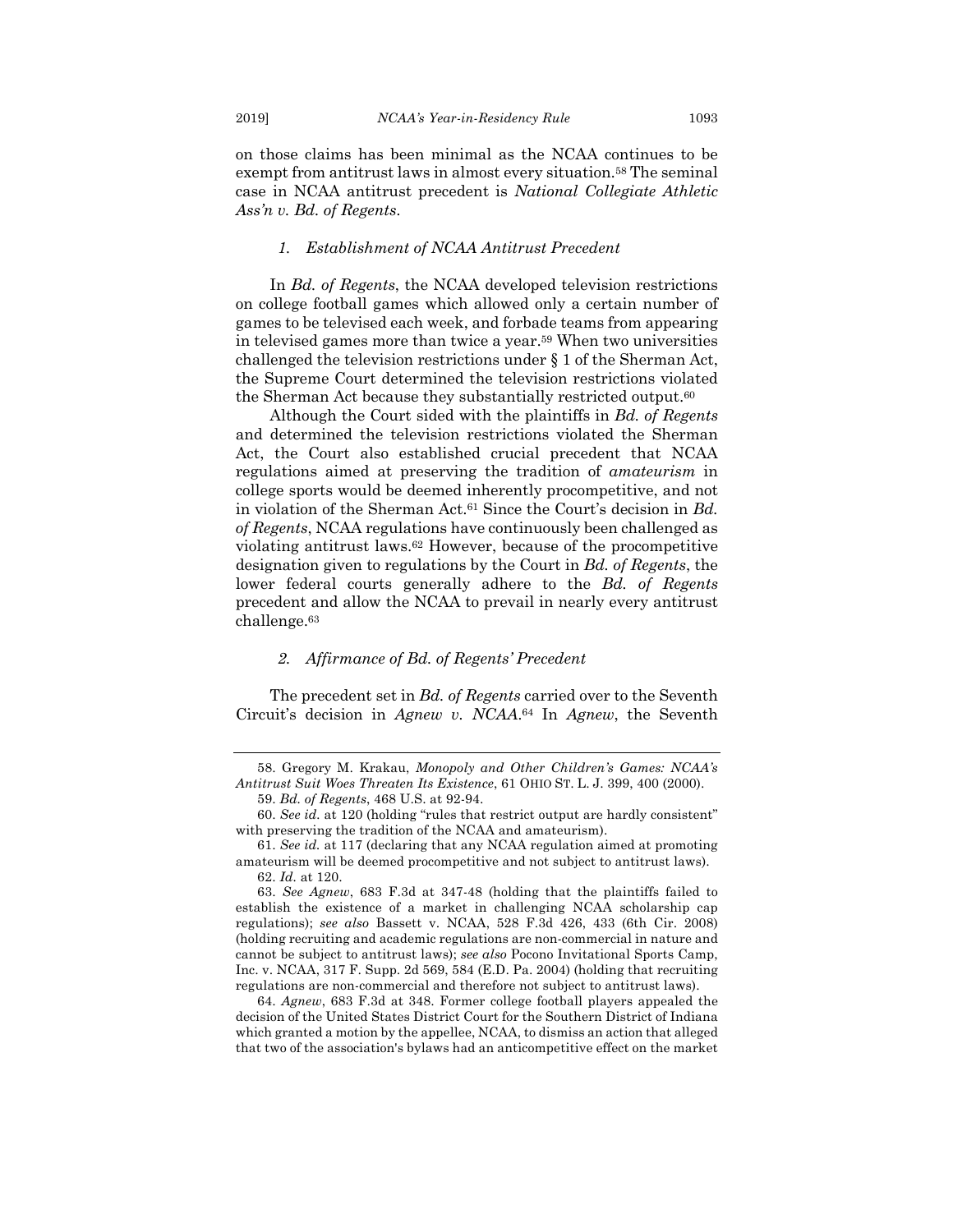Circuit dismissed a college football player's antitrust challenge to the NCAA regulations which limited the amount of scholarships given per team and prohibited multi-year scholarship agreements.65 Interestingly, the Seventh Circuit determined the scholarship regulations were not presumptively procompetitive and therefore subject to antitrust scrutiny.<sup>66</sup> However, the Seventh Circuit dismissed the complaint because it determined the student-athlete failed to identify a relevant commercial market in which the anticompetitive effects may be felt.67 The Seventh Circuit's decision not to apply the procompetitive presumption to the scholarship regulations gave hope to future NCAA antitrust challenges that courts would apply full antitrust analysis to NCAA regulations.68 However, the Seventh Circuit also displaced much of that hope when it opined that "[m]ost—if not all—eligibility rules, on the other hand, fall comfortably within the presumption of procompetitiveness afforded to certain NCAA regulations."69

In addition to *Agnew*, numerous other federal courts have consistently applied the procompetitive presumption to any NCAA regulation that was considered an eligibility rule or "fit into the same mold" as such.70 For instance, in *Gaines v. NCAA*, a college football player challenged NCAA regulations which declared "a student-athlete loses his amateur status when he enters a professional draft or enters into an agreement with an agent."71 The

67. *Agnew*, 683 F.3d at 347-48. Plaintiff's request to amend his complaint was denied because the plaintiff had multiple opportunities to state a claim for which relief could be sought. *Id.*

for student-athletes in violation of § 1 of the Sherman Act. *Id.* at 332.

<sup>65.</sup> *Id*. at 348. The plaintiffs in *Agnew* were Joseph Agnew and Patrick Courtney. *Id.* at 332. Both student-athletes suffered career ending football injuries and lost their scholarships because of the scholarship regulations imposed by the NCAA. *Id.*

<sup>66.</sup> *Id.* at 343. The Seventh Circuit concluded the scholarship regulations did not "fit into the same mold" as eligibility rules. *Id. (*citing In re NCAA I-A Walk-on Football Players Litigation, 398 F. Supp. 2d 1144, 1149 (W.D. Wash. 2005) (finding that the limit on the number of scholarships a collegiate team can offer does not implicate student-athlete eligibility "in the same manner as rules requiring students to attend class or rules revoking eligibility for entering a professional draft")).

<sup>68.</sup> Steve Eder & Ben Strauss, *Understanding Ed O'Bannon's Suit Against the N.C.A.A*., N.Y. TIMES (June 9, 2014), www.nytimes.com/2014/06/10/ sports/ncaabasketball/understanding-ed-obannons-suit-against-the-ncaa.html. The long-term impact of the *O'Bannon* decision could give colleges and conferences the option to offer financial incentives to recruits for their publicity rights. *Id.*

<sup>69.</sup> *Agnew*, 683 F.3d at 343. Although the Seventh Circuit determined the scholarship regulations were not presumptively procompetitive, the *Agnew*  opinion has been read to reinforce the precedent set in *Bd. of Regents* that most eligibility rules will be considered presumptively procompetitive. *Id.*

<sup>70.</sup> *Id.*

<sup>71.</sup> Gaines v. NCAA, 746 F. Supp. 738, 740 (M.D. Tenn. 1990); NCAA MANUAL, *supra* note 15, at § 12.2.4.2: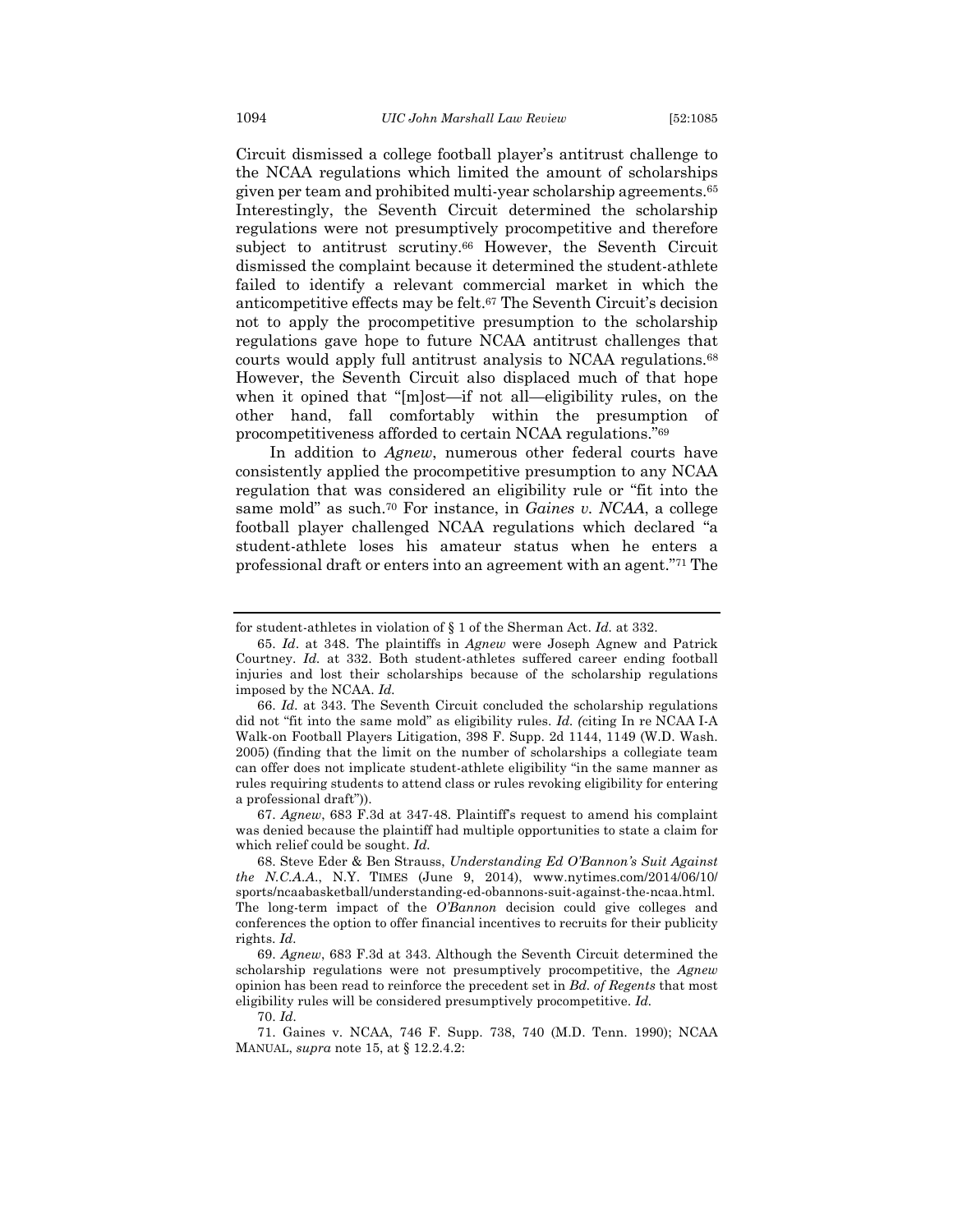district court dismissed the complaint after determining the regulations at issue were eligibility rules aimed at maintaining the integrity of amateur athletics and were therefore presumptively procompetitive.72 Further, the district court reasoned that the purpose of the NCAA rules at issue were "to preserve the unique atmosphere of competition between student-athletes."73

In addition, in *Smith v. NCAA*, the Third Circuit applied the procompetitive presumption to an NCAA bylaw which provided that a student-athlete may not participate in intercollegiate athletics at a post-graduate institution different from the institution in which the student earned his or her bachelor's degree.74 Once again, the

(a) The individual asks that his or her name be withdrawn from the draft list prior to the actual draft,

(b) The individual's name remains on the list but he or she is not drafted, or

(c) The individual is drafted but does not sign an agreement with any professional athletics team

§ 12.3.1:

12.3.1 General Rule. An individual shall be ineligible for participation in an intercollegiate sport if he or she ever has agreed (orally or in writing) to be represented by an agent for the purpose of marketing his or her athletics ability or reputation in that sport. Further, an agency contract not specifically limited in writing to a sport or particular sports shall be deemed applicable to all sports and the individual shall be ineligible to participate in any sport.

72. *Gaines*, 746 F. Supp. at 744. "According to the NCAA Constitution, the purpose of eligibility rules are to maintain amateur collegiate athletics 'as an integral part of the education program and the athlete as an integral part of the student body and by so doing, retain a clear line of demarcation between intercollegiate athletics and professional sports.'" *Id.*

73. *Id.*

74. Smith v. NCAA, 139 F.3d 180, 187 (3d Cir. 1998); NCAA MANUAL, *supra* note 15, at § 14.1.8.2:

[a] student-athlete who is enrolled in a graduate or professional school of the institution he or she previously attended as an undergraduate (regardless of whether the individual has received a United States baccalaureate degree or its equivalent), a student-athlete who is enrolled and seeking a second baccalaureate or equivalent degree at the same institution, or a student-athlete who has graduated and is continuing as a full-time student at the same institution while taking course work that would lead to the equivalent of another major or degree as defined and documented by the institution, may participate in intercollegiate athletics, provided the student has eligibility remaining and such participation occurs within the applicable five-year or 10-semester period . . . .

<sup>12.2.4.2</sup> Draft List. An individual loses amateur status in a particular sport when the individual asks to be placed on the draft list or supplemental draft list of a professional league in that sport, even though: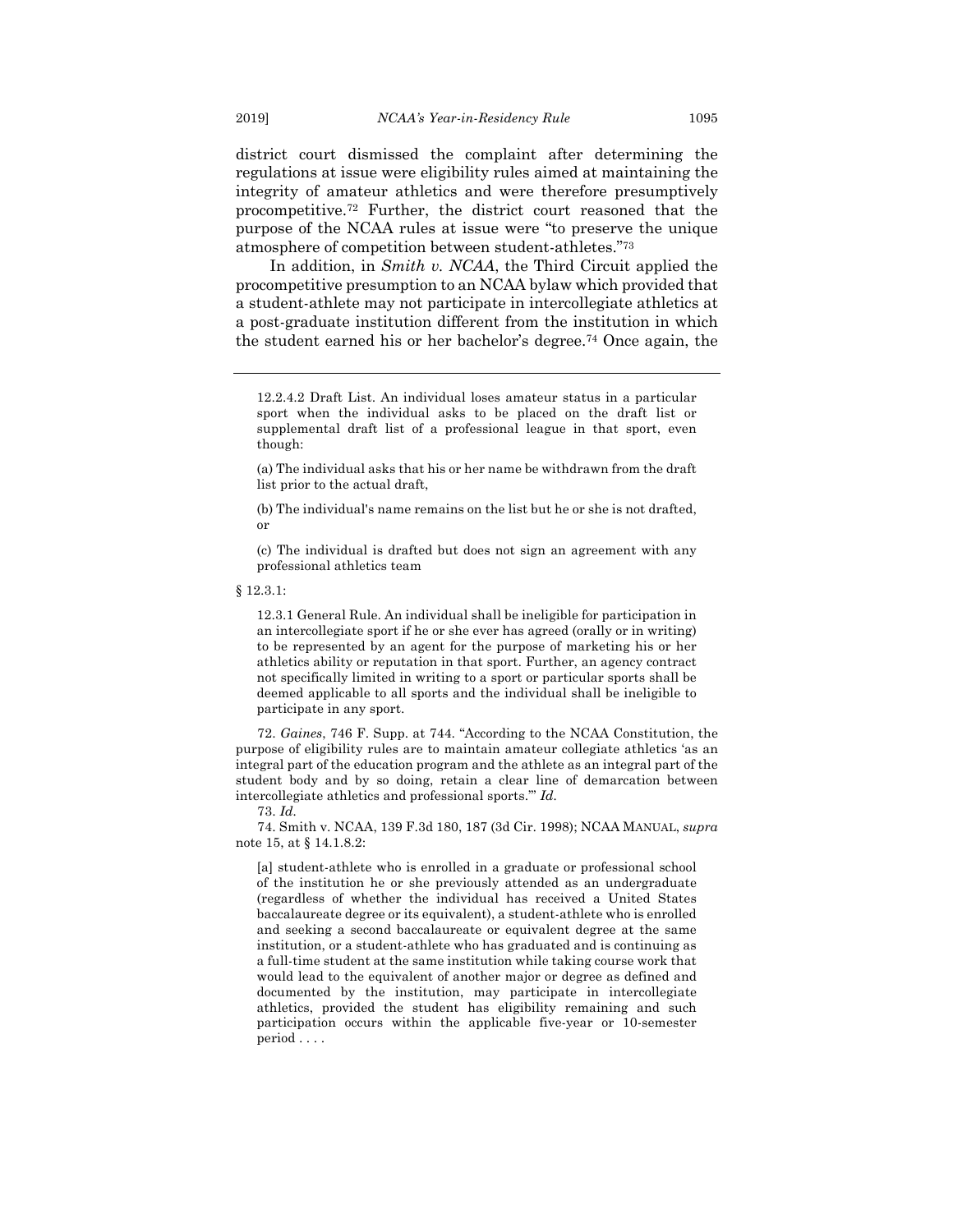Third Circuit determined that the challenged regulation was an eligibility regulation and therefore, not subject to antitrust scrutiny.75 The Third Circuit reasoned that eligibility rules are presumptively procompetitive because they "are not related to the NCAA's commercial or business activities."76

Finally, the federal courts extended the procompetitive presumption even further in *McCormack v. NCAA*.77 In *McCormack*, a suspended college football program brought an antitrust suit against the NCAA alleging the restrictions on compensation to college football players constituted illegal pricefixing.78 The Fifth Circuit determined the NCAA compensation regulations were not subject to antitrust scrutiny because they were eligibility rules, and therefore presumptively procompetitive.79 The Fifth Circuit reasoned eligibility rules are necessary to create and allow for the survival of college sports "in the face of commercializing pressures."80

#### *3. Courts Wavering from NCAA Antitrust Precedent*

Although the Supreme Court in *Bd. of Regents* established the procompetitive presumption, the Court also found that the NCAAimposed television restrictions violated antitrust laws.81 While it does not happen frequently, in certain cases the NCAA has refused to apply the procompetitive presumption.82 For instance, in *Law v. NCAA*, a class of college basketball coaches challenged an NCAA bylaw which limited the amount of earnings specific assistant coaches could earn.83 The Tenth Circuit refused to apply the

<sup>75.</sup> *Smith*, 139 F.3d at 185.

<sup>76.</sup> *Id.*

<sup>77.</sup> *See* McCormack v. Nat'l Collegiate Athletic Assoc., 845 F.2d 1338, 1340 (5th Cir. 1988) (detailing the suspension of the 1987 Southern Methodist University football program after the NCAA found the program exceeded restrictions on compensation for student-athletes).

<sup>78.</sup> *Id.*

<sup>79.</sup> *Id.* at 1345.

<sup>80.</sup> *Id*.

<sup>81.</sup> *Bd. of Regents,* 468 U.S. at 120.

<sup>82.</sup> Law v. NCAA, 134 F.3d 1010 (10th Cir. 1998); *In re NCAA I-A Walk-On Football Players Litig*., 398 F. Supp. 2d 1144; *O'Bannon*, 802 F.3d 1049.

<sup>83.</sup> *Law v. NCAA*, 134 F.3d at 1014; NCAA MANUAL, *supra* note 15, at § 11.02.3:

Restricted-Earnings Coach. A restricted-earnings coach is any coach who is designated by the institution's athletics department to perform coaching duties and who serves in that capacity on a volunteer or paid basis with the following limitations on earnings derived from the member institution:

<sup>(</sup>a) During the academic year, a restricted-earnings coach may receive compensation or remuneration from the institution's athletics department that is not in excess of either \$ 12,000 or the actual cost of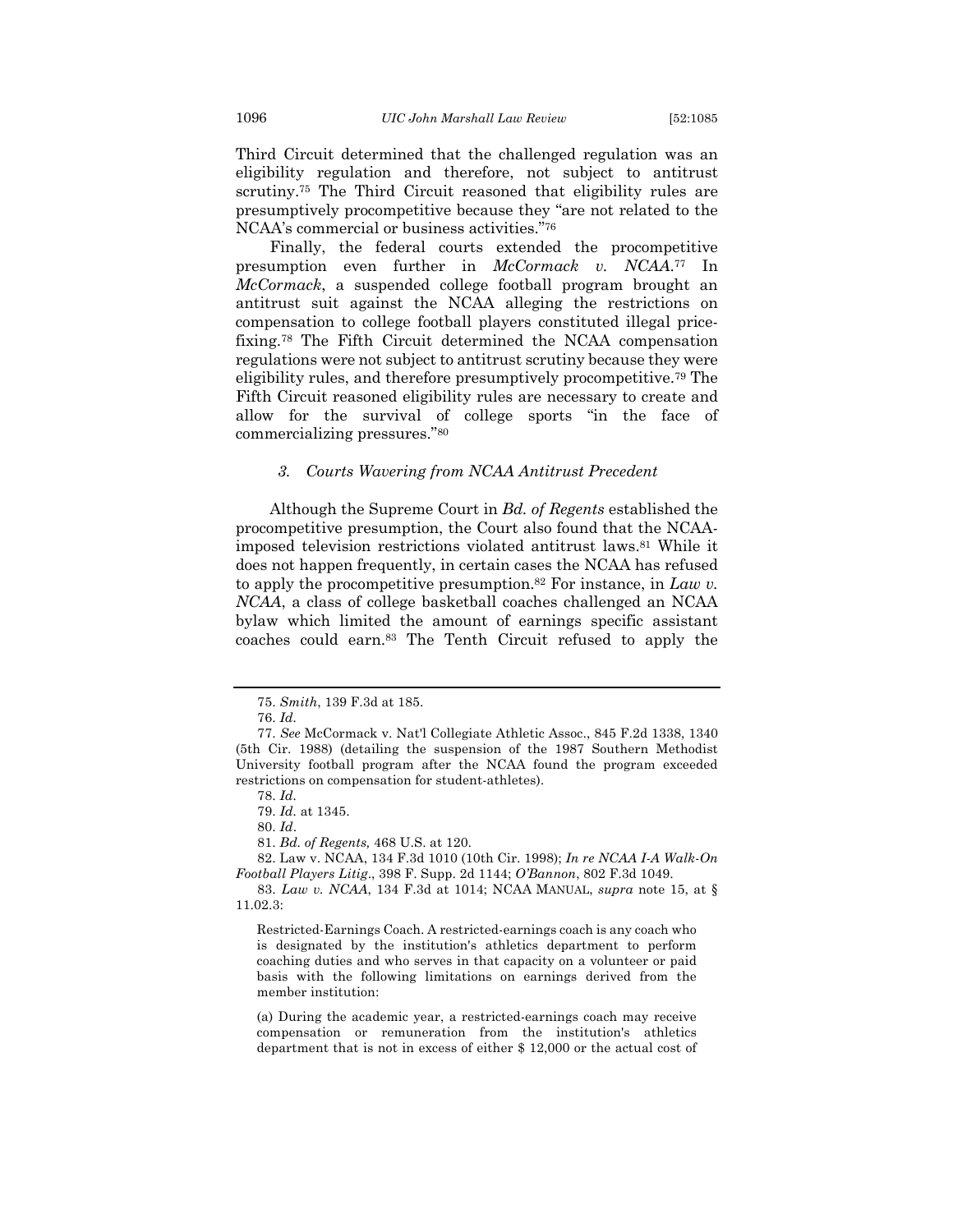procompetitive presumption to the challenged regulation because there was no evidence that salary restrictions actually enhanced competition.84 The Tenth Circuit further determined that the regulation was "nothing more than a cost-cutting measure" that was not directed towards competitive balance in any way.85

In addition, *In re NCAA I-A Walk-On Football Players Litig*., a district court once again refused to apply the procompetitive presumption to an NCAA regulation.86 A group of college football players challenged the NCAA bylaw that restricted the number of scholarships awarded by each school.87 The district court found that the challenged bylaw was not exempt from antitrust scrutiny because it did not fit into the same mold as the eligibility

(2) The institution's camp or clinic,

(3) Camps or clinics owned or operated by institutional employees, or

(4) Another member institution's summer camp.

(c) During the summer or the academic year, the restricted-earnings coach may receive compensation for performing duties for another department or office of the institution, provided:

(1) The compensation received for those duties outside the athletic department is commensurate with that received by others performing those same or similar assignments,

(2) The ratio of compensation received for coaching duties and any other duties is directly proportionate to the amount of time devoted to the two areas of assignment, and

(3) The individual is qualified for and is performing the duties outside the athletic department for which the individual is compensated.

(d) Compensation for employment from a source outside the institution during the academic year or from sources other than those specified under 11.02.3-(b) and 11.02.3-(c) above during the summer shall be excluded from the individual's limit on remuneration.

84. *Law v. NCAA*, 134 F.3d at 1024.

85. *Id.*

86. *In re NCAA I-A Walk-On Football Players Litig*., 398 F. Supp. 2d at 1151- 52.

87. *Id.* at 1146-47. The class of plaintiffs were "walk-ons." *Id.* Walk-ons are players who do not receive any athletic scholarship from their school. Joe Leccesi, *The 5 Most Commonly Asked Questions About Being a College Walk-On*, USA TODAY SPORTS (Apr. 13, 2017), www.usatodayhss.com/2017/the-5 most-commonly-asked-questions-about-being-a-college-walk-on.

educational expenses incurred as a graduate student.

<sup>(</sup>b) During the summer, a restricted-earnings coach may receive compensation or remuneration (total remuneration shall not exceed \$ 4,000) from:

<sup>(1)</sup> The institution's athletics department or any organization funded in whole or in part by the athletics department or that is involved primarily in the promotion of the institution's athletics program (e.g., booster club, athletics foundation association);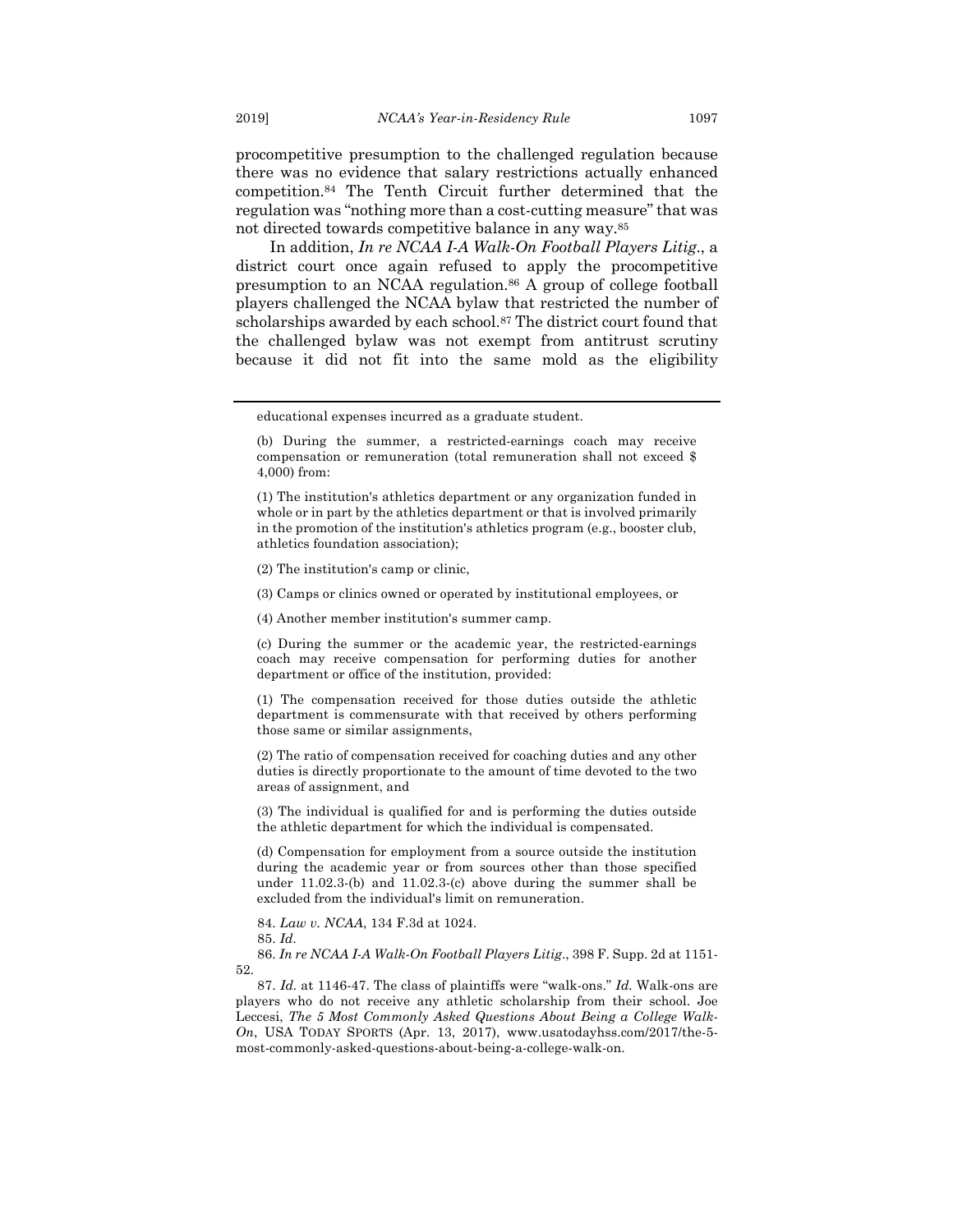regulations courts have previously declared to be presumptively procompetitive.88 In line with the Tenth Circuit's decision in *Law*, the district court in this case reasoned that the scholarship restrictions were developed to reduce costs, not to promote amateurism.89 While the NCAA appeared to be losing momentum in its defense of antitrust challenges, *Agnew* re-solidified the procompetitive presumption established in *Bd. of Regents* and recaptured the momentum for the NCAA.90

While *Law* and *In Re Walk-Ons* were important for *Deppe's* likelihood of success, the most important case was *O'Bannon v. NCAA*.91 Prior to the Seventh Circuit's decision in *Deppe*, the NCAA was thought to be in its most vulnerable state, due in large part to the Ninth Circuit's decision in *O'Bannon*.92 In *O'Bannon*, a former All-American college basketball player initiated an antitrust challenge to the NCAA's amateurism rules which prohibited student-athletes from receiving compensation for their services.93

In *O'Bannon*, the Ninth Circuit determined the procompetitive presumption did not apply to the amateurism regulations and that NCAA rules must be analyzed under a rule of reason antitrust framework.94 After applying the rule of reason framework to the facts in *O'Bannon*, the Ninth Circuit reasoned that NCAA regulations are subject to federal antitrust laws and must be analyzed under the rule of reason framework when challenged.95

The decision in *O'Bannon* established a new framework for analyzing NCAA antitrust challenges, impacting the future of such challenges to NCAA regulations. However, the Supreme Court's decision not to grant certiorari to hear *O'Bannon* meant that the *Bd.* 

92. Michael McCann, *What the Appeals Court Ruling Means For O'Bannon's Ongoing NCAA Lawsuit*, SPORTS ILLUSTRATED (Sept. 30, 2015), www.si.com/college-basketball/2015/09/30/ed-obannon-ncaa-lawsuit-appealscourt-ruling (explaining that "[a]mateurism in college sports may be on life support, but it's not dead yet").

93. *O'Bannon*, 802 F.3d at 1055. Plaintiff Ed O'Bannon initiated a lawsuit against the NCAA after his friend's son told him that he was depicted in a college basketball game although he never consented to the use of his likeness in the video game. *Id.*

94. *See* Ted Tatos, *Deconstructing The NCAA's Procompetitive Justifications to Demonstrate Antitrust Injury and Calculate Lost Compensation*, 62 ANTITRUST BULL. 184, 218-20 (Feb. 15, 2017) (detailing the Ninth Circuit's decision to analyze NCAA regulations under rule of reason and the NCAA's arguments in defense of procompetitive purpose).

<sup>88.</sup> *In re NCAA I-A Walk-On Football Players Litig*., 398 F. Supp. 2d at 1149. NCAA regulations that the court has considered "eligibility" regulations include revoking a student-athlete's amateur status for entering a professional draft and rules limiting compensation paid to student-athletes. *Id.*

<sup>89.</sup> *Id.*

<sup>90.</sup> *Bd. of Regents*, 468 U.S. at 117; *Agnew*, 683 F.3d at 343.

<sup>91.</sup> *O'Bannon*, 802 F.3d 1049.

<sup>95.</sup> *See O'Bannon*, 802 F.3d at 1079 (holding that "NCAA regulations are subject to antitrust scrutiny and must be tested in the crucible of the Rule of Reason").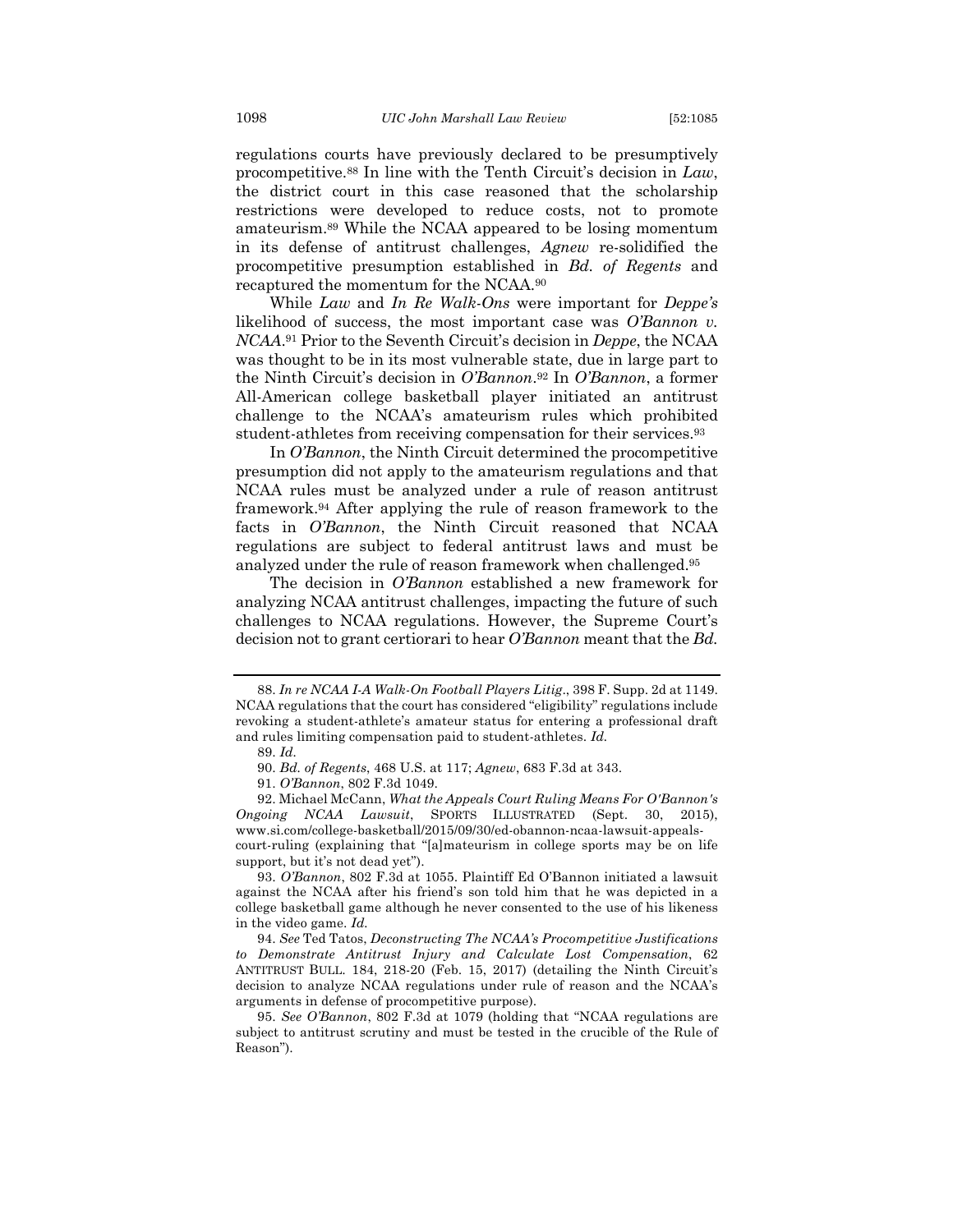*of Regents* precedent would remain intact, effectively leaving the state of NCAA antitrust challenges in limbo heading into the Seventh Circuit's hearing of *Deppe*.96

#### *4. Deppe's Year-in-Residency Challenge*

The most recent challenge to NCAA eligibility regulations came in the Seventh Circuit case of *Deppe v. NCAA*.97 In *Deppe*, a college football player challenged the NCAA's year-in-residency requirement, which requires student-athletes transferring schools to complete one year of residency at a school before being eligible for competition.98 Deppe's complaint alleged that the year-in-residency requirement restrained the ability of players to make the best decision for themselves including those decisions based on "financial considerations, academic considerations, athletics considerations, and personal circumstances."99

Once again, the Seventh Circuit dismissed *Deppe's* claims because it considered the year-in-residency bylaw to be an eligibility rule, and therefore presumptively procompetitive.100 In determining that the year-in-residency requirement did not violate antitrust laws, the Seventh Circuit reinforced the precedent set in *Bd. of Regents*, that regulations aimed at protecting eligibility and promoting amateurism are presumptively procompetitive and therefore not subject to antitrust laws.101 In short, the Seventh

98. *See Deppe*, 893 F.3d at 500; *see also* NCAA MANUAL, *supra* note 15, at § 14.5.1.1(a) (requiring year-in-residency before competing unless:

(a) The student is a participant in a sport other than basketball, Division I-A football or men's ice hockey at the institution to which the student is transferring. A participant in Division I-AA football at the institution to which the student is transferring may utilize this exception only if the participant transferred to the certifying institution from an institution that sponsors Division I-A football or the participant transfers from a Division I-AA institution that offers athletically related financial aid in the sport of football to a Division I-AA institution that does not offer athletically related financial aid in football).

99. Class Action Compl. at ¶ 4, *Deppe v. NCAA*, No. 1:16-cv-00528, 2016 WL 888119 (S.D. Ind. Mar. 6, 2017).

100. *Deppe*, 893 F.3d at 502.

<sup>96.</sup> Michael McCann, *In Denying O'Bannon Case, Supreme Court Leaves Future of Amateurism in Limbo*, SPORTS ILLUSTRATED (Oct. 3, 2015), www.si.com/college-basketball/2016/10/03/ed-obannon-ncaa-lawsuit-supremecourt. The denial was expected as the Supreme Court only accepts about one percent of cases for review and frequently declines to hear class action suits. *Id.*

<sup>97.</sup> *See* Steve Berkowitz, *Judge Sides With NCAA in Lawsuit Challenging D1 Football Transfer Rules*, USA TODAY SPORTS (Mar. 7, 2017), www.usatoday.com/story/sports/college/2017/03/07/judge-sides-with-ncaalawsuit-challenging-transfer-rules-division-i-schools/98877526/ (analyzing a federal judge's decision to dismiss case of college football player challenging NCAA year-in-residency transfer regulation).

<sup>101.</sup> *See Id.* (reasoning that "most NCAA eligibility rules are entitled to the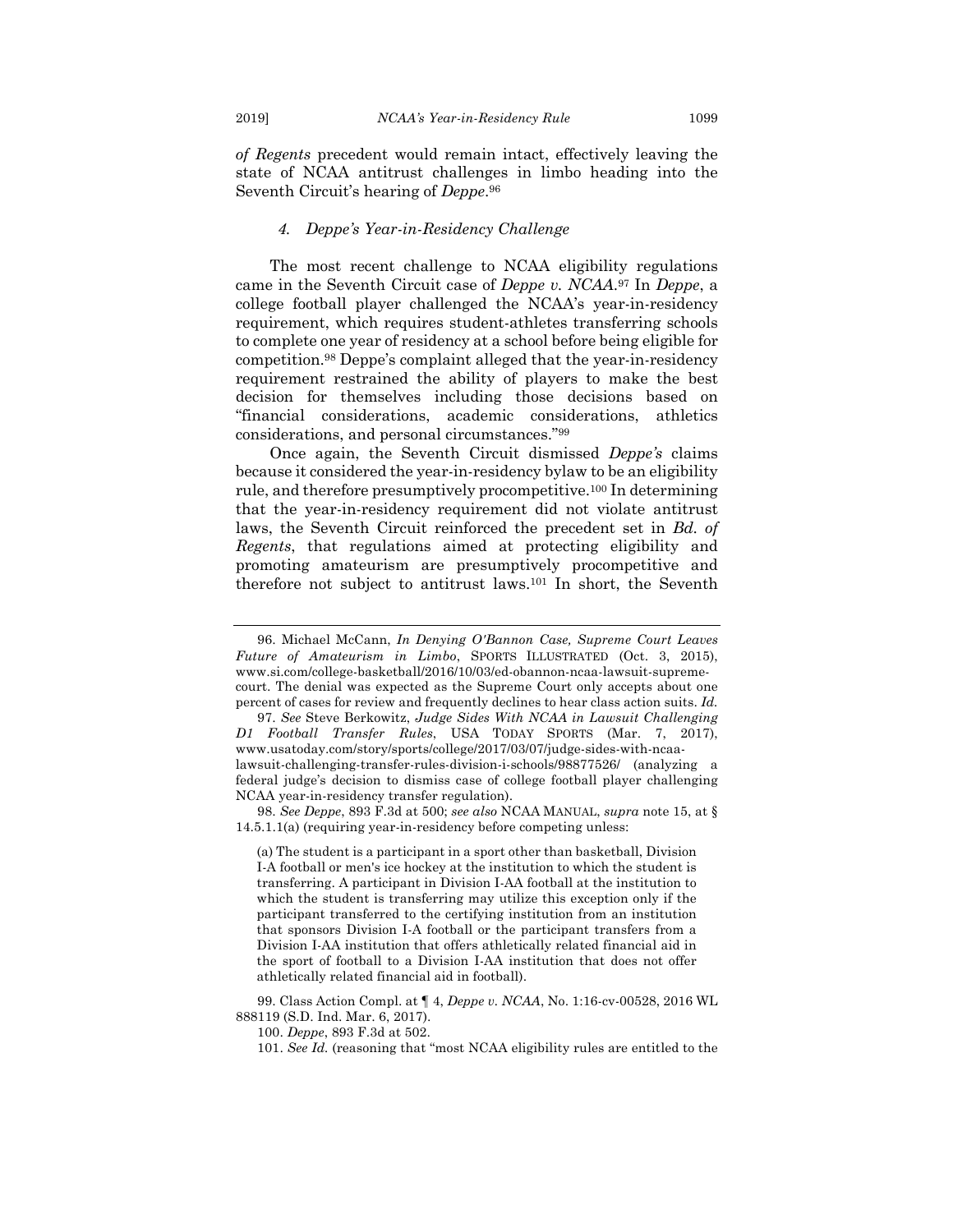Circuit refused to apply the antitrust analysis to the case in *Deppe* because the precedent set in *Bd. of Regents* categorizes the year-inresidency requirement as presumptively procompetitive.102

#### III. ANALYSIS

While the NCAA was arguably most vulnerable prior to the Seventh Circuit's hearing of *Deppe*, the Seventh Circuit nonetheless took the safe route and adhered to the procompetitive presumption established in *Bd. of Regents* and re-affirmed in *Agnew*.103 The procompetitive precedent has survived the test of time, however, recent decisions such as *O'Bannon* indicate time is running out for the NCAA's freedom from antitrust scrutiny.104 This section will provide an analysis into the origin, history, and application of the procompetitive presumption. Further, this section will examine how Deppe's case and the year-in-residency requirement do not fit the mold of traditional eligibility rules, and why federal courts should follow the lead of the Ninth Circuit in *O'Bannon*, foregoing the application of the procompetitive presumption. This section concludes by analyzing the concept of stare decisis, and the arguments for and against lower federal courts narrowing precedent from below.

## *A. Origin of the Procompetitive Presumption*

The procompetitive presumption originated not from the Supreme Court's holding, but rather from a portion of dicta in the case of *NCAA v. Bd. of Regents*.105 In *Bd. of Regents*, the NCAA developed television restrictions on college football games which allowed only a certain number of games to be televised each week, and also forbade teams from appearing in televised games more than twice a year.106 The Supreme Court determined that the

procompetitive presumption announced in *Bd. of Regents* because they define what it means to be a student-athlete and thus preserve the tradition and amateur character of college athletics").

<sup>102.</sup> *Id.*; *Bd. of Regents,* 468 U.S. at 117.

<sup>103.</sup> Shafer, *supra* note 11, at 538.

<sup>104.</sup> Jon Solomon, *Q&A: What The O'Bannon Ruling Means For NCAA, Schools And Athletes*, CBS SPORTS (Aug. 9, 2014), www.cbssports.com/collegefootball/news/qa-what-the-obannon-ruling-means-for-ncaa-schools-and-

athletes/ (explaining that "a federal judge has confirmed what many people have stated for decades: College football and men's basketball are not amateur endeavors, they're big business). "[Judge] Wilken had no use for the amateurism defense to justify the restraints on paying players." *Id.*

<sup>105.</sup> James S. Arico, *NCAA v. Bd. of Regents of The University of Oklahoma: Has The Supreme Court Abrogated The Per Se Rule of Antitrust Analysis,* 19 LOY. L.A. L. REV. 437, 450 (1985). "[T]he Supreme Court found that that NCAA's role in the preservation of college football's character could be viewed as procompetitive." *Id.*

<sup>106.</sup> *Bd. of Regents*, 468 U.S. at 91.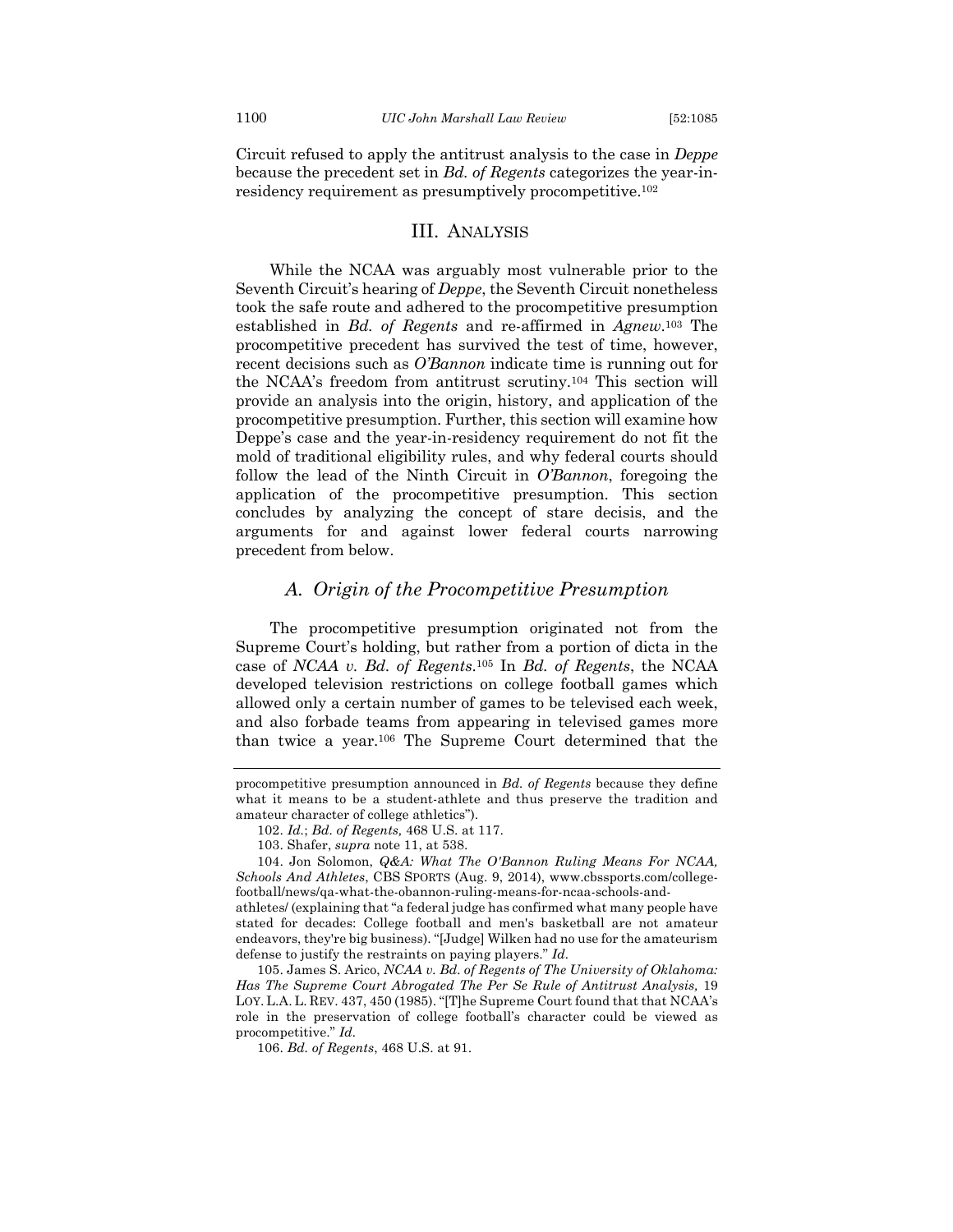television restrictions violated antitrust laws because the restrictions were an unreasonable and unjustifiable restraint of trade.107 What separates the *Bd. of Regents* decision from antitrust challenges like *Deppe*, is the group that was negatively affected in each circumstance. In *Bd. of Regents*, the unreasonable restraint of trade negatively affected a group of universities, not studentathletes.108 Federal courts are more prone to invalidate NCAA regulations when they negatively affect a group other than studentathletes.109 In turn, student-athletes are negatively impacted solely because the NCAA considers them to be amateurs.

The Court in *Bd. of Regents* likely made its decision because both a group of universities as well as television viewers were negatively affected.110 Essentially, the decision in *Bd. of Regents* did not necessarily concern student-athletes or NCAA amateurism, therefore the Supreme Court determined it could invalidate the regulation.111 Despite this fact, the *Bd. of Regents'* decision has been consistently extended to any NCAA antitrust challenge, regardless of who the negatively affected parties are.112 While uniformity and predictability in the law are important, this expansion has led to federal courts applying a, possibly, inadequate standard of review to most NCAA antitrust challenges simply because student-athletes are involved.113

Although the Supreme Court in *Bd. of Regents* found the NCAA television restrictions violated antitrust laws, the Supreme Court also established crucial precedent that NCAA regulations aimed at preserving the tradition of amateurism in college sports would be deemed inherently procompetitive, and not in violation of the Sherman Act.114 In a single sentence that has stood the test of time, Justice Stevens stated "[i]t is reasonable to assume that most of the

<sup>107.</sup> *Id.* at 98.

<sup>108.</sup> *Id*. Many of the NCAA antitrust challenges have come from studentathlete plaintiffs. *Id.* However, in *Bd. of Regents* the challenge came directly from NCAA member universities, specifically the University of Oklahoma and the University of Georgia. *Id.*

<sup>109</sup>*. Bd. of Regents*, 468 U.S. at 91; *Law v. NCAA*, 134 F.3d at 1010; *O'Bannon*, 802 F.3d at 1049.

<sup>110.</sup> Taylor Branch, *The Shame of College Sports*, ATLANTIC (Oct. 2011), www.theatlantic.com/magazine/archive/2011/10/the-shame-of-collegesports/308643/.

<sup>111.</sup> *Id.*

<sup>112.</sup> Daniel E. Lazaroff, *The NCAA in Its Second Century: Defender of Amateurism or Antitrust Recidivist?*, 86 OR. L. REV. 329, 337 (2007). "Even when the plaintiff was not a student-athlete challenging amateurism or eligibility standards, the NCAA generally prevailed." *Id.*

<sup>113.</sup> Jonathan Jenkins, *A Need for Heightened Scrutiny: Aligning the NCAA Transfer Rule with its Rationales*, 9 VAND. J. ENT. & TECH. L. 439, 461-62 (2006).

<sup>114.</sup> *See Bd. of Regents*, 468 U.S. at 117 (determining that "most of the regulatory controls of the NCAA are justifiable means of fostering competition among amateur athletic teams and therefore procompetitive").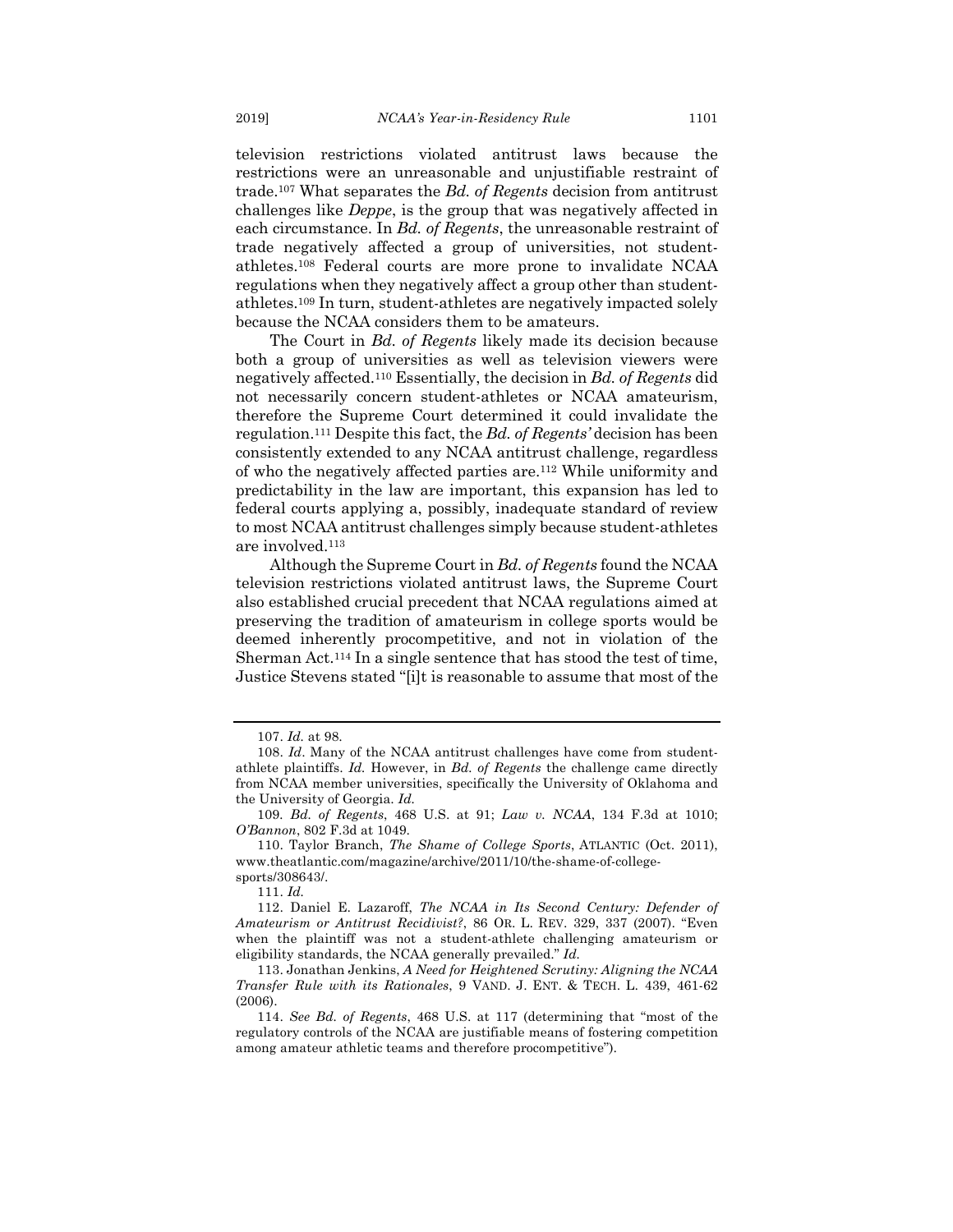regulatory controls of the NCAA are justifiable means of fostering competition among amateur athletic teams and therefore procompetitive because they enhance public interest in intercollegiate athletics."115 While this dicta may have been wellreasoned at the time of the Supreme Court's decision in *Bd. of Regents*, the current state of the NCAA is far different than it was in 1984, and thus courts should take this into consideration.116 Throughout the 1983 NCAA Division I football season only 242 football games were nationally televised.117 Today, every major Division I football conference is tied to long-term television deals in which the majority of the games are televised.<sup>118</sup> If the Supreme Court thought the NCAA could unreasonably restrain trade in 1984, then its capability to do so now is surely far greater.119

Because of the procompetitive presumption established in *Bd. of Regents*, the majority of NCAA antitrust challenges have been dismissed at the pleadings stage.120 In turn, student-athletes like Peter Deppe are forced to abide by the "cartel-like" regulations set by the NCAA without ever having the opportunity to force the NCAA to defend its unlawful restraints of trade under a full rule of reason analysis.121 However, it is important to note that although

student-athletes. *Id.* 117. Fred Barbash, *Supreme Court Breaks NCAA Hold On Televised College Football Games,* WASH. POST (June 28, 1984), www.washingtonpost.com/ archive/politics/1984/06/28/supreme-court-breaks-ncaa-hold-on-televisedcollege-football-games/35c9aace-baf7-4dfd-af14-f7bcc702b0c9/. Not only did universities benefit from the decision in *Bd. of Regents*, but many independent networks and local television stations will benefit as well. *Id.*

118. Jeremy Fowler, *In Big-Money Marriage Of TV And College Football, Who Has Most Say,* CBS SPORTS (Jul. 4, 2013), www.cbssports.com/collegefootball/news/in-big-money-marriage-of-tv-and-college-football-who-has-mostsay/ (stating that "the Big Ten used to broadcast 16 to 18 football games a year" but "[n]ow, the Big Ten Network alone nearly triples that total").

119. *See* B. David Ridpath, *The College Football Playoff and Other NCAA Revenues Are an Exposé of Selfish Interest*, FORBES (Jan. 17, 2017), www.forbes.com/sites/bdavidridpath/2017/01/17/college-football-playoff-andother-ncaa-revenues-is-an-expose-of-selfish-interest/#33ac757e4e1a (referring to current spending of Division I colleges as "out of control commercialism").

120. Babette Boliek, *Is the NCAA Dam About to Burst*, AM. ENTERPRISE INST. (Apr. 5, 2018), www.aei.org/publication/is-the-ncaa-dam-about-to-burst/. From 1973-2015 there were thirty-seven antitrust cases brought against the NCAA, only six cases made it past the motion to dismiss stage and only one case, *O'Bannon*, succeeded on part of its merits. *Id.*

121. *See* Jenkins, *supra* note 113. Although the NCAA is technically a "non-

<sup>115.</sup> *Id.* The Supreme Court made the decision not to apply the per se antitrust framework because a "certain degree of cooperation is necessary if the type of competition that petitioner and its member institutions seek to market is to be preserved." *Id.*

<sup>116.</sup> Emma Kerr, *The NCAA as Modern Jim Crow? A Sports Historian Explains Why She Drew the Parallel*, CHRON. OF HIGHER EDUC. (Jan. 12, 2018), www.chronicle.com/article/The-NCAA-as-Modern-Jim-Crow-A/242240. Student-athletes, coaches, and the general public are becoming increasingly aware of the unfair and oppressive nature of the NCAA and its treatment of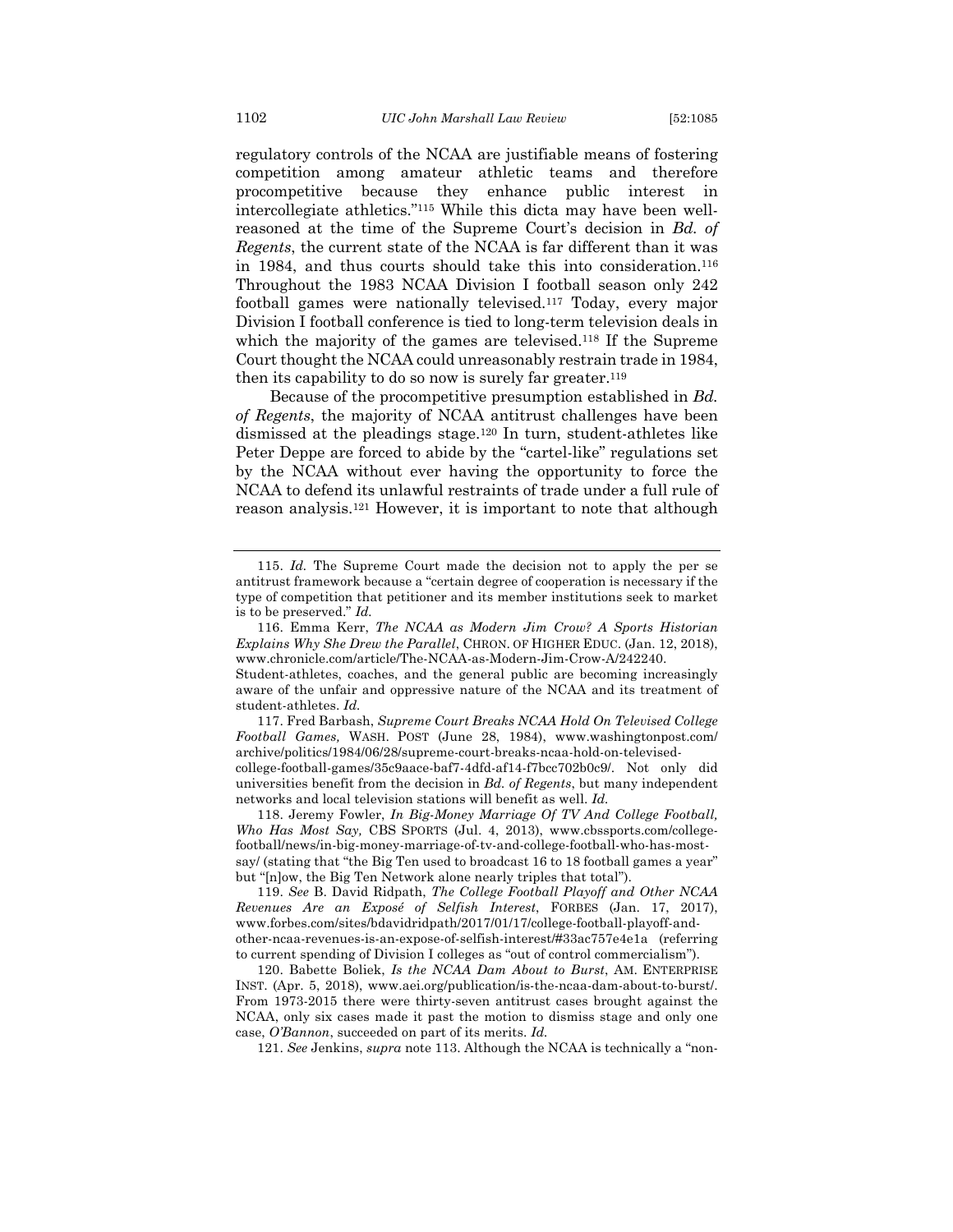the Supreme Court's decision in *Bd. of Regents* has been applied as binding precedent, the amateurism issue was dealt with merely in dicta.122 Therefore, NCAA amateurism has technically yet to receive the Court's "full attention and analysis."123 So while most federal courts have generally adhered to the procompetitive presumption established in *Bd. of Regents*, they may not actually be bound by it.124 In fact, dicta are sometimes not followed, and can often be narrowed.125 In short, absent the Supreme Court granting certiorari

to hear a NCAA amateurism case, the lower courts' only option is to adhere to the *Board of Regents* precedent, or make the bold decision to narrow the precedent from below.126

## *B. The "Year-in-Residency" Regulation is Not an Eligibility Rule*

The Supreme Court in *Bd. of Regents* ultimately determined that any regulation "defining the conditions of the contest, the eligibility of the participants, or the manner in which members of a joint enterprise shall share the responsibilities and benefits of the total venture" will be considered presumptively procompetitive.127 After the decision in *Bd. of Regents*, federal courts have consistently held that any NCAA regulation relating to eligibility is considered presumptively procompetitive, and therefore no antitrust analysis is necessary.128

*Agnew* was one of the most recent and crucial cases for the NCAA and its defense of its anti-competitive regulations.129 At first glance, the Seventh Circuit's holding in *Agnew* appears to be a blow to the NCAA and the procompetitive presumption that has long been applied to NCAA's "amateurism" bylaws.130 However, just as

124. *See* Re, *supra* note 13 (explaining how narrowing from below allows a lower court judge to "acknowledge that the precedent must remain binding in circumstances where it unmistakably applies, while also reducing the precedent's scope of application in cases of precedential ambiguity").

125. Andrew C. Michaels, *The Holding-Dicta Spectrum*, 70 ARK. L. REV. 661 (2017).

127. *Bd. of Regents*, 468 U.S. at 117.

128. *Gaines,* 746 F. Supp. at 748; *McCormack*, 845 F.2d at 1346-47; *Smith*, 139 F.3d at 190.

129. *Agnew*, 683 F.3d at 328.

130. *See id.* at 347-48 (determining the cap on scholarships and prohibition of multi-year scholarships were not presumptively procompetitive but the court

profit" organization, it operates similarly to a cartel by controlling every aspect of the competitive process. *Id.*

<sup>122.</sup> *Bd. of Regents*, 468 U.S. at 117.

<sup>123.</sup> Asim S. Raza, *Should the NCAA's Eligibility Rules Be Subjected to The Sherman Antitrust Act*, 4 DEPAUL J. ART. TECH. & INTELL. PROP. L. 113, 117 (1993). In *NCAA v. Bd. of Regents*, the Court did not directly decide the legality of NCAA amateurism rules but rather considered the rules necessary to preserve the NCAA's product. *Id.* 

<sup>126.</sup> *Id.*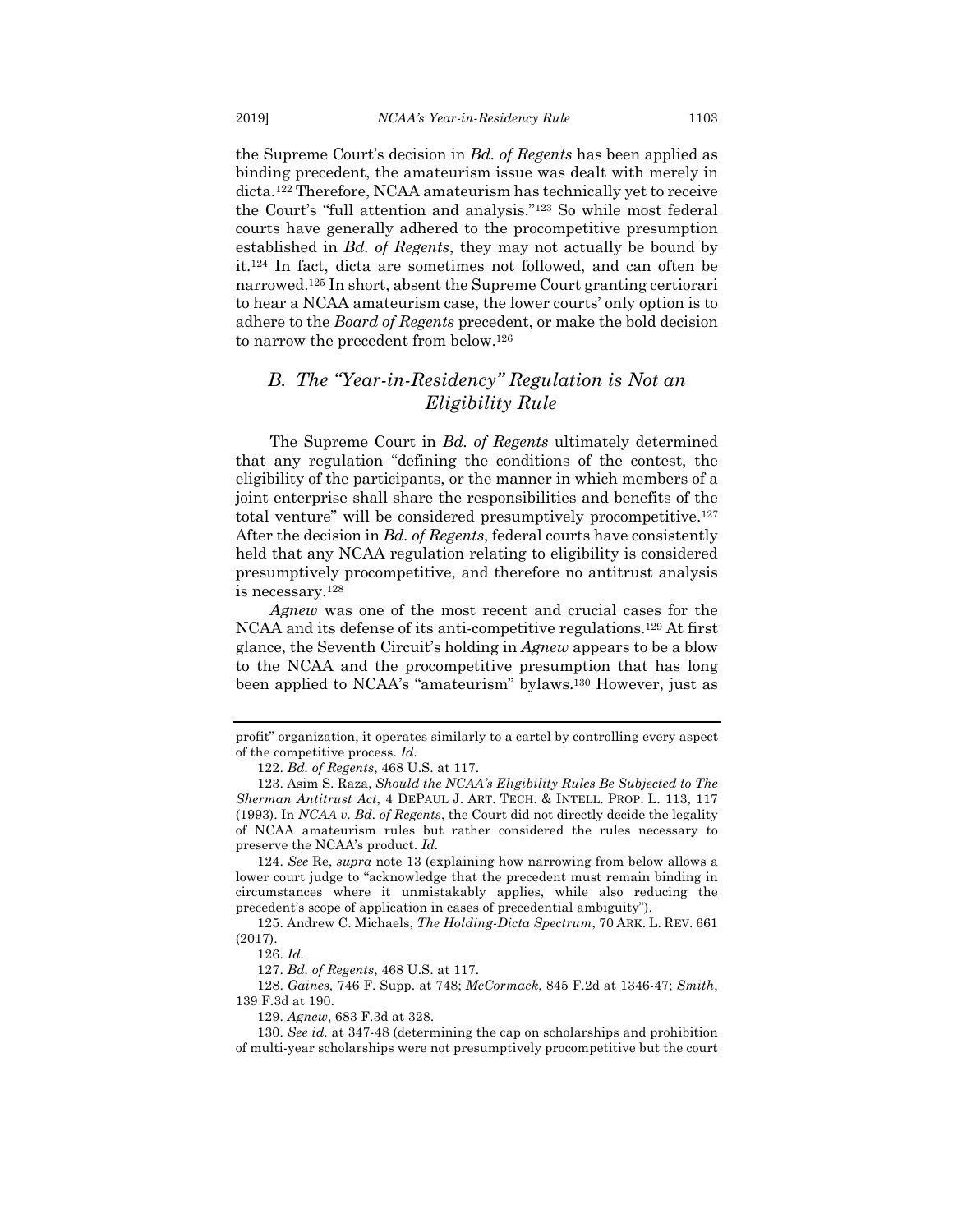in the case of *Agnew*, various federal courts have used the procompetitive presumption to dismiss claims at the outset that they feel do not warrant a full antitrust analysis.131

In effect, after *Agnew*, the procompetitive presumption applies any time that the NCAA bylaw in question helps to "preserve a tradition that might otherwise die" or to "preserve the studentathlete in higher education."132 Even more, the Seventh Circuit in *Agnew* determined that almost every eligibility rule will fit within the presumption of procompetitiveness.133 What makes this precedent troublesome is that federal courts will determine a given NCAA regulation is an eligibility rule merely because it is featured in the eligibility section of the NCAA Manual.134 This creates the notion that any given NCAA regulation will be considered an eligibility regulation simply because the NCAA says it is.135

While the procompetitive presumption may have increased the efficiency of the courts in deciding NCAA antitrust challenges quickly, it has also denied many complainants the right to force the NCAA to justify its anticompetitive actions under a full rule of reason antitrust analysis.136 In fact, *O'Bannon* was the sole NCAA amateurism challenge in which the plaintiffs won on the merits of the case.137 Surely with the vast amount of NCAA amateurism challenges consistently presented to various federal courts, one would assume the plaintiffs would have occasional success. However, that is not the case.138

Following the procompetitive presumption set in *Bd. of Regents*, numerous federal courts have consistently applied the procompetitive presumption to any NCAA regulation that was

still reinforced the *Bd. of Regents* precedent).

<sup>131.</sup> *Gaines,* 746 F. Supp. at 748; *McCormack*, 845 F.2d at 1346-47; *Deppe*, 893 F.3d at 503-04.

<sup>132.</sup> *See Agnew*, 683 F.3d at 342 (citing *Bd. of Regents*, 468 U.S. at 120 (declaring that the NCAA must have "ample latitude" to preserve amateurism in college sports)).

<sup>133.</sup> *See id.* at 343 n. 6 (stating "[w]e need not touch upon the debate of whether all eligibility rules or just most eligibility rules are due a presumption, as the Bylaws at issue in this case are not, in fact, eligibility rules").

<sup>134.</sup> *See Deppe*, 893 F.3d at 502 (determining that the year-in-residency regulation was an eligibility regulation because it was listed in the "Eligibility" section of the NCAA Manual).

<sup>135.</sup> Joshua Senne, *A Review of the NCAA's Business Model, Amateurism, and Paying the Players*, SPORT J. (Dec. 23, 2016), www.thesportjournal.org/ article/a-review-of-the-ncaas-business-model-amateurism-and-paying-the-

players/ (declaring that "[i]t can be stated that the NCAA sought to strengthen its governing power over amateurism by the slow integration and adoption of more rules and regulations").

<sup>136.</sup> Boliek, *supra* note 120. From 1973-2015 there were thirty-seven antitrust cases brought against the NCAA. *Id.* Only six cases made it past the motion to dismiss stage and only one case, *O'Bannon* succeeded on part of its merits. *Id.*

<sup>137.</sup> *O'Bannon*, 802 F.3d at 1079.

<sup>138.</sup> Boliek, *supra* note 120.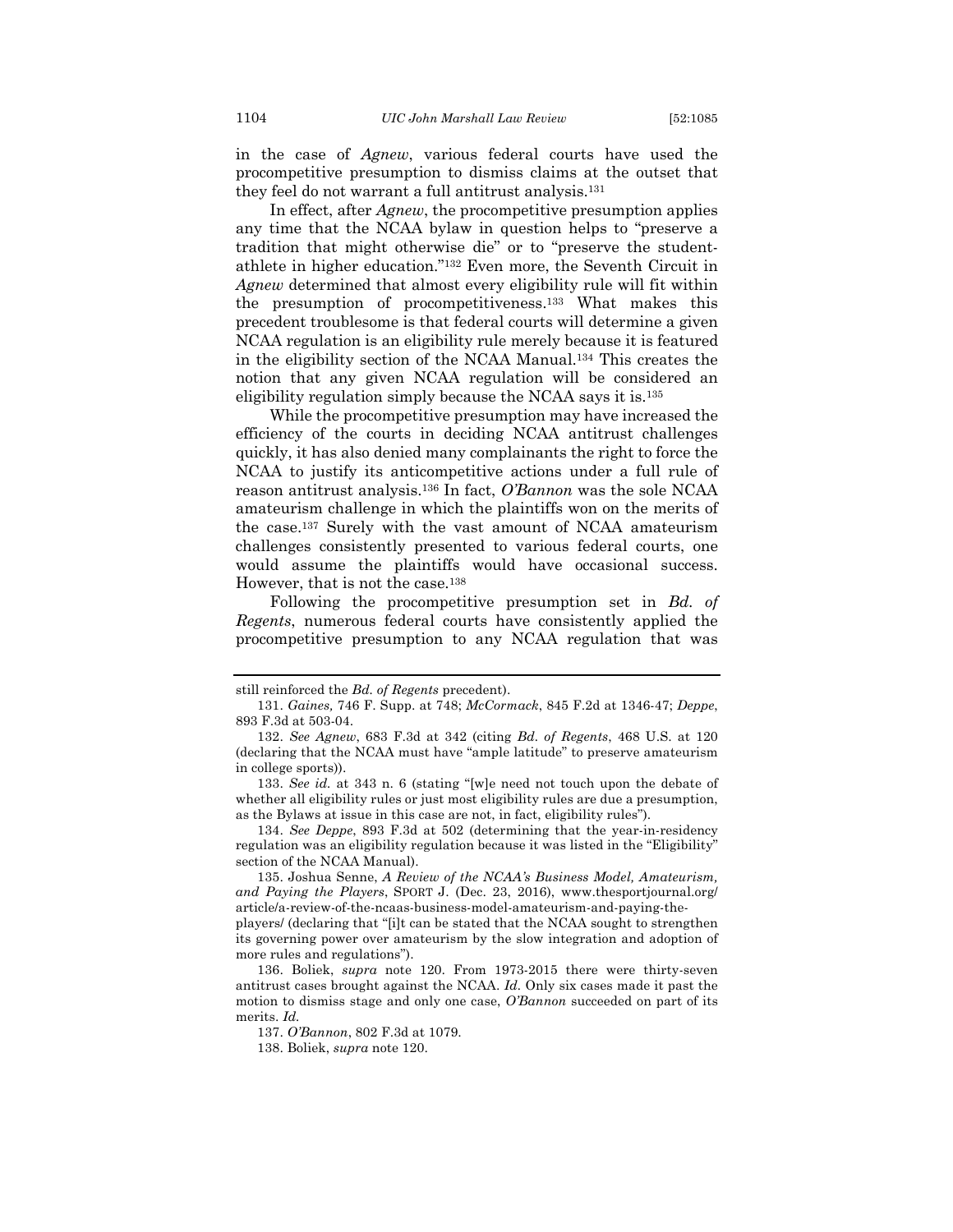considered an eligibility rule or "fit into the same mold" as eligibility rules.139 In effect, the procompetitive presumption has been applied to caps on the number of scholarships available, transfer regulations, and compensation for student-athlete name and likeness.140 Of course, these regulations do touch on eligibility and amateurism, however, that does not mean that they are necessary to preserve the nature of collegiate athletics.141 Nearly every regulation enacted by the NCAA will indirectly affect amateurism, as amateurism is the basis of collegiate athletics.142 The year-inresidency regulation certainly concerns eligibility because it denies a student-athlete immediate eligibility when transferring from one school to another.143 However, it also concerns the amount of scholarship funding available to a transferring student-athlete.<sup>144</sup> While the year-in-residency requirement concerns eligibility, it is not solely an eligibility regulation.145 In effect, the NCAA is allowed to completely control every aspect of the market in an unreasonably restrictive manner, just because its regulations indirectly concern eligibility.146 This shows why the NCAA should be forced to defend its unreasonable restraints of trade under a full rule of reason analysis.

## *C. "Year-in-Residency" Regulation is Not the Least Restrictive Alternative*

The Ninth Circuit in *O'Bannon* determined that even if a regulation serves a procompetitive purpose, it can still be invalid under a rule of reason analysis if a less restrictive alternative is

<sup>139.</sup> *Id.*

<sup>140.</sup> *Gaines,* 746 F. Supp. at 748; *McCormack*, 845 F.2d at 1346-47; *Deppe*, 893 F.3d at 503-04.

<sup>141.</sup> *Cf.* Audrey C. Sheetz, *Student-Athletes vs. NCAA: Preserving Amateurism in College Sports Amidst the Fight for Player Compensation*, 81 BROOK. L. REV. 865, 869 (2016) (opining that "[i]n order to maintain studentathletes' amateur status while simultaneously complying with antitrust law, this note argues that the NCAA should develop a more hands-off regulatory approach that best serves student-athletes by allowing schools to enter into a revenue sharing system similar to the model used by the International Olympic Committee").

<sup>142.</sup> Zachary Stauffer, *NCAA President Defends Amateurism in College Sports*, PBS (June 19, 2014), www.pbs.org/wgbh/frontline/article/ncaapresident-defends-amateurism-in-college-sports/.

<sup>143.</sup> NCAA MANUAL, *supra* note 15, at § 14.5.5.1.

<sup>144.</sup> *See* Kay Jennings, *What's a College Football Scholarship Worth, Anyway?,* BLEACHER REP. (Mar. 8, 2012), www.bleacherreport.com/articles/ 1094781-so-whats-a-college-football-scholarship-worth-anyway (stating the amount of scholarship aid given to student-athletes varies depending on the university).

<sup>145.</sup> *Id.*

<sup>146.</sup> Joe Nacora, Opinion, *The College Sports Cartel*, N.Y. TIMES Dec. 31, 2011, at A23. www.nytimes.com/2011/12/31/opinion/nocera-the-college-sportscartel.html.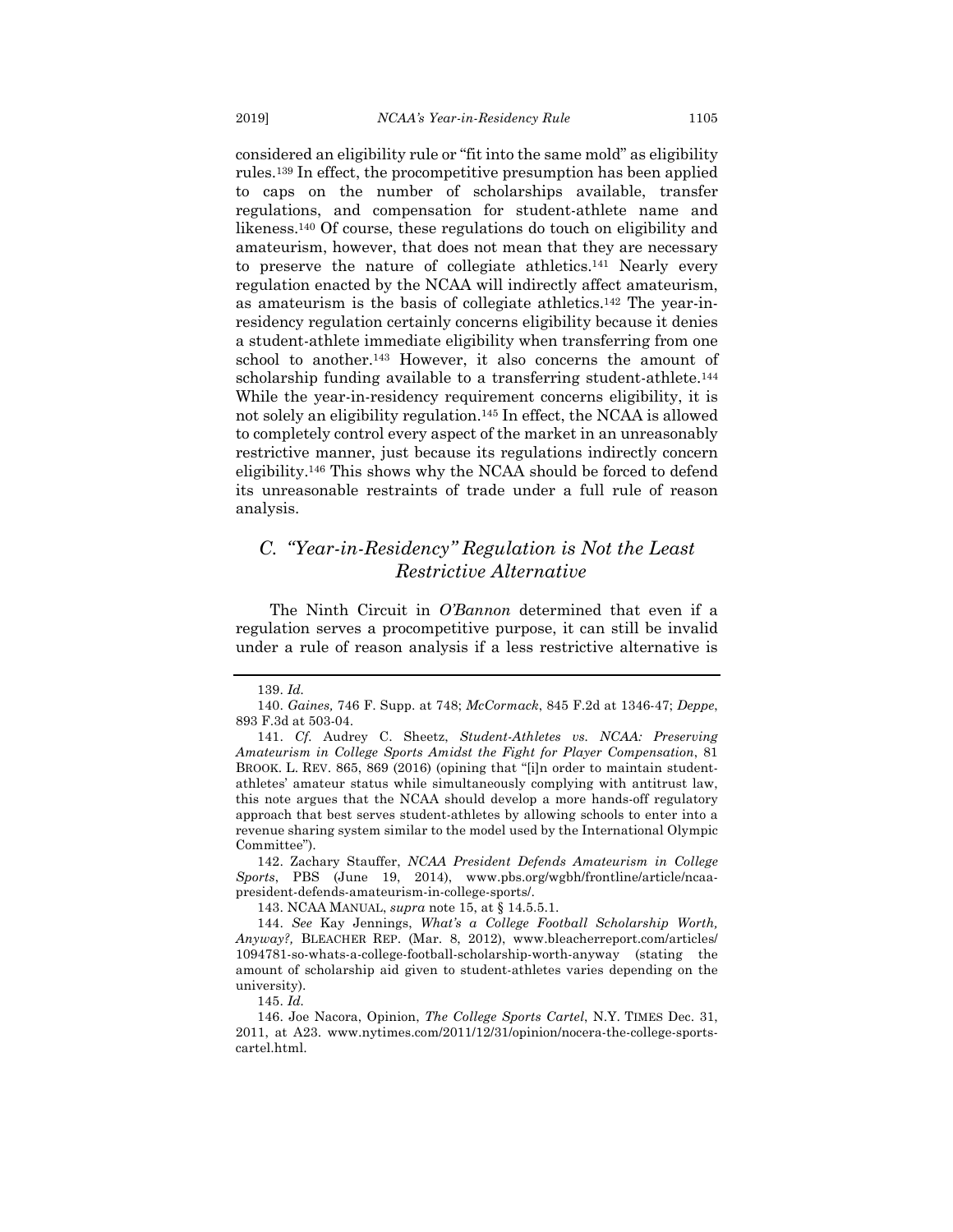available.147 So while the year-in-residency regulation serves a procompetitive purpose in prohibiting free-agency and preserving amateurism, if a less restrictive alternative could serve the NCAA's purpose just as well then the regulation should be invalid under a rule of reason analysis.148 The less restrictive alternative element is of utmost importance to NCAA antitrust challenges, like the yearin-residency challenge in *Deppe*. This is because it is clear that numerous less restrictive alternatives to the year-in-residency regulation are available and the NCAA would likely lose if forced to defend against a full rule of reason analysis.149

Numerous alternatives to the year-in-residency rule have been suggested, many of which would serve the NCAA's objective of promoting amateurism and prohibiting free agency just as well.150 For instance, a uniform academic transfer rule allowing for a onetime unrestricted transfer would accommodate student-athletes, while still preserving amateurism and limiting the NCAA's free agency concerns.151 This one-time transfer exception would likely be a proper less restrictive alternative, because it is currently permitted in all other NCAA sports, aside from the Division I revenue-generating sports.152 If the rest of NCAA athletics can survive and prosper without the year-in-residency requirement, then it is likely not necessary for the preservation of amateurism.153

## *D. Narrowing NCAA Antitrust Precedent from Below*

While the numerous federal courts have applied the procompetitive presumption to any NCAA regulation relating to eligibility, courts have refused to apply the procompetitive presumption when dealing with a regulation that does not "fit into the same mold" of an eligibility regulation.154 Not surprisingly, federal courts have given extreme deference to the NCAA's definition of eligibility which has led to seemingly unfair and inadequate results.155 However, recent cases have narrowed the

<sup>147.</sup> *O'Bannon*, 802 F.3d at 1063-64 (holding "a restraint that serves a procompetitive purpose can still be invalid under the Rule of Reason if a substantially less restrictive rule would further the same objectives equally well").

<sup>148.</sup> *Id.*

<sup>149.</sup> *See* Shafer, *supra* note 11, at 541-52 (proposing a form of controlled free agency where students would be allowed a one-time transfer if they meet certain criteria such as good academic standing).

<sup>150.</sup> *See id.* at 547 (outlining a less restrictive alternative to the year-inresidency rule that is tied to academic performance).

<sup>151.</sup> *Id.* at 548-53.

<sup>152.</sup> Alex Kirshner, *NCAA Transfer Rules, Explained Quickly and Honestly*, SB NATION (May 9, 2018), www.sbnation.com/college-football/2018/5/9/173117 48/ncaa-transfer-rules-change-guide-list-sit-out.

<sup>153.</sup> *Id*.

<sup>154.</sup> *Bd. of Regents*, 468 U.S at 117.

<sup>155.</sup> *See* Kristen R. Muenzen, *Weakening Its Own Defense? The NCAA's*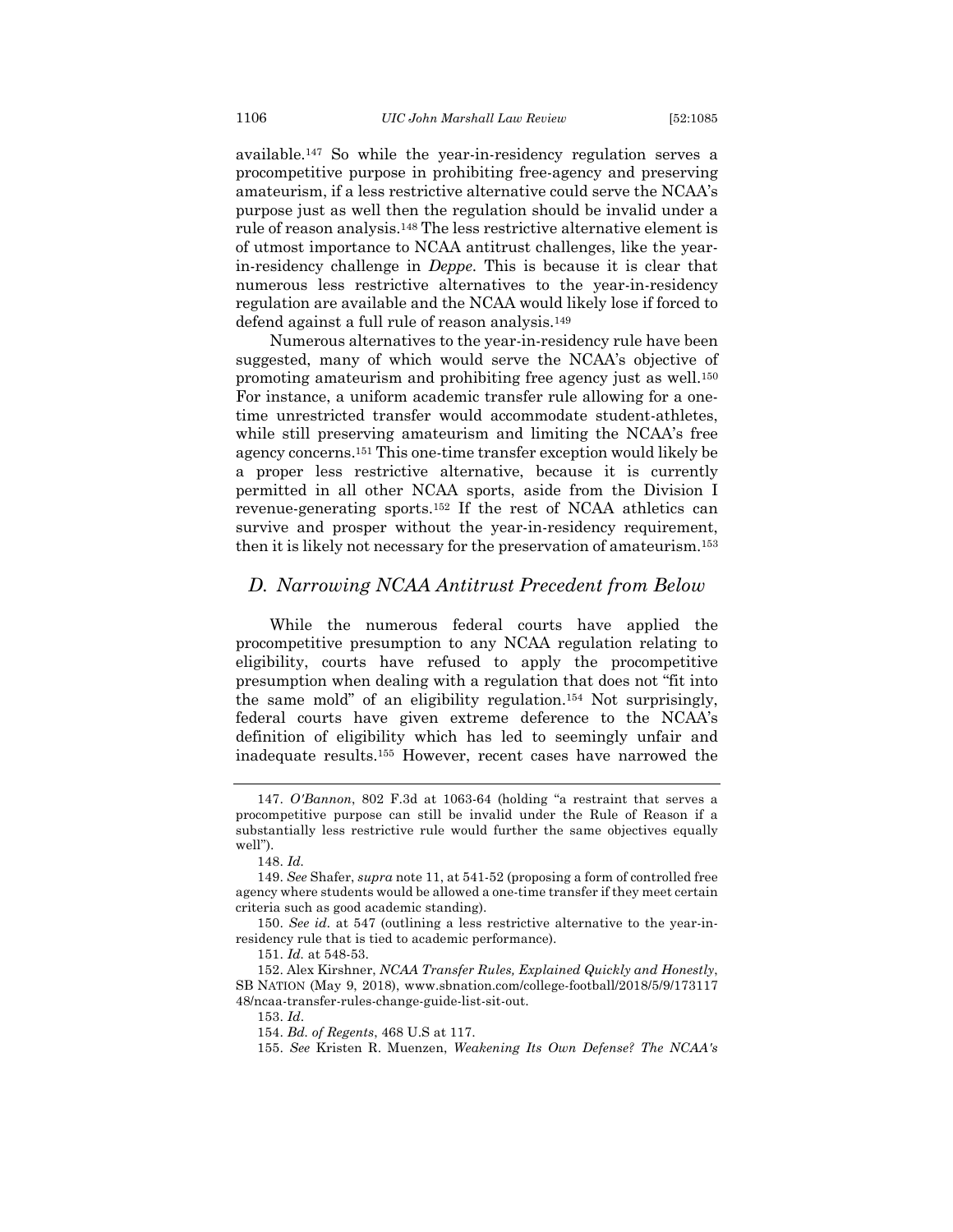scope of the procompetitive presumption.156

In *Law* and *In Re Walk-Ons*, the respective federal courts refused to apply the procompetitive presumption to NCAA regulations that did not "fit into the same mold" of an eligibility regulation.157 Like the case in *Law* and *In Re Walk-ons*, a strong argument can be made that the year-in-residency regulation does not "fit into the same mold" of eligibility regulations either.158 In affirming the *Bd. of Regents* precedent, the Seventh Circuit in *Agnew* reasoned that an eligibility regulation is one that is "essential to the very existence of the product of college [athletics]."159 When applying this reasoning to the year-inresidency regulation, it does not appear that the year-in-residency regulation is "essential to the very existence of college [athletics]."160 Of course, the NCAA's concerns of uncontrolled free agency are valid, however the year-in-residency regulation can hardly be said to be "essential to the very existence of college [athletics]."161 Division II and Division III sports are able to operate effectively without the year-in-residency requirement.<sup>162</sup> Even more, every non-revenue generating Division I sport operates effectively without the year-in-residency requirement.163 In short, while the year-in-residency requirement may be essential to preserving the NCAA's profit, it is not "essential to the very existence of college [athletics]."164

156. *O'Bannon*, 802 F.3d at 1079.

157. *Law v. NCAA*, 134 F.3d at 1024; *In re NCAA I-A Walk-On Football Players Litig*., 398 F. Supp. 2d at 1144.

158. *Law v. NCAA*, 134 F.3d at 1024; *In re NCAA I-A Walk-On Football Players Litig*., 398 F. Supp. 2d at 1144.

159. *Agnew*, 683 F.3d at 343; Darren Heitner, *7th Circuit Sides With NCAA, Finds Year-In-Residence Rule Presumptively Procompetitive*, FORBES (June 26, 2018), www.forbes.com/sites/darrenheitner/2018/06/26/7th-circuit-sides-withncaa-finds-year-in-residence-rule-presumptivelyprocompetitive/#395b4280664a.

160. *Agnew*, 683 F.3d at 343.

161. *Id.* The NCAA recently allowed a transferring Division I football player an exception to the year-in-residency requirement for "documented mitigating circumstances." David Kenyon, *How NCAA Transfer Rules Incentivize Players to Expose CFB's Dark Side*, BLEACHER REP. (Aug. 23, 2018), www.bleacherreport.com/articles/2792151-how-ncaa-transfer-rules-

incentivize-players-to-expose-cfbs-dark-side.

162. Konsky, *supra* note 54, at 1586. "The broadest exception to the transfer rules, allowing student-athletes a one-time transfer without penalty, specifically excludes participants in Division I basketball, football, and men's ice hockey. *Id.* Other exceptions, such as those for discontinued sports, military service, or discontinued academic programs, are quite narrow and unlikely to apply to many students." *Id.*

163. *Id.*

164. *Agnew*, 683 F.3d at 343.

*Version of Amateurism*, 13 MARQ. SPORTS L. REV. 257, 261 (2003) (arguing "if the NCAA is to use the amateurism defense in antitrust claims, it must note that it is the NCAA's definition of amateurism that is being used, and that this definition incorporates non-traditional exceptions to the amateurism ideal").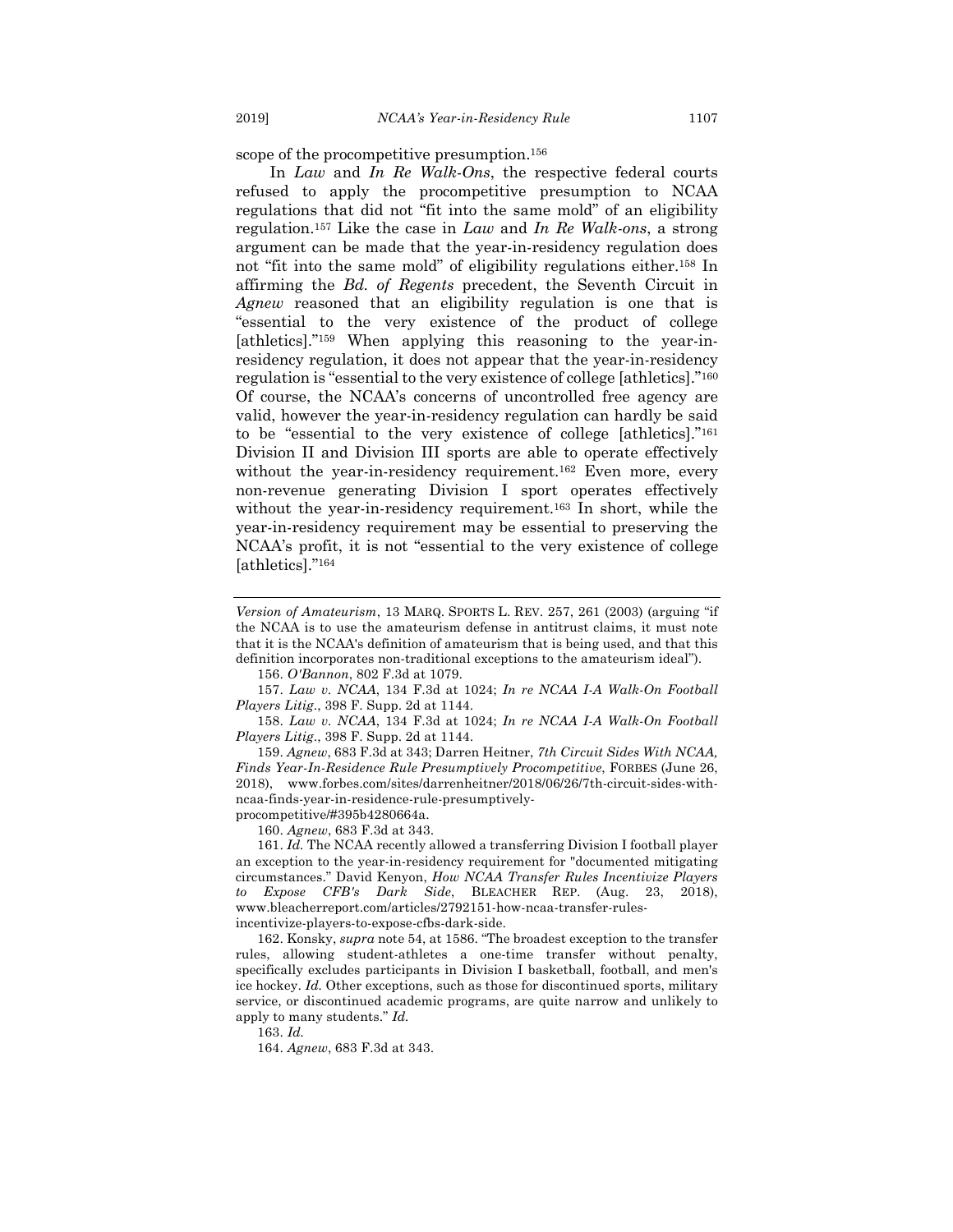While these cases are important, their precedential value is of little importance to complainants like Peter Deppe.165 Because these decisions came from federal district courts, federal courts are essentially still bound by the Supreme Court's decision in *Bd. of Regents*.166 However, the Ninth Circuit's decision in *O'Bannon* provided encouragement for future NCAA antitrust challenges.

In *O'Bannon*, the Ninth Circuit took the NCAA antitrust analysis in a different direction by refusing to apply the procompetitive justification.167 The Ninth Circuit's decision appeared to be the final straw for the NCAA and its defense of amateurism and antitrust challenges, however, because the Supreme Court refused to grant certiorari to hear the case, the Ninth Circuit's holding is not binding precedent and the fate of NCAA amateurism is essentially in limbo.168

In effect, *O'Bannon* overruled the procompetitive presumption created in *Bd. of Regents*, and established that every NCAA regulation is subject to antitrust scrutiny, and even procompetitive regulations can be invalid under a rule of reason analysis.169 So while the Seventh Circuit in *Deppe* had a chance to follow the Ninth Circuit's lead in *O'Bannon*, the Seventh Circuit played the safe route, and adhered to the procompetitive presumption established in *Bd. of Regents*.170 Because the Supreme Court continues to evade the issue of NCAA amateurism, lower federal courts are sadly left with very few options in deciding NCAA antitrust challenges.<sup>171</sup> Perhaps lower federal courts could begin to narrow the *Bd. of Regents* decision from below, however, courts are ever-so reluctant to engage in such a practice.172

Based on the continuous NCAA antitrust challenges flooding federal district courts, it seems that it may be time for Supreme Court to revisit NCAA amateurism and decide the NCAA

<sup>165.</sup> Michael Wells, *The Unimportance of Precedent in the Law of Federal Courts*, 39 DEPAUL L. REV. 357, 359 (1990). The Supreme Court has low regard for precedent. *Id.*

<sup>166.</sup> *Id.*

<sup>167.</sup> *O'Bannon*, 802 F.3d at 1063-64 (holding "a restraint that serves a procompetitive purpose can still be invalid under the Rule of Reason if a substantially less restrictive rule would further the same objectives equally well").

<sup>168.</sup> McCann, *supra* note 92. "Amateurism in college sports may be on life support, but it's not dead yet." *Id.*

<sup>169.</sup> *Id.*

<sup>170.</sup> Dave Stafford, *7th Circuit Affirms Tossing Suit Challenging NCAA 1- Year Rule,* IND. LAW. (June 26, 2018), www.theindianalawyer.com/articles/ 47414-th-circuit-affirms-tossing-suit-challenging-ncaa-1-year-rule.

<sup>171.</sup> Daniel Fisher, *Right Or Wrong, Precedent Will Decide O'Bannon Case In Favor Of NCAA*, FORBES (July 21, 2014), www.forbes.com/sites/ danielfisher/2014/07/21/right-or-wrong-precedent-will-decide-obannon-case-infavor-of-ncaa/#7dc5c74f70a1.

<sup>172.</sup> *Bd. of Regents*, 468 U.S. 85.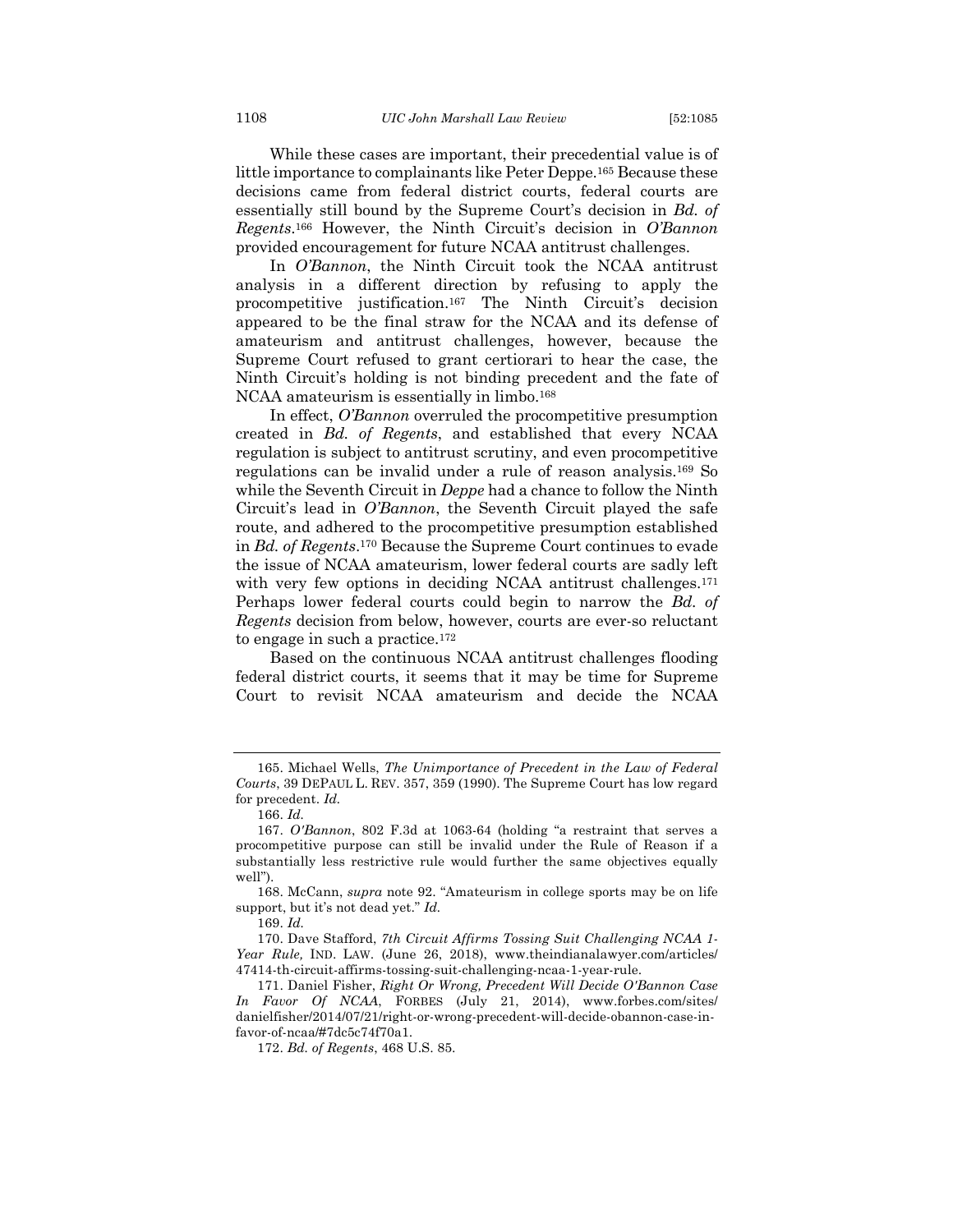amateurism issue directly.173 However, with the Supreme Court's refusal to grant certiorari to hear *O'Bannon*, it is unlikely the NCAA will be forced to defend itself, and its anti-competitive rules in the Supreme Court.174

## *E. Lower Federal Courts' Power to Narrow Precedent from Below*

There is a strong legal argument that lower courts must adhere to Supreme Court precedent, however, as evidenced by the Ninth Circuit's decision in *O'Bannon*, lower federal courts have the inherent power to narrow Supreme Court precedent from below.175 In fact, the principal values behind *stare decisis* indicate narrowing is legitimate, so long as the conditions are right.176

*Stare decisis* refers to the courts' practice of deferring to past precedent.177 Importantly, *stare decisis* has been relied on by the federal courts since the nation's founding, reflecting a policy judgment that "in most matters it is more important that the applicable rule of law be settled than that it be settled right."178 The United States' legal system was designed to promote *stare decisis* because it provides consistency by way of "predictability, fairness, appearance of justice, and efficiency."179 While these values are certainly important, opponents of *stare decisis* criticize the fact that "none of these values depend on the precedent being correct."180 In effect, strict adherence to *stare decisis* "can tend to calcify the law, causing age-old precedent to linger despite developments in other areas of law and society."181 NCAA antitrust precedent is the perfect example of an age-old precedent remaining intact, despite developments in antitrust law and the nature of the NCAA's operations.

"Narrowing" is defined as "interpreting a precedent not to apply when it is best read to apply."182 Although the *Bd. of Regents*

<sup>173.</sup> *See* Michael McCann, *NCAA Amateurism to Go Back Under Courtroom Spotlight in Jenkins Trial*, SPORTS ILLUSTRATED (Apr. 2, 2018), www.si.com/college-football/2018/04/02/ncaa-amateurism-trial-judge-wilkenmartin-jenkins-scholarships (arguing the *Jenkins* case is a long way from the finish line but it may be the best opportunity for a change in NCAA amateurism laws).

<sup>174.</sup> *Id.*

<sup>175.</sup> *O'Bannon*, 802 F.3d at 1079.

<sup>176.</sup> Re, *supra* note 13, at 936. The principal values of vertical stare decisis are correctness, practicality and candor. *Id.*

<sup>177.</sup> Joseph W. Mead, *Stare Decisis in the Inferior Courts of the United States*, 12 NEV. L.J. 787, 789 (2012).

<sup>178.</sup> *Id*. at 792 (quoting Agostini v. Felton, 521 U.S. 203, 235 (1997)).

<sup>179.</sup> Mead, *supra* note 177, at 792.

<sup>180.</sup> *Id.* at 793.

<sup>181.</sup> *Id.* at 794.

<sup>182.</sup> Re, *supra* note 13, at 927-28.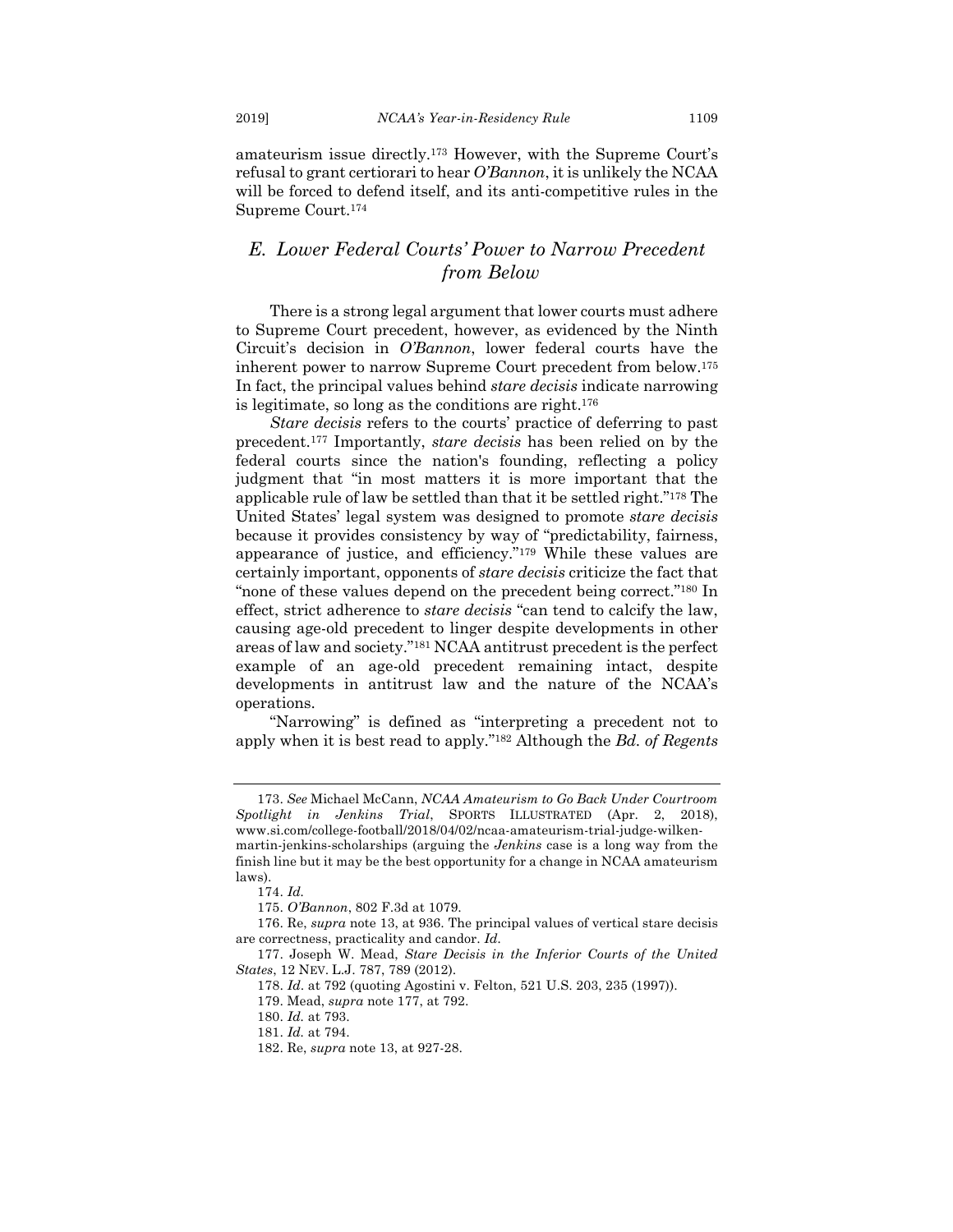precedent may be best read to apply in the case of a year-inresidency challenge, the circumstances surrounding the issue suggest narrowing is legitimate.183 The procompetitive presumption was established in dicta in *Bd. of Regents*.184 Importantly, *stare decisis* applies only to holdings of announced precedents, not dicta.185 Nonetheless, federal courts have consistently treated the procompetitive presumption as binding precedent.

Not only is the *Bd. of Regents* precedent built on dicta, but the entire field of antitrust law is vulnerable to becoming outdated and inapplicable, and therefore, courts are more willing to overrule antitrust precedent than other areas of law.186 Even more, the lower federal courts' inconsistent treatment of NCAA antitrust challenges shows that it may be time to place practicality and correctness over adhering to precedent.187 While *stare decisis* is an integral element of American jurisprudence, sometimes precedent must be narrowed in the interest of uniformity, practicality and correctness.188

### IV. PROPOSAL

While the procompetitive presumption established in *Bd. of Regents* has stood the test of time, the current state of the NCAA and the continuous antitrust challenges it faces, indicate that change is inevitable.189 In terms of the year-in-residency regulation, there are a number of ways to achieve the necessary change. Ideally, the NCAA would take the proactive approach and amend the yearin-residency regulation to allow for a one-time transfer exception and adopt a uniform policy across all divisions and sports. In the alternative, the lower federal courts can follow the Ninth Circuit's lead in *O'Bannon* and take matters into their own hands and narrow NCAA antitrust precedent from below.190

189. *Bd. of Regents*, 468 U.S. at 117.

190. *See Narrowing Second Amendment Precedent From Below*, RE'S JUDICATA (Jan. 14, 2016), www.richardresjudicata.wordpress.com/2016/01/14/ narrowing-second-amendment-precedent-from-below/ (defining "narrowing" as when a court interprets a precedent not to apply where the precedent is best

<sup>183.</sup> *Id.* at 936. The principal values of vertical stare decisis are correctness, practicality, and candor. *Id.*

<sup>184.</sup> *Bd. of Regents,* 468 U.S. at 117.

<sup>185.</sup> *Id.*

<sup>186.</sup> Daniel M. Tracer, *Stare Decisis in Antitrust: Continuity, Economics, and the Common Law Statute*, 12 DEPAUL BUS. & COMM. L.J. 1, 2 (2013).

<sup>187.</sup> Barrett Sallee, *Miami QB Tate Martell Granted NCAA Hardship Waiver for Immediate Eligibility in 2019 Season*, CBS SPORTS (Mar. 19, 2019), www.cbssports.com/college-football/news/miami-qb-tate-martell-granted-ncaahardship-waiver-for-immediate-eligibility-in-2019-season/. In the most recent inconsistent application of the year-in-residency rule, the NCAA recently granted University of Miami quarterback, Tate Martell, immediate eligibility after transferring from Ohio State University. *Id.* Martell received a hardship waiver despite having any real hardship. *Id.*

<sup>188.</sup> Re, *supra* note 13, at 936.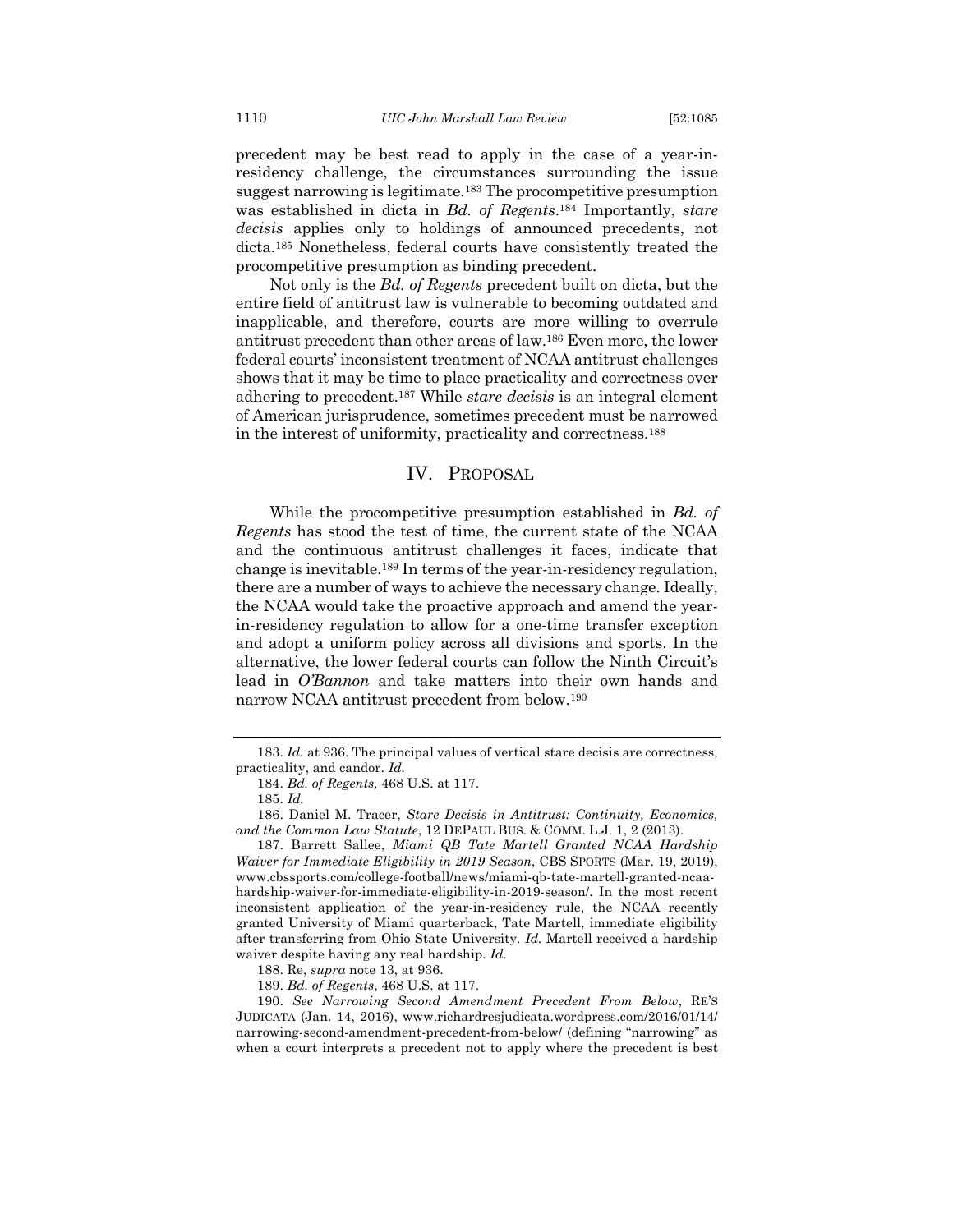Scholars have argued against the federal court application of the procompetitive presumption in the past, however, none have specifically analyzed the lower federal court's power to take matters into its own hands, and narrow NCAA antitrust precedent from below.191 Importantly, the procompetitive presumption was established in dicta rather than the holding of *Bd. of Regents*.192 In addition, antitrust law is constantly evolving, as it is prone to becoming outdated rather quickly.193 The NCAA has inconsistently applied the year-in-residency regulation which makes the year-inresidency regulation the ideal NCAA regulation for the courts to narrow NCAA antitrust precedent from below.194 The lower courts do not owe outdated antitrust dicta precedential weight and should be encouraged to forego the procompetitive presumption, thereby forcing the NCAA to fully defend its year-in-residency regulation in a court of law.

## *A. NCAA Action - Impose an Academic Transfer Standard*

The obvious solution to the NCAA antitrust problem is for the NCAA to take action to amend the year-in-residency rule and adopt a uniform transfer policy allowing for a one-time transfer exception across all divisions and sports. The NCAA has recently implemented significant changes to its transfer rules, however, the changes were not as sweeping as many had hoped.195 Although one source indicated there was a "95%" chance that changes to the current transfer legislation would be adopted in 2018, the NCAA ultimately moved away from extending the one-time transfer exception to all sports.196 However, the NCAA did implement a

read to apply).

<sup>191.</sup> Shafer, *supra* note 11.

<sup>192.</sup> *Bd. of Regents*, 468 U.S. at 117; Thomas A. Baker III & Natasha T. Brison, *From Bd. of Regents to O'Bannon: How Antitrust and Media Rights Have Influenced College Football*, 26 MARQ. SPORTS L. REV. 331, 333 (2016) (arguing if Justice Stevens had to decide *O'Bannon v. NCAA*, he would not have sided with the NCAA's reliance on his dicta from *NCAA v. Bd. of Regents*).

<sup>193.</sup> Barak Orbach, *Antitrust Stare Decisis*, 15 ANTITRUST SOURCE 1 (2015).

<sup>194.</sup> Matthew J. Mitten, *Why and How the Supreme Court Should Have Decided O'Bannon v. NCAA*, 62 ANTITRUST BULL. 62 (2017). The Supreme Court denied the petition to hear *O'Bannon v. NCAA* despite conflicting rulings among courts regarding whether eligibility rules are unlawful restraints of trade. *Id.*

<sup>195.</sup> Ralph D. Russo, *As Leagues Debate Transfer Rules, NCAA Moves Toward Reform*, USA TODAY (May 31, 2018), www.usatoday.com/story/sports/ ncaaf/2018/05/31/as-leagues-debate-transfer-rules-ncaa-moves-toward-

reform/35557657/. "The NCAA is about two weeks away from finally making some substantial reforms to transfer rules. The changes will not be quite as extensive as some had hoped and the work is not complete, but considering previous failed attempts, getting anything accomplished on transfers can be counted as a success." *Id.*

<sup>196.</sup> Matt Schick (@ESPN\_Schick), TWITTER (Jan. 17, 2018, 8:54 AM),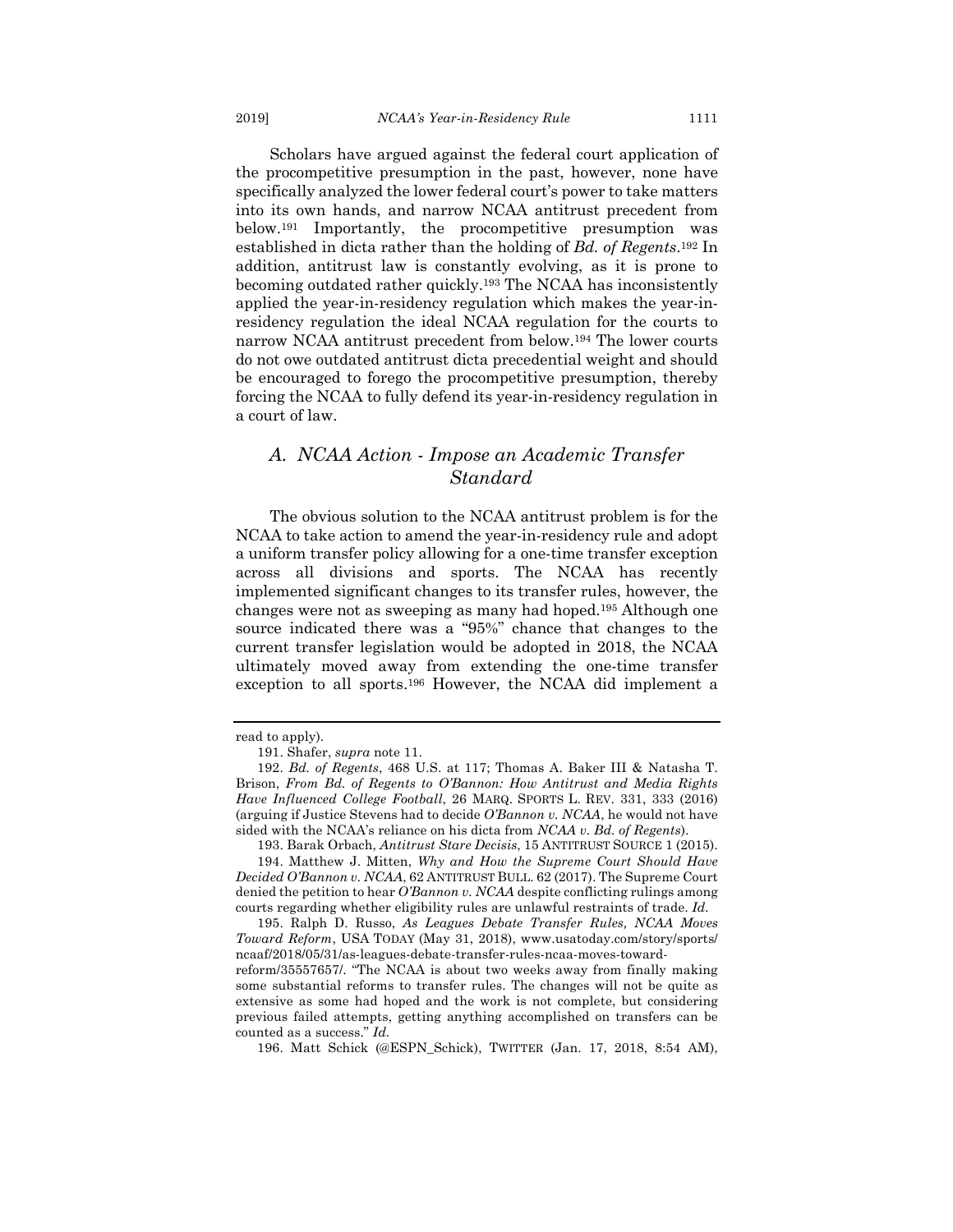change in the transfer rules which prohibited coaches from blocking a student-athlete's decision to transfer to a specific school.197 Bob Bowlsby, Commissioner of one of the NCAA's most influential conferences, The Big 12 Conference, indicated that the change came as a way to diminish control from the coaches and institutions, and give the power to the student-athletes.198

The NCAA also recently amended its "red-shirt" rule. A "redshirt" refers to a student-athlete who is enrolled full time at a university but does not participate in his or her sport for an entire academic year for the exclusive purpose of saving a year of competition.199 The changes to the red-shirt rule allow Division I football players the option to play in up to four games in a season before invoking their "red-shirt" and therefore preserving a year of athletic eligibility.200 The Chairman of the Division I Council, University of Miami Athletic Director, Blake James, said the rule change "promotes not only fairness for college athletes, but also their health and well-being."201

While these changes were incremental, it clearly shows that there are indeed less restrictive alternatives to the NCAA's transfer rules that should be analyzed by federal courts under a full rule of reason analysis.202 The NCAA should adopt uniform transfer rules for all sports and divisions because it will continue to face antitrust challenges in the future, and action is likely needed to keep those attacks at bay. The simplest and most cost-efficient way to limit future attacks is to change the year-in-residency rule and adopt uniform transfer rules allowing for a one-time transfer.203

The best way to structure this new transfer policy would be to

twitter.com/ESPN\_Schick/status/953671983866277888.

<sup>197.</sup> Associated Press, *As Leagues Debate Transfer Rules, NCAA Moves Toward Reform*, SALT LAKE TRIB. (May 31, 2018), https://www.sltrib.com/sports/2018/06/01/as-leagues-debate-transfer-rulesncaa-moves-toward-reform/.

<sup>198.</sup> *Id.*

<sup>199.</sup> *Transfer Terms*, NCAA, www.ncaa.org/student-athletes/current/ transfer-terms (last visited Oct. 1, 2019).

<sup>200.</sup> Alex Kirshner, *College Football Players Can Now Play Up To 4 Games Without Burning a Redshirt,* SB NATION (June 13, 2018), www.sbnation.com/ college-football/2018/6/13/17460076/ncaa-redshirt-rule-change-2018.

<sup>201.</sup> *Id.*

<sup>202.</sup> *NCAA Looking At More Changes To Transfer Rules*, USA TODAY (Oct. 7, 2018), www.usatoday.com/story/sports/ncaaf/2018/10/05/ncaa-looking-atmore-changes-to-transfer-rules/38063937/ (explaining that "the NCAA Division I Council has introduced legislation that would allow some athletes to transfer during the summer and be immediately eligible to play for a new school if there is a head coaching change before the first day of fall classes").

<sup>203.</sup> *Cf.* Jared Anderson, *New Proposal Would Require All NCAA Transfers To Sit Out One Year*, SWIM SWAM (May 11, 2018), www.swimswam.com/newproposal-would-require-all-ncaa-transfers-to-sit-out-one-year/ (detailing a new proposal that "would extend the NCAA's 'year in residence' requirement to all sports, requiring all transfers to sit out a full year before rejoining NCAA competition").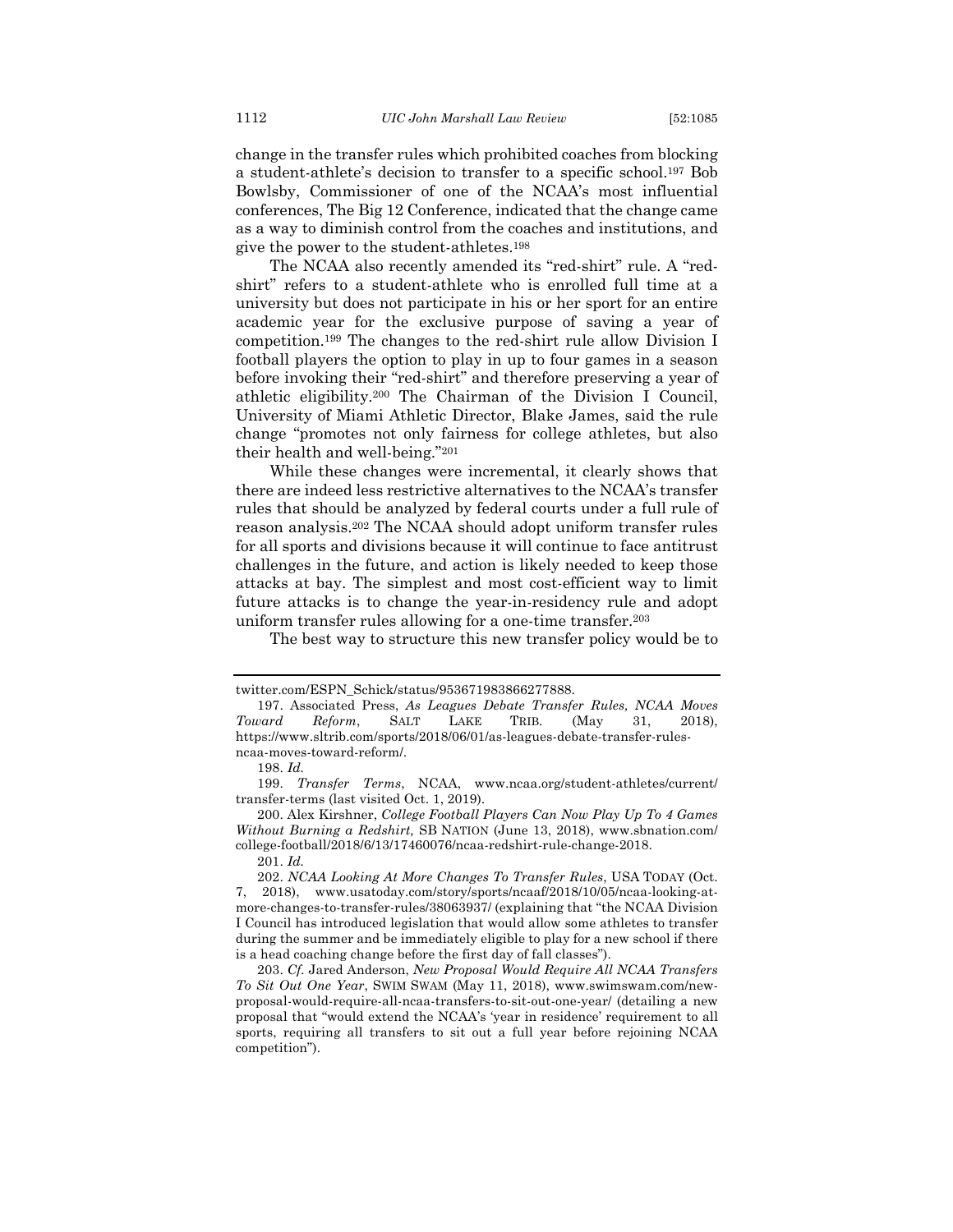install an academic transfer standard that would tie immediate eligibility for competition after transfer to a set of academic benchmarks, regardless of what sport or division the athlete participates in.204 While the NCAA is concerned about uncontrolled free agency, extending the one-time transfer exception would not reach that result.205 Enacting a uniform one-time transfer exception rule to all sports will not create unlimited free agency.206

The NCAA would obviously need to install certain procedures to ensure that student-athletes are not able to transfer at-will.207 Most importantly, student-athletes would need to meet specific academic requirements to be eligible to transfer.208 Specifically, any athlete seeking to utilize the one-time transfer exception would need to maintain a GPA of 2.5 or higher.209 Also, the window of time in which student-athletes can transfer would have to be limited to ensure student-athletes are not commandeered mid-season.210 Finally, student-athletes would have to initiate the transfer themselves, and coaches would not be allowed to contact studentathletes first.211 Just as in the NCAA's recent "notification of transfer" rule change, players will inform their school of their decision to transfer and the student's name will be entered into a national database.212 This change is legitimately possible because the one-time transfer exception is currently available to all Division II and III student-athletes, as well as Division I student-athletes who do not participate in revenue-generating sports.<sup>213</sup> In short, student-athletes would get a one-time pass to change schools within their five-year eligibility clock, but would not be able to transfer atwill. If this change was implemented, cases like *Deppe* would not exist.

Not only would the one-time transfer exception help the student-athletes, but it would also benefit the market because a

210. Shafer, *supra* note 11, at 548.

211. *Id.*

212. *See* Michelle Brutlag Hosick, *New Transfer Rule Eliminates Permission-To-Contact Process*, NCAA (June 13, 2018), www.ncaa.org/about/ resources/media-center/news/new-transfer-rule-eliminates-permission-contactprocess (detailing the national transfer database for transfers).

213. Anderson, *supra* note 203*.* The year-in-residency regulation "is only in place for five NCAA sports: football, hockey, baseball, men's basketball and women's basketball. In all other sports, an athlete is immediately eligible to compete, provided they receive a release from their former school." *Id.*

<sup>204.</sup> Shafer, *supra* note 11, at 548.

<sup>205.</sup> *Id.*

<sup>206.</sup> *Id.*

<sup>207.</sup> *Id.*

<sup>208.</sup> *Id.*

<sup>209.</sup> *Division I Two-Year College Transfer Requirements*, NCAA, www.ncaa.org/about/division-i-two-year-college-transfer-requirements (last visited Oct. 1, 2019). The NCAA currently requires all two-year college studentathletes maintain a 2.5 GPA before being eligible to play immediately at a fouryear Division I institution. *Id.*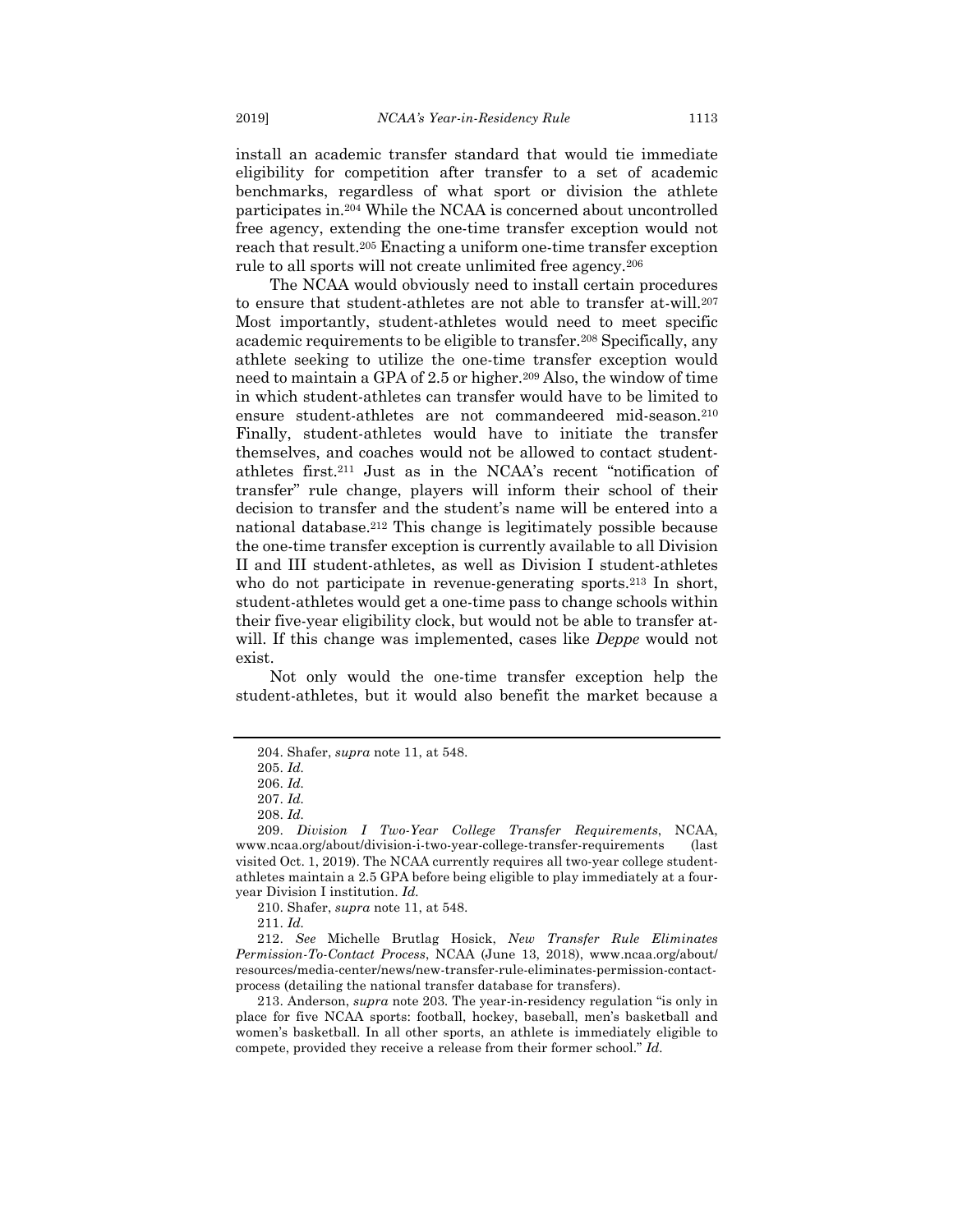whole new market for student-athlete services would arise.214 Although the one-time transfer exception may be used by some to advance their careers, numerous other factors influence studentathletes to transfer.215 For example, student-athletes may elect to transfer because of disagreements with a harsh coach, academic reasons, or personal reasons.216 The NCAA's concerns about unlimited free-agency are legitimate, however, student-athletes should be allowed the opportunity to make a calculated decision about what is in their best interest without being penalized with a year of lost eligibility.217

Even more, the market would benefit because the one-time transfer exception would place important decisions in the hands of student-athletes rather than the coaches, who currently have too much power and leverage in the NCAA transfer process.218 The academic transfer rule would go a long way in lessening the gap in power between the coaches and student-athletes.219 In effect, just as coaches are able to leave a school and participate immediately at a new school, student-athletes would be able to as well.220

In addition to the one-time academic transfer exception, the NCAA should allow for one-time transfer exception in the event a student-athlete's head coach leaves the school. The year-inresidency bylaw currently allows for a waiver of the year-inresidency if the student-athlete can show substantial adversity or other mitigating circumstances.221 While in the past the NCAA has very rarely granted such waivers,222 in more recent years the NCAA has granted waivers for circumstances such as NCAA sanctions, coaches leaving, and racist events.223 While it is encouraging to see

218. *Id.*

220. *Deppe*, 893 F.3d 498. Peter Deppe would be allowed to leave his school for a better opportunity just as his coach did. *Id.*

221. NCAA MANUAL, *supra* note 15, at § 12.8.4.

222. Shafer, *supra* note 11, at 493.

223. Tony Barnhart, *Mr.CFB/Tony Barnhart: Martell Case Could Change Landscape of College Football*, TMG SPORTS (Jan. 30, 2019), www.collegesportsmaven.io/tmg/tony-barnhart/mr-cfb-tony-barnhart-martell-

<sup>214.</sup> Shafer, *supra* note 11, at 551.

<sup>215.</sup> *See* Jared K. Richards, Shelley L. Holden, & Steven F. Pugh, *Factors That Influence Collegiate Student-Athletes to Transfer, Consider Transferring, or Not Transfer*, 21 SPORT J. (2016), thesportjournal.org/article/factors-thatinfluence-collegiate-student-athletes-to-transfer-consider-transferring-or-nottransfer/ (listing the reasons student athletes transfer "include choosing the wrong school socially or academically, choosing the wrong coach or playing style, losing interest in the sport, getting injured, or having poor academic performance").

<sup>216.</sup> *Id.*

<sup>217.</sup> *Id*.

<sup>219.</sup> *See* John Grupp & Scott Brown, *Can Anything Be Done To Stop College Football Coaches From Jumping Ship?*, TRIB LIVE (Dec. 8, 2012), www.triblive.com/sports/college/ncaa/3084026-85/coach-coaches-texas (finding that at least twenty percent of FBS football teams had a head coaching change between the 2011 and 2012 football seasons).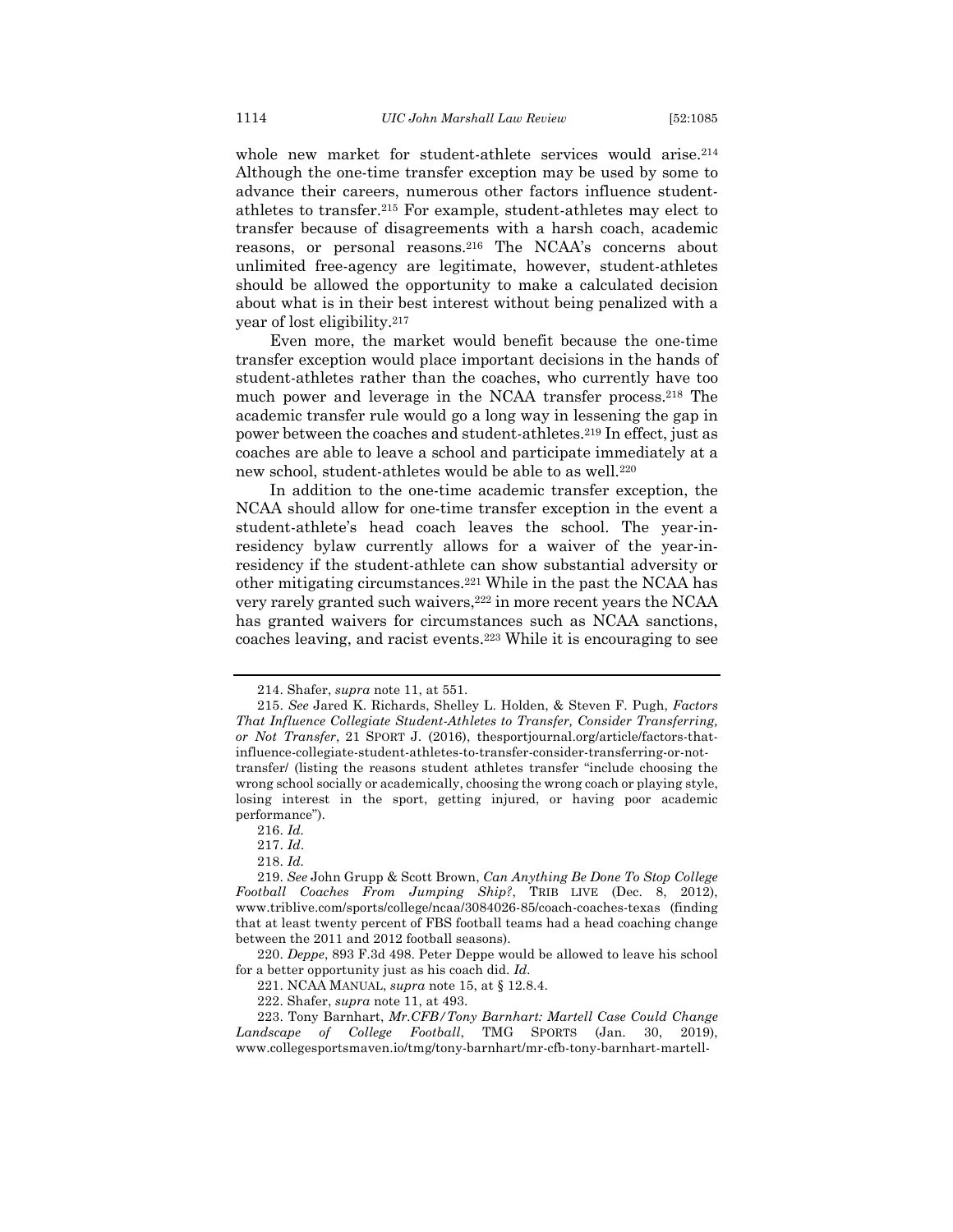the NCAA increasingly grant waivers, it would be beneficial for both the NCAA and student-athletes to have clearly established criteria for what constitutes substantial adversity or mitigating circumstances. A student-athlete's head coach leaving the school should qualify as a mitigating circumstance and the NCAA should be encouraged to solidify this.

The NCAA has implemented incremental change in its transfer rules, however, the change may not be enough to keep the legal attacks at bay.224 The NCAA is built solely off of student-athletes, and would not exist without them.225 Surely, granting studentathletes a fair and level playing field would be in the best interest of the student-athletes, the NCAA, and the market altogether.

## *B. What the Lower Federal Courts Should Do*

If NCAA action does not come willingly, a class of studentathletes should challenge the year-in-residency requirement in the Ninth Circuit, where the court has already determined the *Bd. of Regents'* precedent can be narrowed from below.226 In support of its challenge, the student-athletes should be sure to emphasize three factors. First, the *Bd. of Regents* precedent is built on dicta.227 Second, *stare decisis* has a limited application in the field of antitrust.228 And third, the *O'Bannon* decision should provide encouragement to the lower federal courts to continue to narrow NCAA antitrust precedent from below.229 While the NCAA, Congress, and the Supreme Court each have the opportunity to change the outdated NCAA antitrust precedent, each group appears uneager to do so. For that reason, lower federal courts should follow the lead of the Ninth Circuit in *O'Bannon* and narrow the *Bd. of Regents* precedent from below.

case-could-change-landscape-of-college-football-7T4tIjquJEC9q\_AjrnMi1g/.

<sup>224.</sup> Alex Kirshner, *The NCAA Just Made It A Lot Riskier For Players To Seek Transfers*, SB NATION (June 19, 2018), www.sbnation.com/collegefootball/2018/6/19/17481492/ncaa-transfer-rule-changes-2018. Although there were numerous benefits to the NCAA's transfer changes, players are at risk of losing their scholarship upon notifying their school of their intent to transfer. *Id.*

<sup>225.</sup> Ramogi Huma, *The NCAA Empire Is Built On The Sweat, Talent -- And Harm -- Of Its Players*, L.A. TIMES (Jan. 11, 2015), www.latimes.com/opinion/oped/la-oe-huma-ncaa-football-union-lawsuits-20150111-story.html (stating that "those who run NCAA sports — administrators, coaches and universities enjoy multimillion-dollar salaries in a multibillion-dollar industry built on the talent, sweat and hard work of college athletes").

<sup>226.</sup> *Bd. of Regents*, 468 U.S. at 117.

<sup>227.</sup> *Id*.

<sup>228.</sup> Orbach, *supra* note 193.

<sup>229.</sup> *O'Bannon*, 802 F.3d at 1079.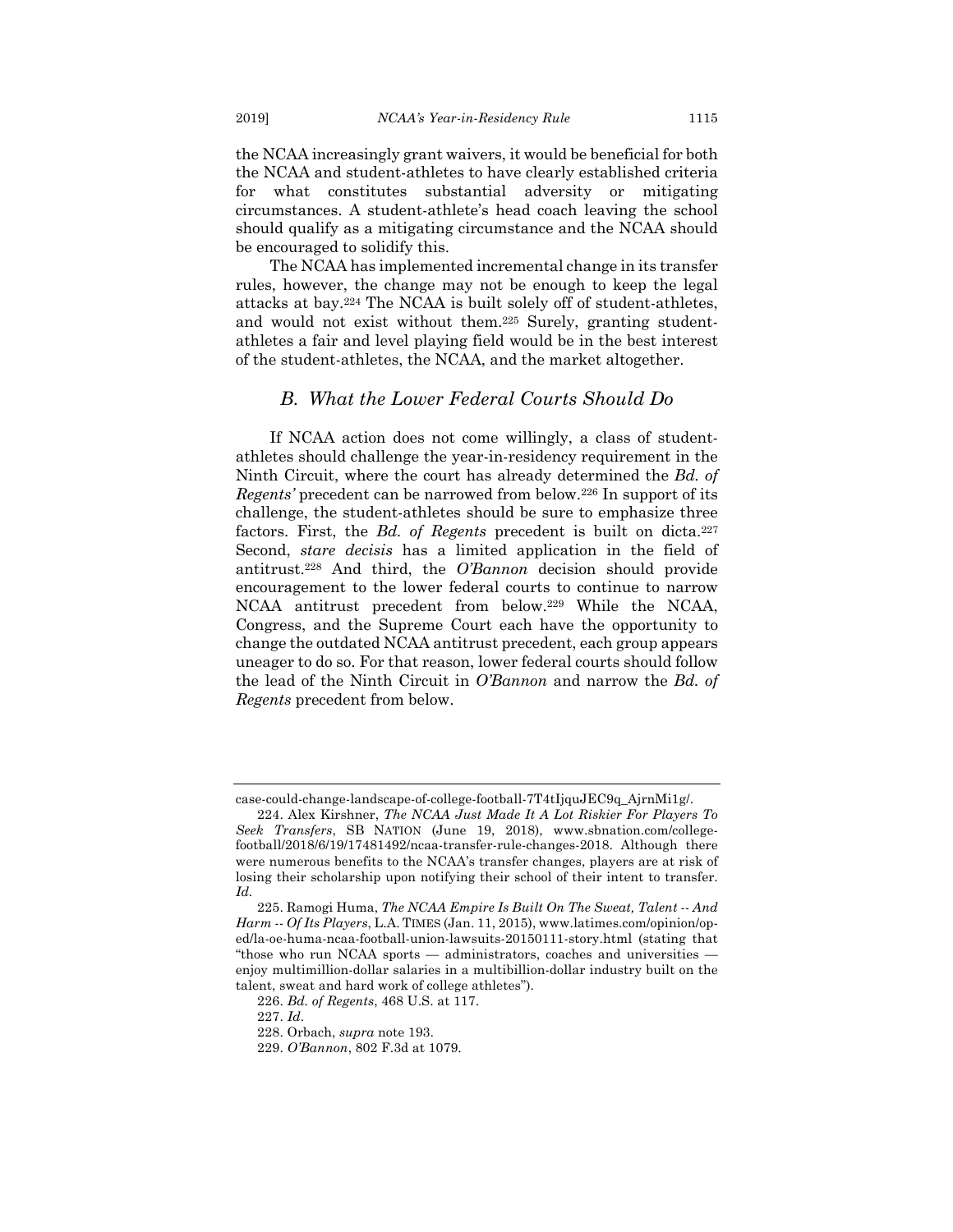#### 1116 *UIC John Marshall Law Review* [52:1085

#### *1. Narrow the Procompetitive Presumption Precedent from Below*

Lower federal courts narrowing the procompetitive presumption from below is the most likely way real change will come to the NCAA's transfer rules and, specifically, the year-inresidency rule. While the Supreme Court appears disinterested in hearing a NCAA antitrust case, lower federal courts can force the Supreme Court's hand, or at the very least put pressure on the NCAA to implement change on its own.230 The Ninth Circuit's decision in *O'Bannon* was certainly a step in that direction, and should be followed in future NCAA antitrust cases.

There are generally two reasons why lower federal courts will narrow Supreme Court precedent. First, lower federal courts narrow ambiguous precedents that have become outdated as a result of new events or technologies.231 Second, lower federal courts sometimes narrow from below to force the Supreme Court to reconsider its own decisions.232 The possibility of narrowing from below is possible in the case of NCAA antitrust challenges for two reasons. To start with, the *Bd. of Regents* precedent was established in dicta, rather than the Supreme Court's actual holding.233 In addition, the Supreme Court has shown it will overturn antitrust doctrines that it considers no longer consistent with competition policy or economic theory.234

a. Dicta Are Not Binding

As mentioned throughout this Comment, the procompetitive presumption was established in dicta in *Bd. of Regents*.235 Importantly, stare decisis applies only to holdings of announced precedents.236 For that reason, the Ninth Circuit in *O'Bannon* determined it was not bound by the precedent and that NCAA regulations must be analyzed under rule of reason framework.237 The Ninth Circuit's opinion was a perfect example of a lower federal court narrowing from below, and is also an example that should be followed in the future. In narrowing the *Bd. of Regents'* application, the Ninth Circuit determined "we are not bound by *Bd. of Regents* to conclude that every NCAA rule that somehow relates to

<sup>230.</sup> Re, *supra* note 13, at 956. "[B]y construing higher court precedent narrowly, courts can provoke higher court review." *Id.*

<sup>231.</sup> *Id.*

<sup>232.</sup> *Id.*

<sup>233.</sup> *Bd. of Regents*, 468 U.S. at 117.

<sup>234.</sup> Tracer, *supra* note 186.

<sup>235.</sup> *Bd. of Regents*, 468 U.S. at 117.

<sup>236.</sup> Michael Abramowicz & Maxwell Stearns, *Defining Dicta*, 57 STAN. L.

REV. 953, 955 (2005).

<sup>237.</sup> *O'Bannon*, 802 F.3d at 1063.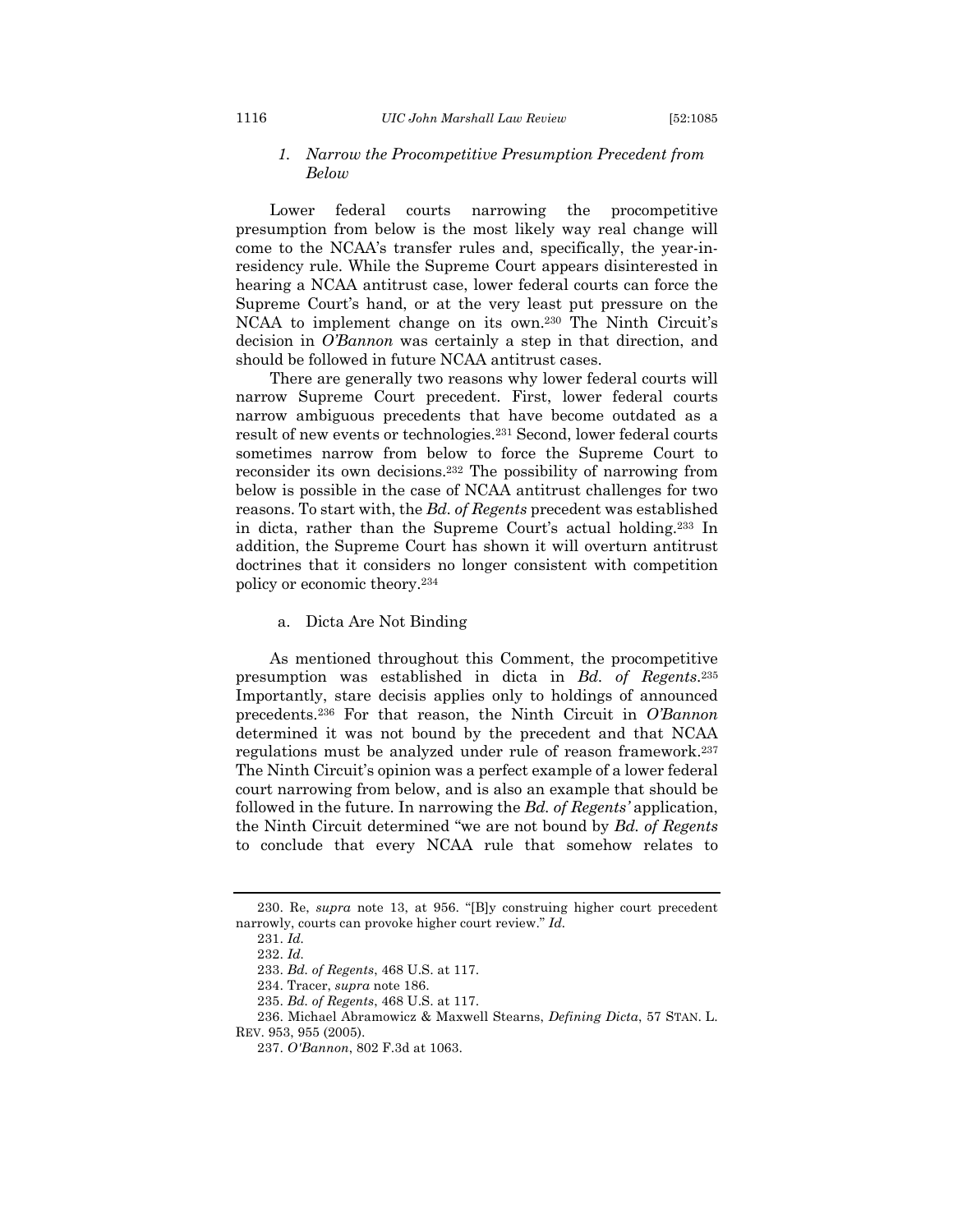amateurism is automatically valid."238 The Ninth Circuit's decision was made possible by the fact that the procompetitive presumption was dicta, rather than the Supreme Court's actual holding.<sup>239</sup>

Dicta is defined as "[a] judicial comment made while delivering a judicial opinion, but one that is unnecessary to the decision in the case and therefore not precedential."240 There's a very clear distinction between holdings and nonessential dicta in that holdings are entitled to deference from future courts, while dicta are expendable.241 This distinction has allowed the Ninth Circuit in *O'Bannon* to narrow the *Bd. of Regents* precedent, and should encourage lower federal courts to do so in the future.

#### b. Antitrust Precedent is Easiest to Narrow/Overturn

It is important to note that *stare decisis* has a somewhat modified application in the area of antitrust.242 The Supreme Court has opted to reexamine and change antitrust laws on numerous occasions.243 The Supreme Court's treatment of antitrust precedent should encourage lower federal courts to adopt a modified application of stare decisis to NCAA antitrust challenges as well. The modified application of *stare decisis* in antitrust, as well as the fact that the procompetitive presumption was built on dicta, makes it likely that lower federal courts can continue to narrow the *Bd. of Regents'* precedent from below.

c. Ninth Circuit Narrowed the Procompetitive Presumption in *O'Bannon*

In *O'Bannon*, the Ninth Circuit narrowed NCAA antitrust precedent by declining to apply the procompetitive presumption to NCAA student-athlete licensing restrictions.244 Likewise, when the next year-in-residency challenge reaches a federal court, the court should decline to apply the procompetitive presumption. By declining to apply the procompetitive presumption, the court will force the NCAA to defend the year-in-residency regulation under a full rule of reason analysis. Under a rule of reason analysis, the NCAA will have to show that the year-in-residency rule is the least-

<sup>238.</sup> *Id.*

<sup>239.</sup> *Id*. "The Court's long encomium to amateurism, though impressivesounding, was therefore dicta." *Id.*

<sup>240.</sup> *Dicta*, BLACK'S LAW DICTIONARY (8th ed. 2004).

<sup>241.</sup> *See, e.g*., *Dicta*, BLACK'S LAW DICTIONARY (9th ed. 2009) (defining dicta as "not precedential").

<sup>242.</sup> Tracer, *supra* note 186.

<sup>243.</sup> *Id.*

<sup>244.</sup> *O'Bannon*, 802 F.3d at 1063-64 (holding "a restraint that serves a procompetitive purpose can still be invalid under the Rule of Reason if a substantially less restrictive rule would further the same objectives equally well").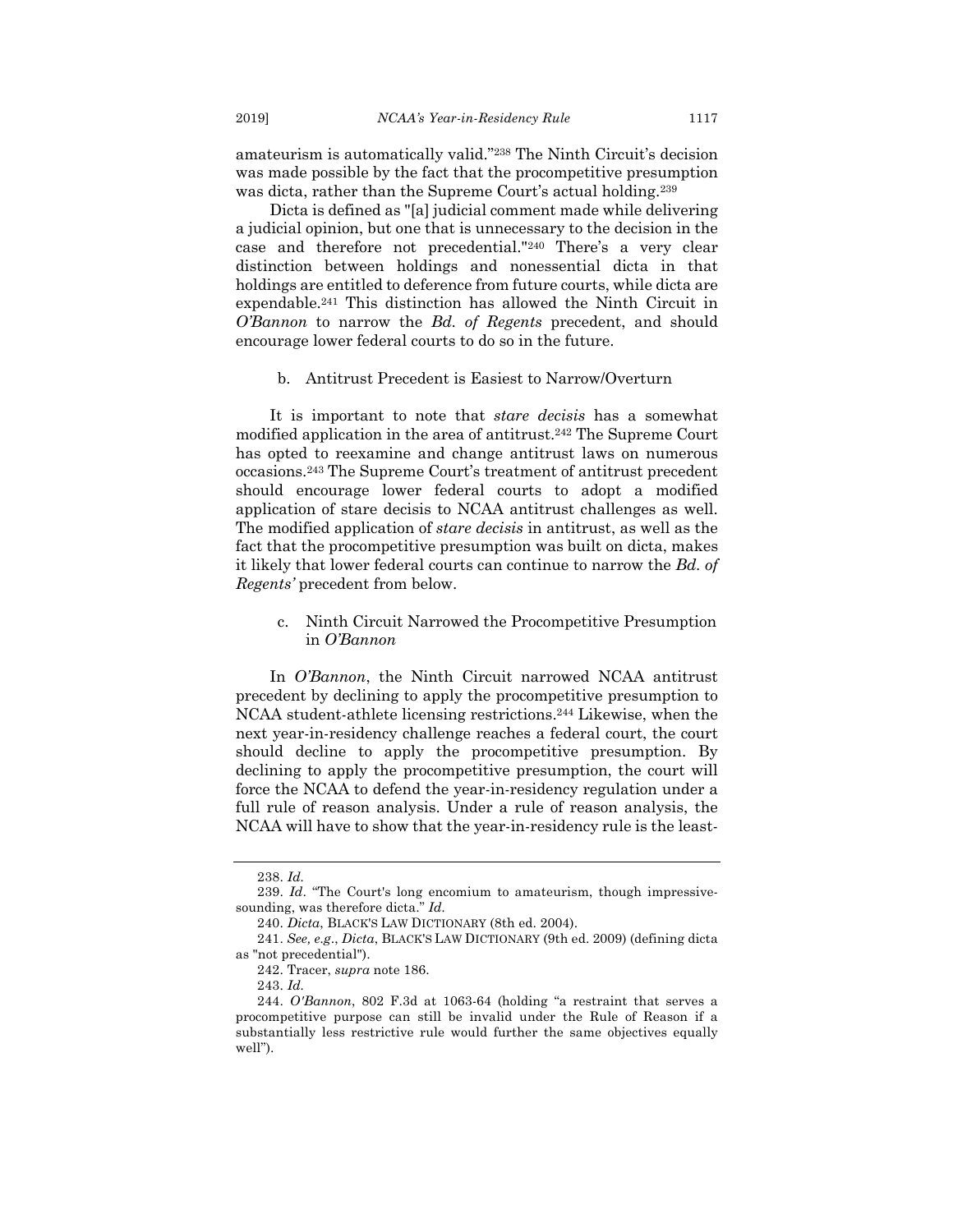restrictive alternative. Consequently, it is unlikely that the NCAA will be able to show that the year-in-residency rule is the leastrestrictive alternative because much less restrictive alternatives are already in place for every college sport and division besides the Division I revenue-generating sports.

#### *2. The Plan of Attack Going Forward*

A class of student-athletes should challenge the year-in-residency requirement in the Ninth Circuit, where the court has already determined the Bd. of Regents' precedent can be narrowed from below.245 In support of its challenge, the student-athletes should be sure to emphasis three factors. First, the Bd. of Regents precedent is built on dicta. Second, *stare decisis* has a limited application in the field of antitrust. And third, the O'Bannon decision should encourage the court to continue to narrow NCAA antitrust precedent from below.246 It is clear that the circumstances surrounding NCAA antitrust challenges leaves the precedent prone to narrowing by the lower federal courts. But, would a year-inresidency challenge have any real likelihood of that treatment from the courts? Because the sole purpose of the year-in-residency rule is to restrict the athletes, and there are numerous less restrictive alternatives available, a year-in-residency challenge does have a chance to receive favorable treatment from below.

### V. CONCLUSION

The year-in-residency regulation is an outdated regulation that restricts the ability of student-athletes, like Peter Deppe, to do what is best for their athletic, academic, and personal livelihood. Although the Seventh Circuit's decision in *Deppe* was discouraging for the future of changing the year-in-residency rule, there is hope for subsequent challenges. While it would be ideal for the NCAA to take a proactive approach and adopt a uniform one-time transfer exception across all sports and divisions, there is no real likelihood that the NCAA will take action without pressure from the courts.

Because the NCAA will likely not act on its own, the lower federal courts should follow the Ninth Circuit's lead and narrow NCAA antitrust precedent from below. Not only has the Supreme Court supported a modified application of antitrust *stare decisis*, but the procompetitive precedent is founded on dictum.247 Further,

<sup>245.</sup> Mark Brnovich & Ilya Shapiro, *Split Up the Ninth Circuit-But Not Because It's Liberal*, CATO INST. (Jan. 11, 2018), www.cato.org/publications/ commentary/split-ninth-circuit-not-because-its-liberal. The Ninth Circuit is the favored court by many plaintiffs because it has shown a willingness for progressivism. *Id.*

<sup>246.</sup> *O'Bannon*, 802 F.3d at 1079.

<sup>247.</sup> *Bd. of Regents*, 468 U.S. at 117.